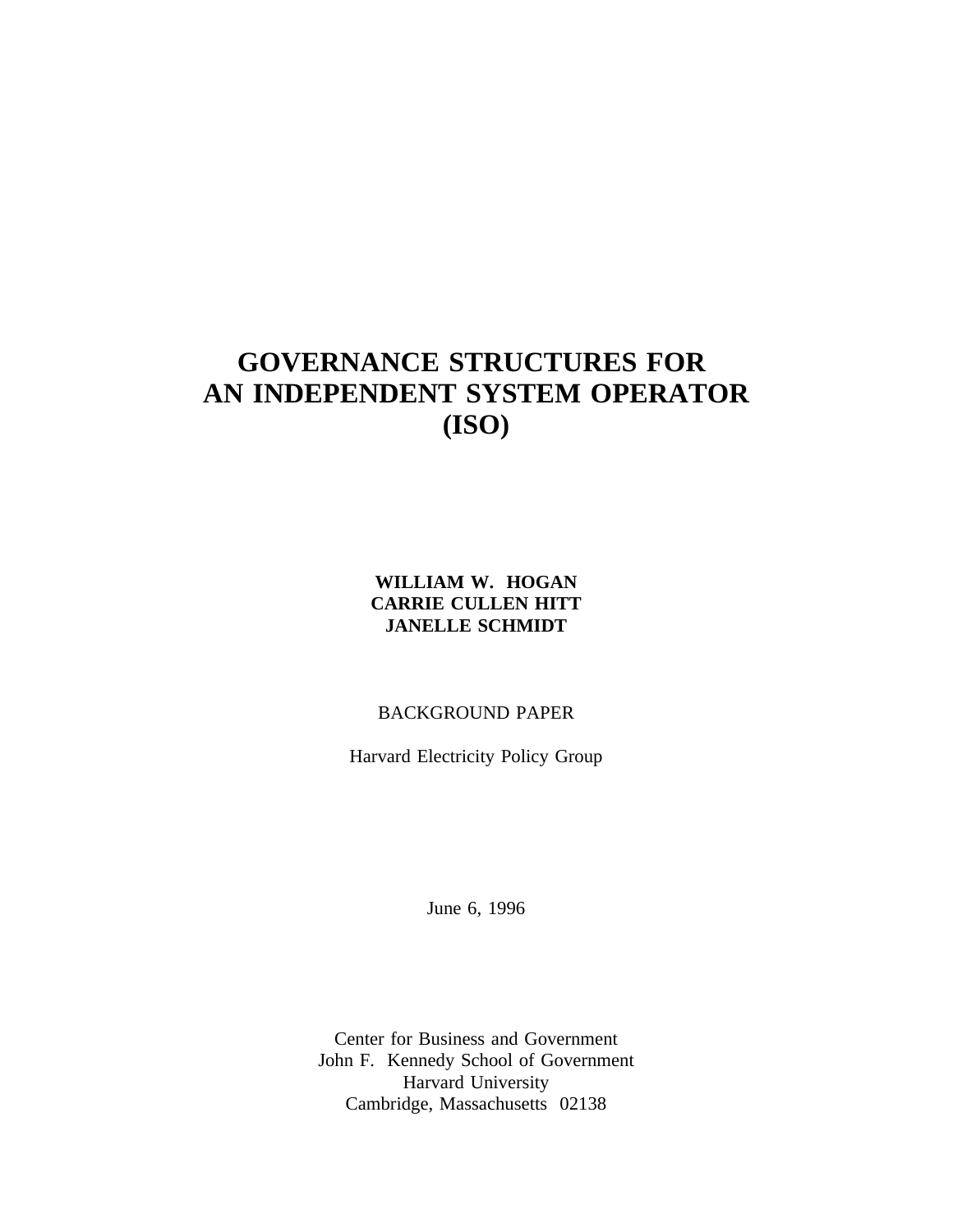# **CONTENTS**

|                                                     | 1              |
|-----------------------------------------------------|----------------|
|                                                     | $\overline{2}$ |
|                                                     | $\overline{4}$ |
| New England Power Pool (NEPOOL)                     | $\overline{4}$ |
|                                                     | 5              |
| PJM (Pennsylvania, New Jersey, Maryland Power Pool) | 6              |
| <b>EXPERIENCE IN OTHER INDUSTRIES</b>               | 6              |
|                                                     | $\tau$         |
|                                                     | 8              |
| Automated Teller Machine (ATM) Networks             | 10             |
| Financial Accounting Standards Board (FASB)         | 12             |
| EXPERIENCE IN OTHER COUNTRIES                       | 17             |
| Alberta, Canada                                     | 17             |
|                                                     | 18             |
|                                                     | 19             |
|                                                     | 20             |
|                                                     | 20             |
|                                                     | 22             |
|                                                     | 23             |
|                                                     | 24             |
|                                                     | 27             |
|                                                     | 27             |
| James Caldwell (for Conservation Law Foundation)    | 28             |
| Pennsylvania, New Jersey, Maryland Power Pool (PJM) | 29             |
| Pacific Northwest Utility Coordinating Council      | 30             |
| Panel Members at FERC Technical Conference on ISOs  | 31             |
| Federal Energy Regulatory Commission                | 33             |
|                                                     | 33             |
| <b>APPENDIX I</b>                                   |                |
|                                                     |                |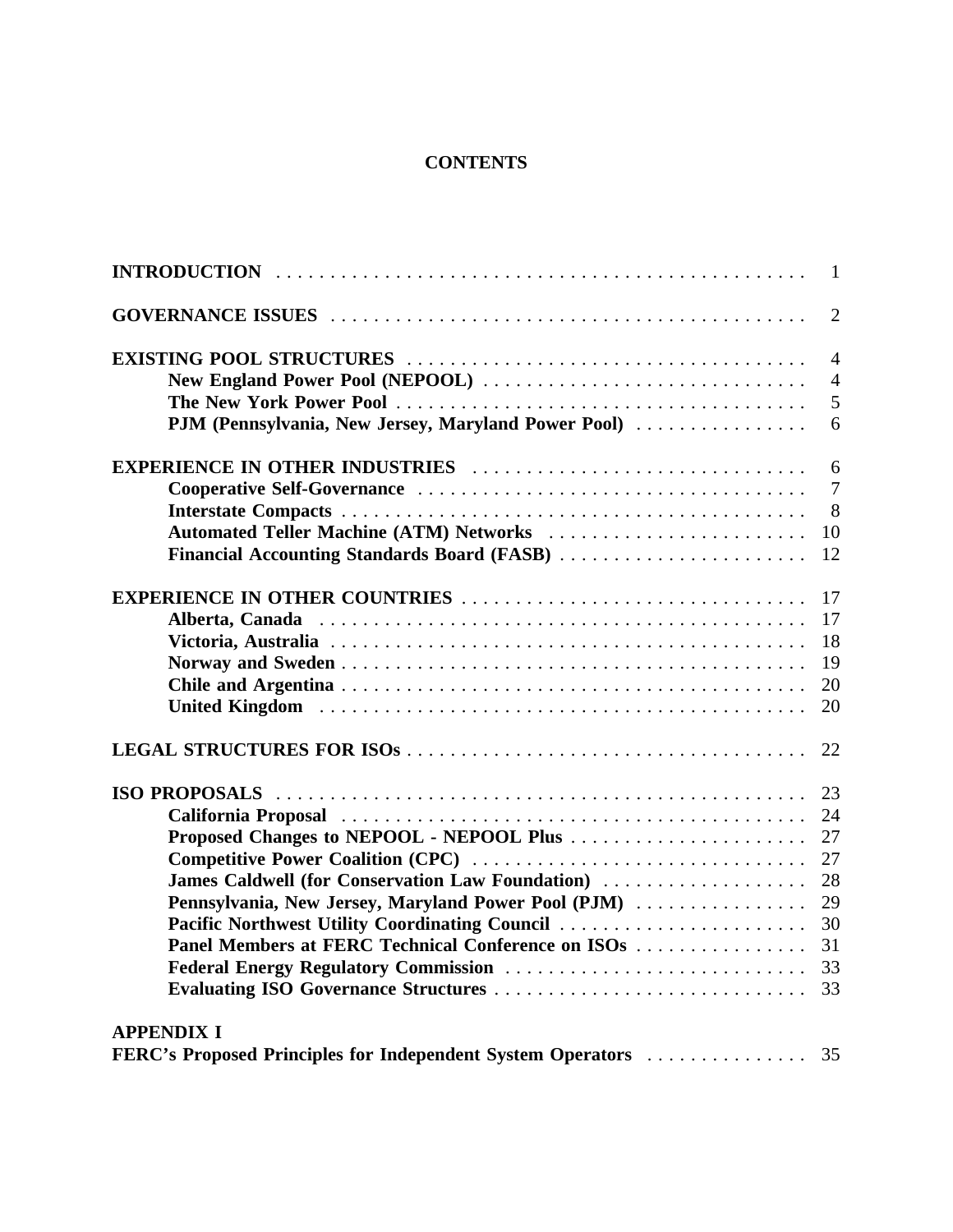### **GOVERNANCE STRUCTURES FOR AN INDEPENDENT SYSTEM OPERATOR (ISO)**

William W. Hogan, Carrie Cullen Hitt, Janelle Schmidt<sup>1</sup>

### **INTRODUCTION**

In April of 1996, the Federal Energy Regulatory Commission (FERC) adopted its initial rules to support competition in the wholesale electricity market.<sup>2</sup> The FERC called for open access and non-discriminatory transmission services. Public utilities would be required to file tariffs which would allow others to have equal access to the transmission grid. In addition, the rule emphasized a standard embraced by FERC which would require all transmission owning utilities to provide all actual or potential transmission users with "comparable" service on the transmission grid. Subsequent to its initial notice of a proposed rulemaking, commonly known as the Mega-NOPR,<sup>3</sup> the concept of creating an independent system operator (ISO) arose as an approach to providing non-discriminatory access to the transmission grid. In its order, the FERC included a discussion of the emerging initiatives to create independent system operators, but stopped short of making an ISO mandatory. However, the FERC advanced a set of principles which extended the discussion.<sup>4</sup> Coupled with the growing number of proposals for an ISO, there

<sup>&</sup>lt;sup>1</sup> William W. Hogan is the Thornton Bradshaw Professor of Public Policy and Management, John F. Kennedy School of Government, Harvard University, and Director, Putnam, Hayes & Bartlett, Inc. Carrie Cullen Hitt and Janelle Schmidt are, respectively, Assistant Director and Research Assistant for the Harvard Electricity Policy Group. This paper draws on work for the Harvard Electricity Policy Group and the Harvard-Japan Project on Energy and the Environment. Many individuals have provided helpful comments an assistance. William Hogan is or has been a consultant on electric market reform and transmission issues for British National Grid Company, General Public Utilities Corporation, Duquesne Light Company, Electricity Corporation of New Zealand, National Independent Energy Producers, New York Power Pool, New York Utilities Collaborative, Niagara Mohawk Corporation, San Diego Gas & Electric Corporation, Trans Power of New Zealand, and Wisconsin Electric Power Company. The views presented here are not necessarily attributable to any of those mentioned, and the remaining errors are solely the responsibility of the authors.

<sup>&</sup>lt;sup>2</sup> Federal Energy Regulatory Commission, Promoting Wholesale Competition Through Open Access Non-discriminatory Transmission Services by Public Utilities & Recovery of Stranded Costs by Public Utilities and Transmitting Utilities, Docket No. RM95-8-000 and Docket No. RM94-7-001, Order No. 888, Washington, DC, April 24, 1996.

<sup>&</sup>lt;sup>3</sup> Federal Energy Regulatory Commission, Promoting Wholesale Competition Through Open Access Non-Discriminatory Transmission Services by Public Utilities and Recovery of Stranded Costs by Public Utilities and Transmitting Utilities, Notice of Proposed Rulemaking and Supplemental Notice of Proposed Rulemaking, (Docket No. RM 95-8-000 and RM94-7-001), March 29,1995.

<sup>4</sup> See Appendix I.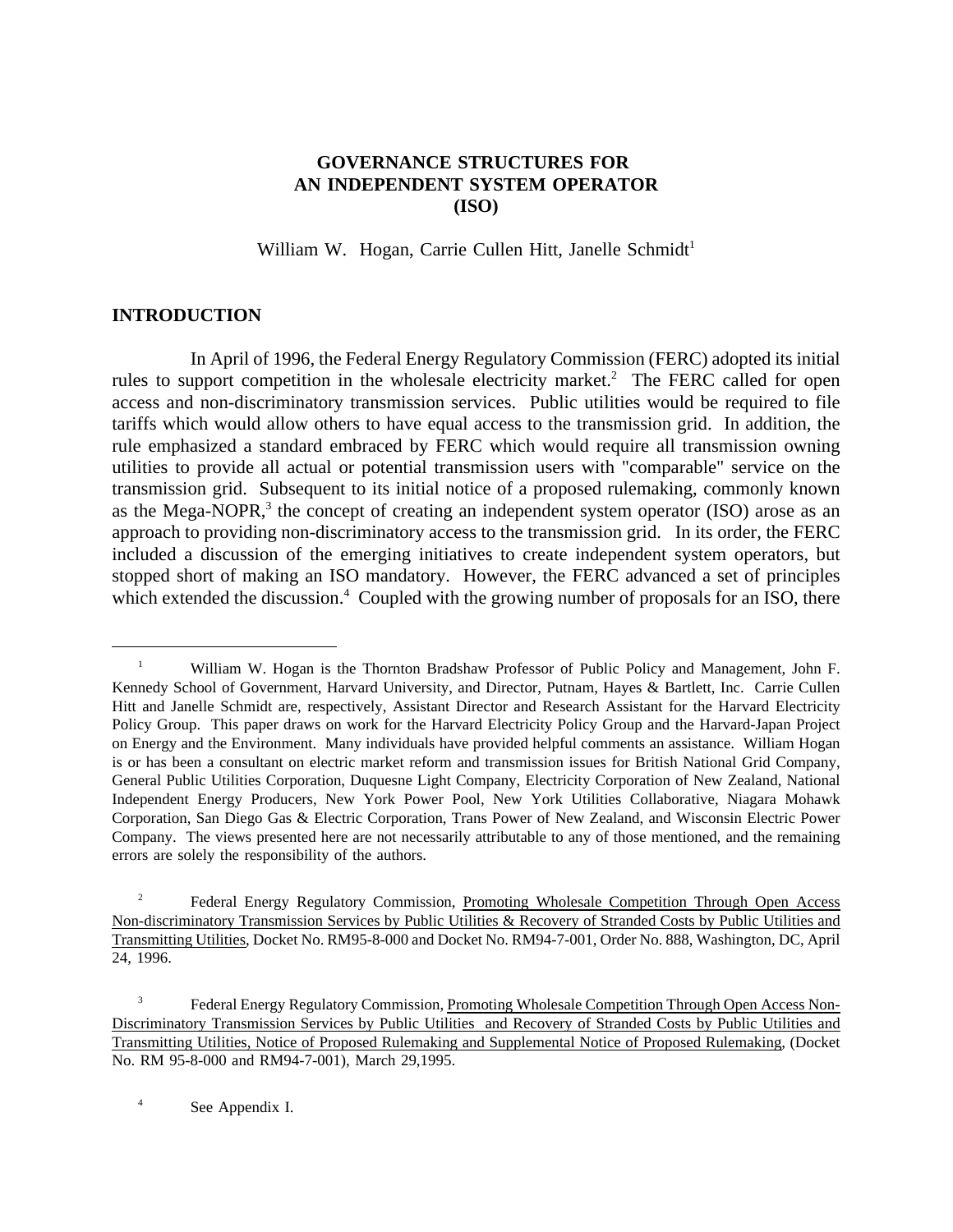is an increased interest in the associated governance issues.

The notion of an ISO offers an alternative that advances the FERC view of restructuring and could alleviate many of the difficult problems in providing open transmission access as part of the restructuring of the electricity market. There are significant advantages in this approach. There is wide recognition that there must be a system operator coordinating use of the transmission system. That this system operator should also be independent of the existing transmission owning utilities and other market participants is attractive in its simplicity in achieving equal treatment of all market entities. Hence, the easy-to-state but hard-to-enforce principle of comparability would be transformed into an easier to enforce principle of nondiscrimination. However, the precise goals, criteria and options for the ISO are not well understood or well posed. The tension is clear: the ISO should be independent but also responsive; stable but also flexible; limited but also substantial. The scope of responsibility, rules for operations and decisions on who should decide define an agenda of important details that are being examined or overlooked, decided explicitly or adopted implicitly in intense parallel conversations in different regions of the country. An investigation of the governance, scope and rules for the ISO presents an opportunity to unify seemingly independent conversations that are or should be about the same thing, namely how to deal with the special characteristics of electric networks in order to support a competitive electricity market.

The purpose of this background paper is to provide an overview of the basic governance discussion and illustrate the range of proposals that are under development in various regions and electricity markets.

### **GOVERNANCE ISSUES**

Although a number of interests in the U.S. have already announced their intention to form ISOs (the California Public Utility Commission leading to the implementation by the combined utilities, the PJM power pool proposal, the "Midwest Independent System Operator"<sup>5</sup>, and so on) and a number of advocates are calling for ISO formation, the issue of who will govern the ISO, and under what authority, has not been resolved nor even fully explained. Given the importance of an ISO in a restructured world, this is a significant issue. Unlike the North American Electric Reliability Council (NERC), governance by generators and transmission owners alone may not suffice for ISO's. There are arguments for including virtually every type of market participant in the governance structure. Yet, including such a variety of interests could yield an oversight structure that could be vulnerable to its own failings.

The governance structure cannot be decided without parallel attention to the functions

<sup>&</sup>lt;sup>5</sup> The plans for a Midwest Independent System Operator are being developed by American Electric Power (AEP), CINergy, Centerior Energy, Detroit Edison, Northern Indiana Public Service, and Wisconsin Electric.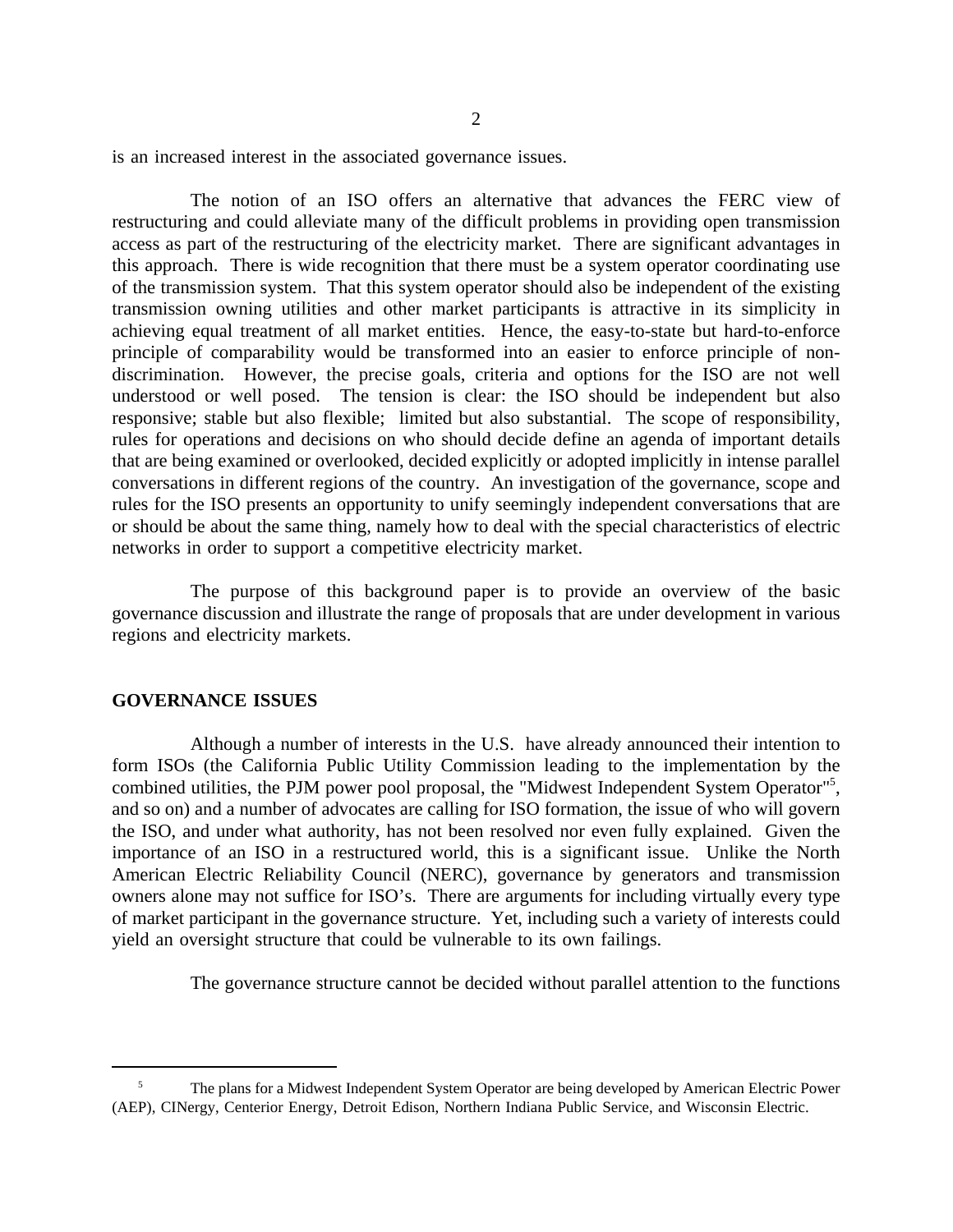

and responsibilities of the ISO.<sup>6</sup> A minimalist view of the responsibilities and discretion of the ISO would greatly simplify the development of governance mechanisms. But as the ISO responsibilities expand in scope and horizon, there will be greater concern with devising governance schemes that satisfy many conflicting interests.

Examples of questions engendered by the issue of ISO governance include:

*Should the ISO be governed by a public or private entity?*

*If governed by a private entity, should it be administered as a for profit or not for profit?*

*If governed by a board or committee, who should be on that board? Who should have voting rights? What should be the voting structure?*

*How can the need for expertise in ISO governance be balanced against the need to ensure that*

<sup>6</sup> For one discussion of the criteria, see W. Hogan, "An Independent System Operator: Criteria for Competitive Electricity Markets," Harvard University, March 1996.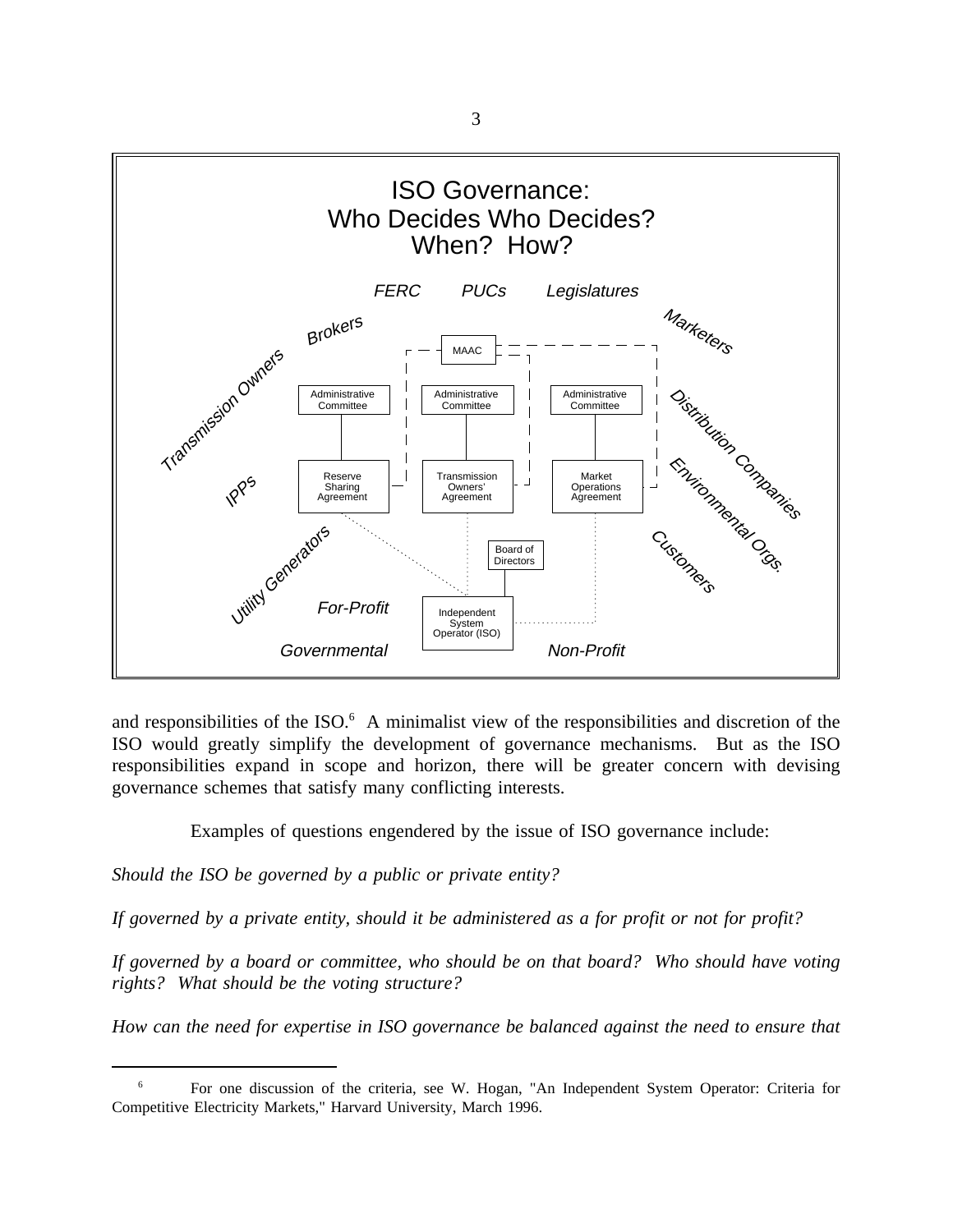*the ISO does not discriminate in its operations?*

*Will those entities with special responsibilities for reliability or an obligation to serve enjoy any preferred standing in decision making?*

*Who decides who decides? When? How?*

Insight into the range of answers that can be provided to these questions is offered in the examples of proposed governance structures.

### **EXISTING POOL STRUCTURES**

Existing power pools embody many of the functions of possible future ISO structures. In some visions, the ISO would assume the responsibilities of the existing pools while expanding access. Other approaches argue that the responsibilities of the ISO should be more limited, excluding dispatch functions or any responsibility for long-term planning.

### **New England Power Pool (NEPOOL)**

As it currently exists, NEPOOL is an agreement among New England utilities which provides control area services, transmission services for pool planned units, and coordinated billing and settlement functions.<sup>7</sup> NEPOOL is characterized as a "tight" pool as it provides centrally controlled, economic dispatch of electricity for its members. Pools in some other regions may be referred to as "loose" pools, if they do not have a central dispatching function.<sup>8</sup>

NEPOOL has approximately 95 members. It has a CEO and a staff of about thirtyfive. All members have a vote but their votes are weighted by the amount of firm load service they have (this requirement includes members who are not utilities). IPPs are considered participants, however, their participation is limited by this provision. The approval of eighty-five percent of the voting participants is required to amend the Agreement.

NEPOOL's current governance structure includes: There are four NEPOOL committees established by the NEPOOL Agreement that vote on NEPOOL matters -- the Management Committee, the Executive Committee, the Operations Committee and the Policy Planning

<sup>&</sup>lt;sup>7</sup> B. Forshaw, " Comments," Promoting Wholesale Competition Through Open Access Non-Discriminatory Transmission Services by Public Utilities Power Pool Conference, Docket No. RM95-8-000, Federal Energy Regulatory Commission, December 6, 1995.

<sup>8</sup> N. Brown, "Comments," Promoting Wholesale Competition Through Open Access Non-Discriminatory Transmission Services by Public Utilities Power Pool Conference, Docket No. RM95-8-000, Federal Energy Regulatory Commission, December 6, 1995.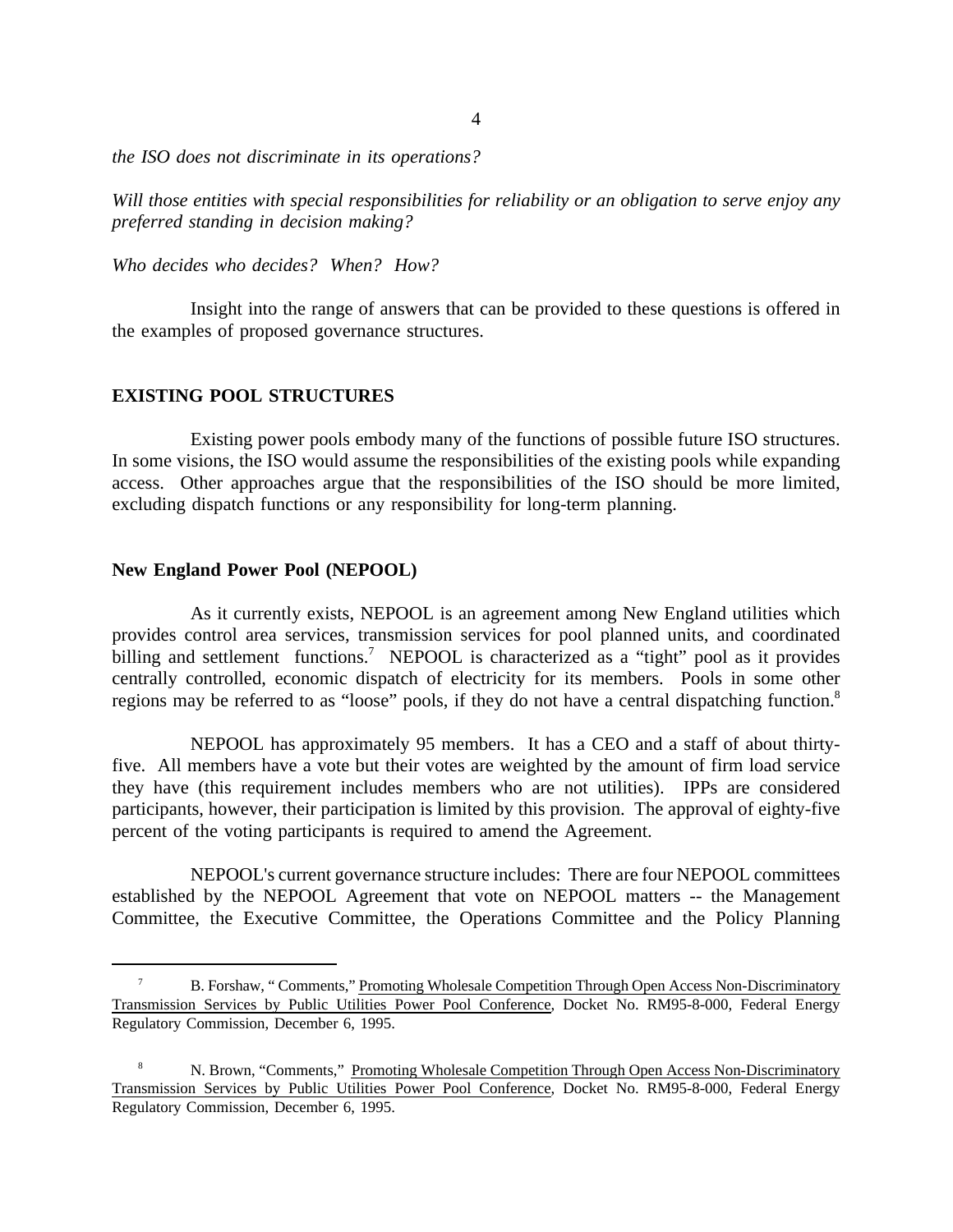Committee. Every participant has representation on every committee, either individually or through a common representative with other Participants. Every NEPOOL participant has a vote on the Management Committee in proportion to its load. The executive is elected by the Management. Municipal-owned participants appoint one Executive Committee member and one alternate. Historically, the Management committee has also designated one member and an alternate to represent the interests of small investor-owned participants.

In addition to their representative membership on each of these NEPOOL Committees, Participants can individually attend all Committee meetings and can require arbitration of any action taken by the Management Committee by which they are aggrieved.<sup>9</sup>

### **The New York Power Pool**

Another tight pool, the NYPP includes the New York Power Authority and seven utility members in the state of New York (Central Hudson Gas & Electric Corp., Consolidated Edison Company of New York, Long Island Lighting Co., New York State Electric & Gas, Niagara Mohawk Power Corp., Orange and Rockland Utilities, and Rochester Gas & Electric).

The members agree "...to (1) provide and maintain Required System Capability and Operating Capability requirements; (2) purchase and sell Firm Capability and transmit energy associated therewith under separate contract with any of the other parties hereto upon mutually satisfactory terms and conditions; (3) purchase and sell Operating Capability and energy for the purposes and under the conditions set forth herein; and (4) make the capacity of its transmission facilities not otherwise committed available for transactions involving the purchase and of Operating Capability and energy."10

Included in these responsibilities are functions that range from the operation of a shortterm central dispatch to long-term planning for facilities addition coordinated with the member companies. Members have representatives on each of six committees: executive, operating, planning, environmental, public relations and audit committees. The Executive Committee is the principal governing body and consists of the CEOs of the eight member companies. According to the Pool Agreement, "The unanimous affirmative vote or consent of all members of the Executive Committee shall be required to authorize any action or determination by such Committee."<sup>11</sup>

<sup>9</sup> NEPOOL, Amendment to NEPOOL Agreement, Docket ER95-1782-000, Federal Energy Regulatory Commission, September 14, 1995.

<sup>&</sup>lt;sup>10</sup> New York Power Pool, Agreement, Section 2.02, July 16, 1991.

<sup>&</sup>lt;sup>11</sup> New York Power Pool, Agreement, Section 3.02, July 16, 1991.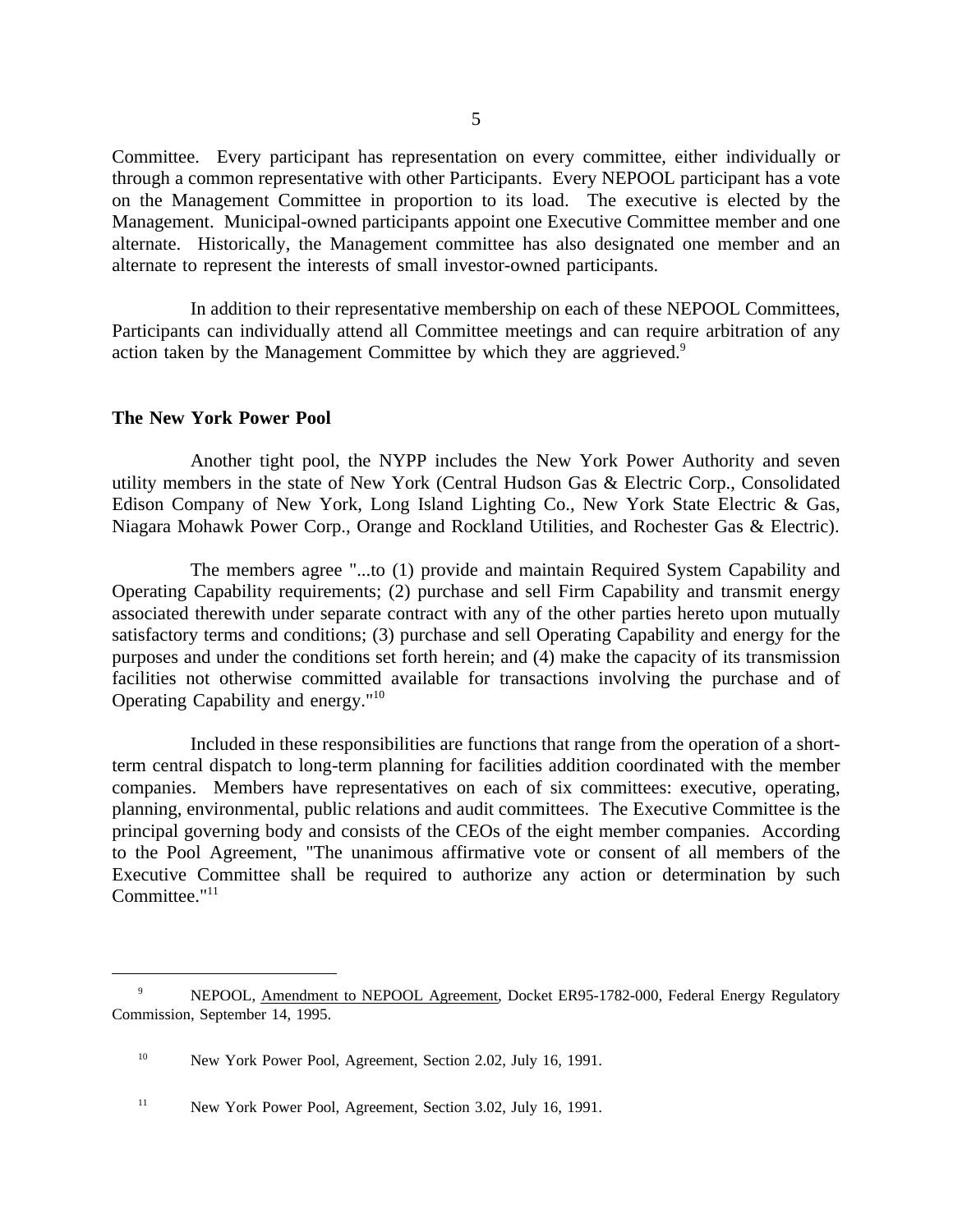#### 6

#### **PJM (Pennsylvania, New Jersey, Maryland Power Pool)**

The PJM Power Pool, established by three members in 1927, is the oldest centrally dispatched pool of individual systems in the world. It has more than 55,000 MW of pooled generating capacity. It currently has eight utility and utility coalition members from five states (Delaware, Maryland, New Jersey, Pennsylvania and Virginia) and the District of Columbia. The member utilities include Public Service Electric and Gas Co., PECO Energy Company, Pennsylvania Power & Light Company Group, Baltimore Gas and Electric Co., General Public Utilities System, Potomac Electric Power Co., Atlantic Electric Co., and Delmarva Power & Light Co.

The PJM Management Committee, as established in the PJM Interconnection Agreement, oversees operation of the Pool. The Committee is composed of senior management officials from each member company and the President of the Interconnection Association. Each member has one vote and a unanimous vote is required for passage of "significant matters." If a member vetoes an action, he/she must demonstrate that the proposed action will cause financial harm to their company (there are guidelines for making this claim). Pool members also appoint representatives to the Interconnection Association, Planning and Engineering Committee and the Operating Committee.

Through the staff of the Interconnection Association (IA), the Pool carries out coordination functions, including forecasting, scheduling, generation coordination and transmission maintenance coordination Each member is required to support the reserve sharing mechanism. The IA administers cost-based economic dispatch for generation, subject to the right of each individual company to self-schedule its owned (or contracted-for) generation to its own load. In what is called the "Net Pool" operation "each Pool member retains the right to its generation, in that only the net energy over-and-above the member's requirements is exchanged between Pool members as wholesale interchange."<sup>12</sup>

#### **EXPERIENCE IN OTHER INDUSTRIES**

There is a great deal of experience in governance of quasi-public entities. When there are conflicting interests among the groups represented, the choices of governance narrow. In many cases, direct government operation or close regulation of the activities has been applied. In other case, voluntary private agreements exist that delineate the scope and processes of decisions.

<sup>&</sup>lt;sup>12</sup> PJM, Federal Energy Regulatory Commission Technical Conference on Comparability for Power Pools: in re Dockets No. RM95-8-000 and RM94-7-001: Supplemental Comments of the Supporting PJM Companies, November 30, 1995, p. 2.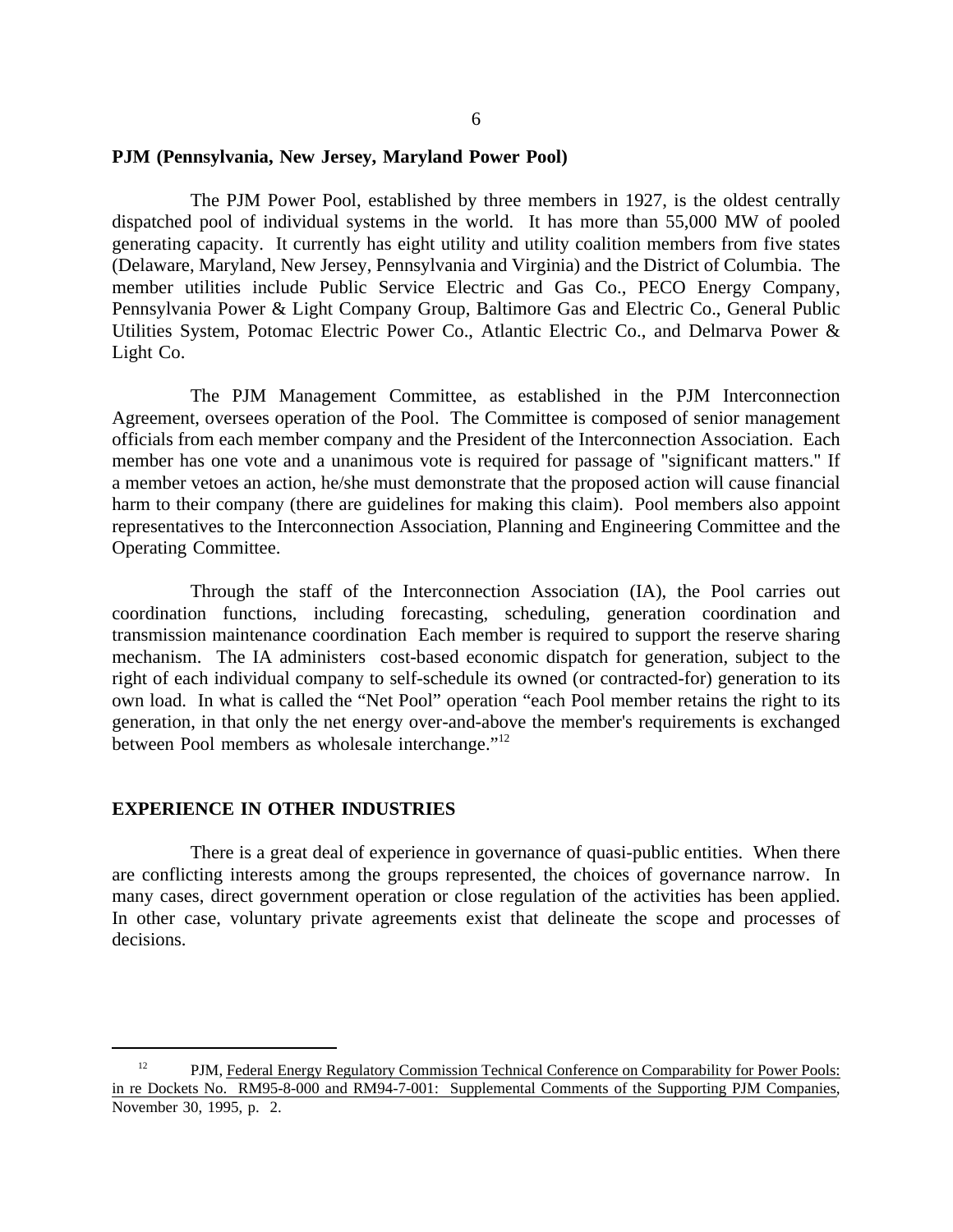#### **Cooperative Self-Governance**

With relative common interests among the members, cooperative organizations abound. For example, agricultural cooperatives have existed for many decades, and there is an extensive literature on the experience with such organizations. More to the point of the ISO, however, would be the experience in cooperative self-governance in the presence of more heterogeneous interests. Here the experience is less extensive and the lessons sound a note of caution for developing the rules for governance of an ISO.

For example, consider the conclusions of Hansmann's review of the experience with worker ownership and governance:

> "A survey of the types of firms in which worker ownership has succeeded suggest strongly that the costs associated with collective decisionmaking are extremely important in determining where worker ownership is viable and how it is organized."13

The costs of collective decision-making include the costs of "inefficient decisions" and then the "costs of the decision making process itself." In the presence of heterogeneous interests among the participants, the tendency to compromise does not follow the Coasian model of the most efficient outcome with side payments. Rather, the voting process can lead more to a least common denominator solution that sacrifices efficiency. Furthermore, the debate and negotiation process itself can be significant as attention is diverted to the internal conversation and away from the mission of the organization. According to Hansmann,

> "The evidence suggest, however, that direct worker control of the firm brings substantial costs with a heterogeneous workforce -- costs that are generally large enough to outweigh the benefits that worker ownership otherwise offers."14

This experience in cooperative self government is reinforced by a survey of contracting experience in the management of a common resource, in this case the operation of oil fields with multiple owners. The problem of prorationing to control production from an oil field has certain common elements with the problem of providing access to the transmission grid. In a review of the experience, there is an echo of the difficulty of managing the process when there are many conflicting interests:

<sup>&</sup>lt;sup>13</sup> Henry Hansmann, "When Does Worker Ownership Work? ESOPs, Law Firms, Codetermination and Economic Democracy," The Yale Law Journal, Vol. 99, no. 8, June 1990, p. 1783. See also, Henry Hansmann, The Ownership of Enterprise, Harvard University Press, (forthcoming).

<sup>&</sup>lt;sup>14</sup> Henry Hansmann, "When Does Worker Ownership Work? ESOPs, Law Firms, Codetermination and Economic Democracy," The Yale Law Journal, Vol. 99, no. 8, June 1990, p. 1810.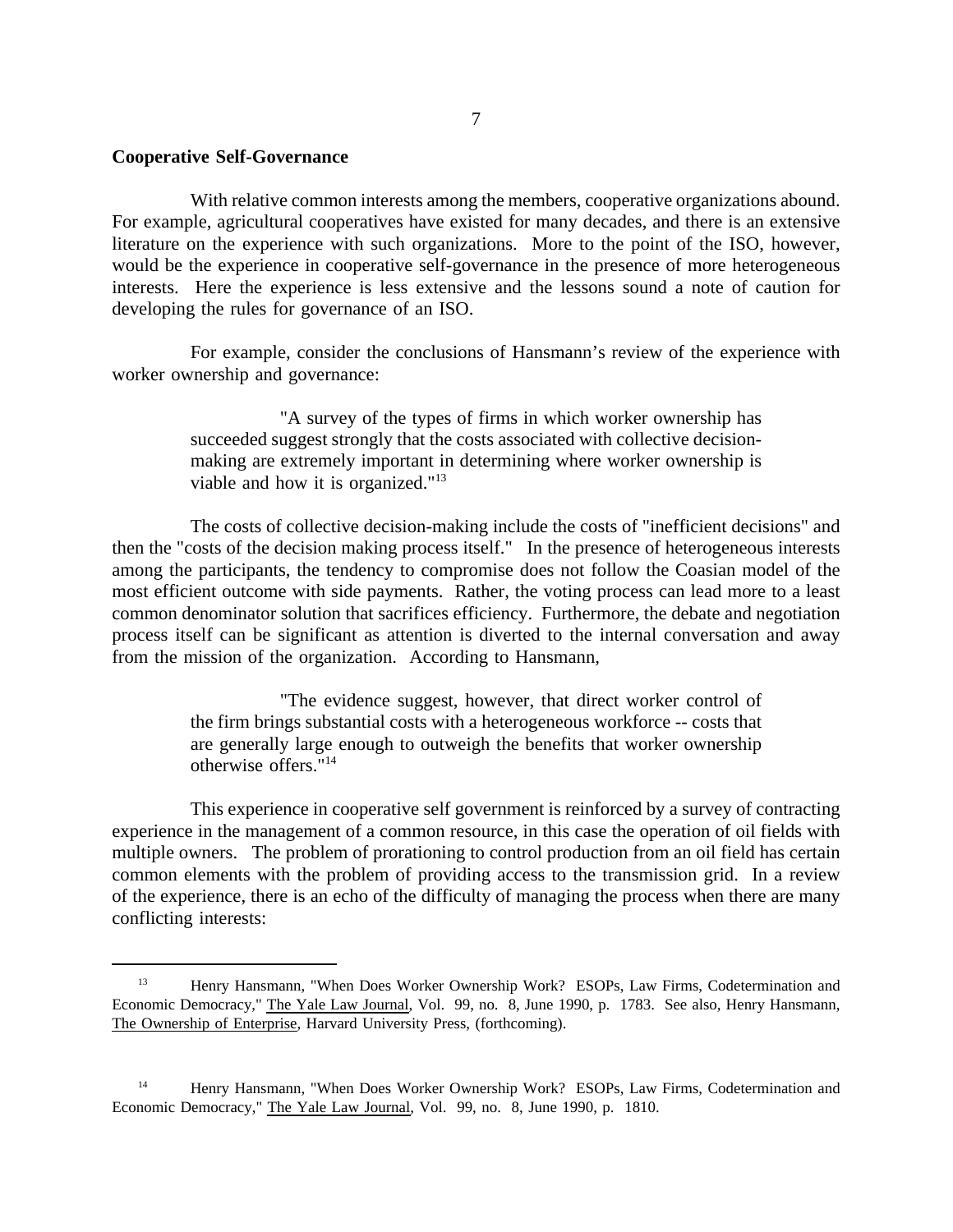"...a major finding of the research is the high degree of concentration necessary to achieve successful coordination. Private agreements were completed when the numbers equivalent (note 1/HHI) was less than 5; state enforcement brought compliance when it was approximately 10-12; but when concentration was less, state intervention could not control production without the use of troops."<sup>15</sup>

In the case of the electricity market, with many parties and strongly conflicting interests, this research reinforces the natural caution about the ability of voluntary negotiation to resolve the complex issues or the success of cooperative management without some public oversight. Public oversight, of course, could take many forms.

#### **Interstate Compacts**

Interstate compacts have been used to coordinate the cross-state management of everything from bridges to water rights, pest control and criminal corrections. These compacts are provided for in the U.S. constitution to allow states, normally forbidden from such activities, to enter into the equivalent of cross-state treaties. An interstate compact requires a high level of agreement between all affected states, and thus can be quite difficult to negotiate. If agreement between states is reached, Congress must review and endorse the proposed compact through passage of an Act.

Because of the difficulty of bringing multiple states into agreement, most compacts are either precise or very general. The precise compacts commit states to take on limited responsibilities - such as the 1980 High Speed Rail Compact which commits 10 states to sharing the cost of a railroad expansion feasibility study. General compacts commit states to very little. An example of this is the Western Regional Education Compact which "Establishes a commission to assist states of the region in working together to increase educational opportunities, to improve programs of colleges and universities, to expand the supply of specialized manpower, and to inform the public as to needs of higher education."16

In the energy sector, a primary use of interstate compacts has been to coordinate radioactive waste disposal/transportation policies (Southern Interstate Energy Compact, Western Interstate Energy Compact). These compacts fall into the generally defined responsibility category, as they primarily commit states to discuss regional cooperation. One example of a more ambitious interstate compact, one that could serve as a model for an ISO, was the compact

<sup>&</sup>lt;sup>15</sup> Gary B. Libecap and Steven N. Wiggins, "Contractual Responses to the Common Pool: Prorationing of Crude Oil Production," American Economic Review, Vol. 74, No. 1, March 1984, p. 96.

<sup>&</sup>lt;sup>16</sup> Interstate Compacts and Agencies, Published by the Council of State Governments, Lexington, Kentucky, 1983, p. 20.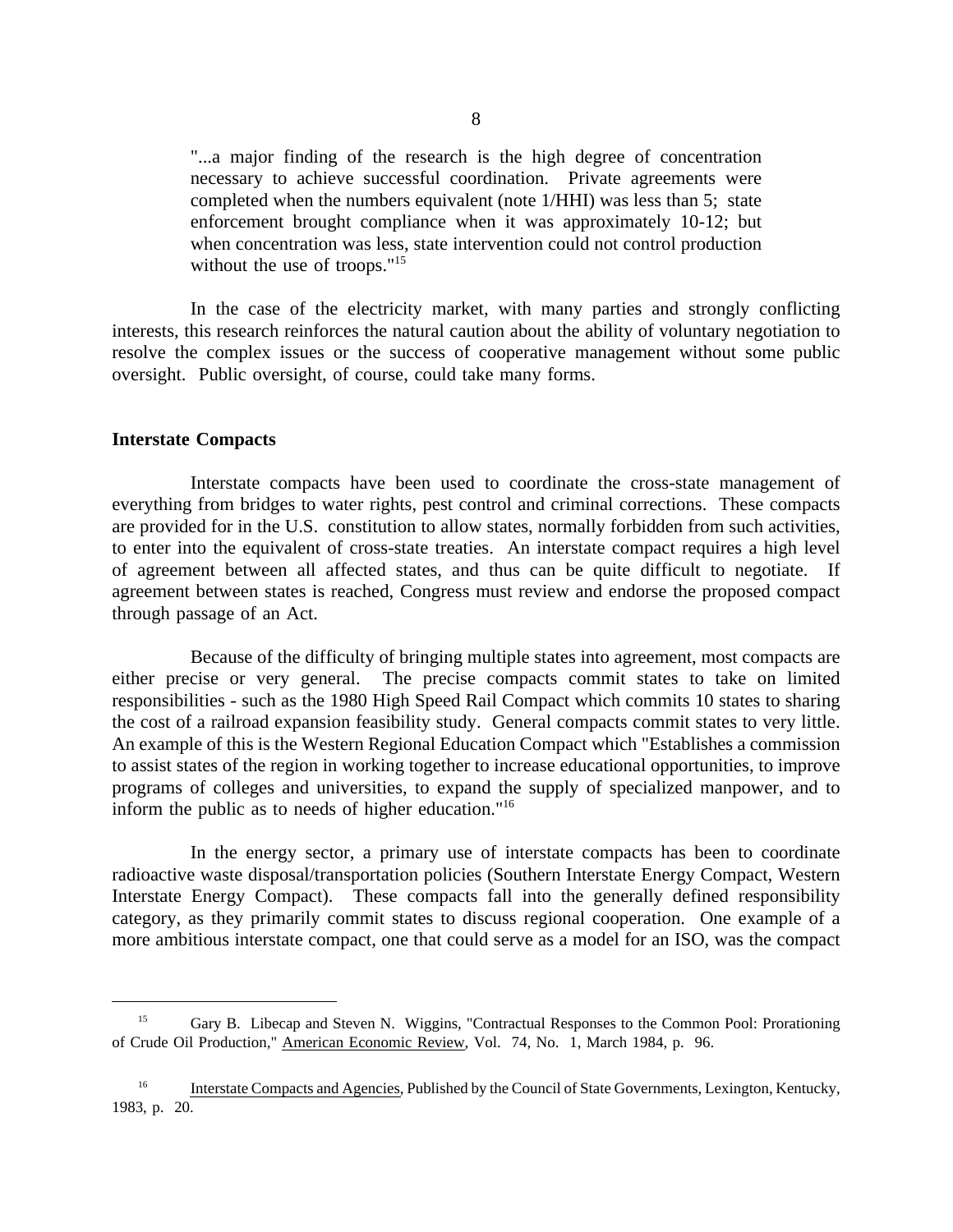established the 1980 Northwest Power Planning and Conservation Act (the Act).<sup>17</sup> The Act was passed in response to electric power planning debates that raged in the Pacific Northwest in the late 70's. Its goals were varied (the legislation tried to meet the needs of all advocates in the debates), but primarily intended to "assist the electrical consumers of the pacific Northwest through use of the Federal Columbia River Power System to achieve cost-effective energy conservation, to encourage the development of renewable energy resources, to establish a representative regional planning process, to assure the region of an efficient and adequate power supply, and for other purposes."<sup>18</sup>

The Act created the Northwest Power Planning Council (the Council) to oversee these responsibilities by coordinating regional discussions on the use of the Columbia River Power System and to develop regional power plans to guide the power acquisition and hydro management activities of the Bonneville Power Administration, the administrator of this power system. The Council's eight members are appointed by the Governors of the compact's signatory states - Washington, Oregon, Idaho, and Montana. Although the Council and its staff of roughly 50 economists, ecologists and policy analysts has little statutory authority over BPA decision making, or the decision making of the utilities served by BPA's wholesale power, they have significant political influence over that body. The structure of the Council is defined more by the public processes that it is responsible for guiding than by actual organizational structure. The Council meets publicly twice a month in locations throughout the Pacific Northwest to address issues salient to its responsibilities and its staff uses the results to develop (every two years) extensive twenty year Power Plans which are submitted to the Administrator of BPA. The Council's structure is fairly simply, consisting of the Council's eight members and two statutorily required scientific and statistical advisory committees. The Council appoints members to a number of additional advisory committees created as needs arise. Appointees to these committees are required by law to include representatives of Federal, regional, State local and Tribal Governments together with consumer groups and customers.<sup>19</sup>

Despite the fact that the Council has ushered the Northwest through some difficult policy planning horizons (such as the enormous debt default of the Washington Public Power Supply System) and been a significant influence in the region's development of aggressive conservation programs<sup>20</sup>, its influence is now threatened as the need for the very existence of BPA (its primary route for affecting policy) is being questioned. Nonetheless, the Council does offer a plausible starting point for a model for an ISO. Factors that might be considered

<sup>&</sup>lt;sup>17</sup> 96th U.S. Congress, Public Law 96-501, 1980

<sup>&</sup>lt;sup>18</sup> 96th U.S. Congress, Public Law 96-501, 1980, Preamble.

<sup>19</sup> 96th U.S. Congress, Public Law 96-501, 1980, § 4.(c)(13).

<sup>&</sup>lt;sup>20</sup> For more on the Council's successes, see Kai N. Lee, Compass and Gyroscope: Integrating Science and Politics for the Environment, Island Press, 1993.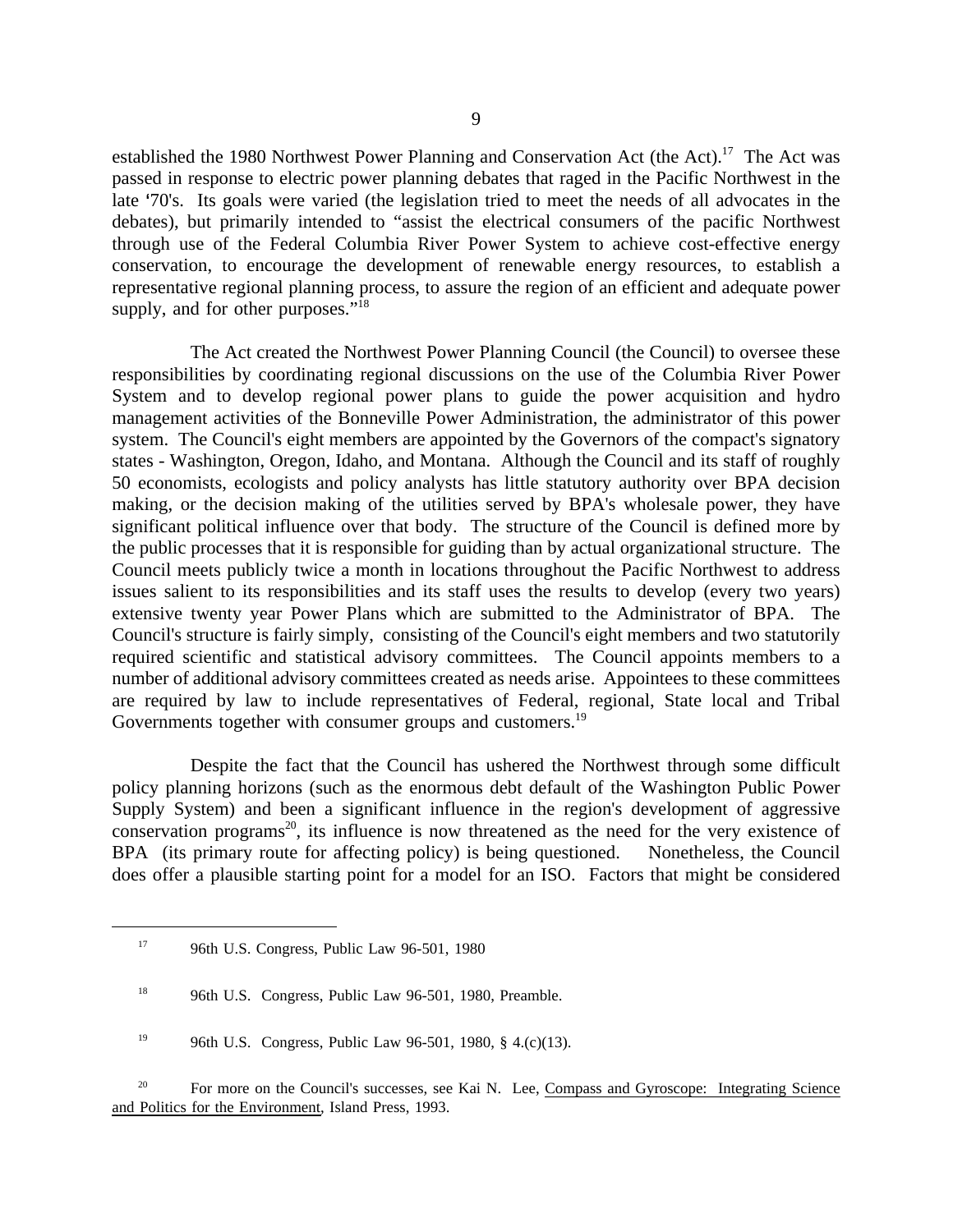in determining whether it is a feasible model include the following:

1. The Council has little actually authority to require actions by utilities. It could be difficult to create a similar body for governance of an ISO with dispatch authority, as states may be unwilling to create an Interstate Compact which confers such power on a regional body. $^{21}$ 

2. While the Council has done an admirable job of incorporating the voice of many different players in Northwest Energy debates into its decision making, the process has been time consuming. An ISO may not be able to operate under the long lead times needed to conduct the kind of cooperative decision making that any compact is likely to require.

### **Automated Teller Machine (ATM) Networks**

Shared ATM network systems offer a useful example of governance structures for an ISO. In these shared networks, financial institutions engage in agreements through which they agree to a set of operating rules and accept each other member's cards at its own machines, in return for a network-set fee.<sup>22</sup> The largest networks in the U.S. are CIRRUS, operated by Mastercard and Plus, operated by Visa.

Network sharing arrangements are governed by antitrust laws and may be challenged by the Department of Justice, state antitrust officials and private parties.<sup>23</sup> In addition, the Federal Trade Commission, and federal bank regulatory agencies (the Federal Reserve Board and Office of Comptroller of Currency) may examine the competitive effects of proposed network arrangements. Although network arrangements have raised considerable questions concerning antitrust laws, the federal regulatory agencies have "generally approved network arrangements brought to their attention and have not interposed antitrust concerns as a bar to the development of such arrangements."24 Many states have taken an active role in promoting network arrangements by implementing mandatory network sharing laws.

<sup>24</sup> Donald I. Baker and Roland E. Brandel, The Law of Electronic Fund Transfer Systems, Third Edition, Warren, Gorham & Lamont, 1996,¶ 25.03[3][a], p.26-27.

<sup>&</sup>lt;sup>21</sup> See, Harvard Electricity Policy Group, Conference Summary - The ISO Governance Scope and Rules: How Independent? What System? Which Operations?, March 21, 1996 pages 22-25.

<sup>&</sup>lt;sup>22</sup> Donald I. Baker, "Compulsory Network Joint Ventures Under the Sherman Act: Rules or Roulette?" Utah Law Review, Vol.999, no.4 1993, p.1013-1014.

<sup>&</sup>lt;sup>23</sup> Branching (the definition and establishment) of automated teller machines is governed by a different set of acts related to the type of institution. For example, the MacFadden Act governs the establishment of ATMs by *national* banks.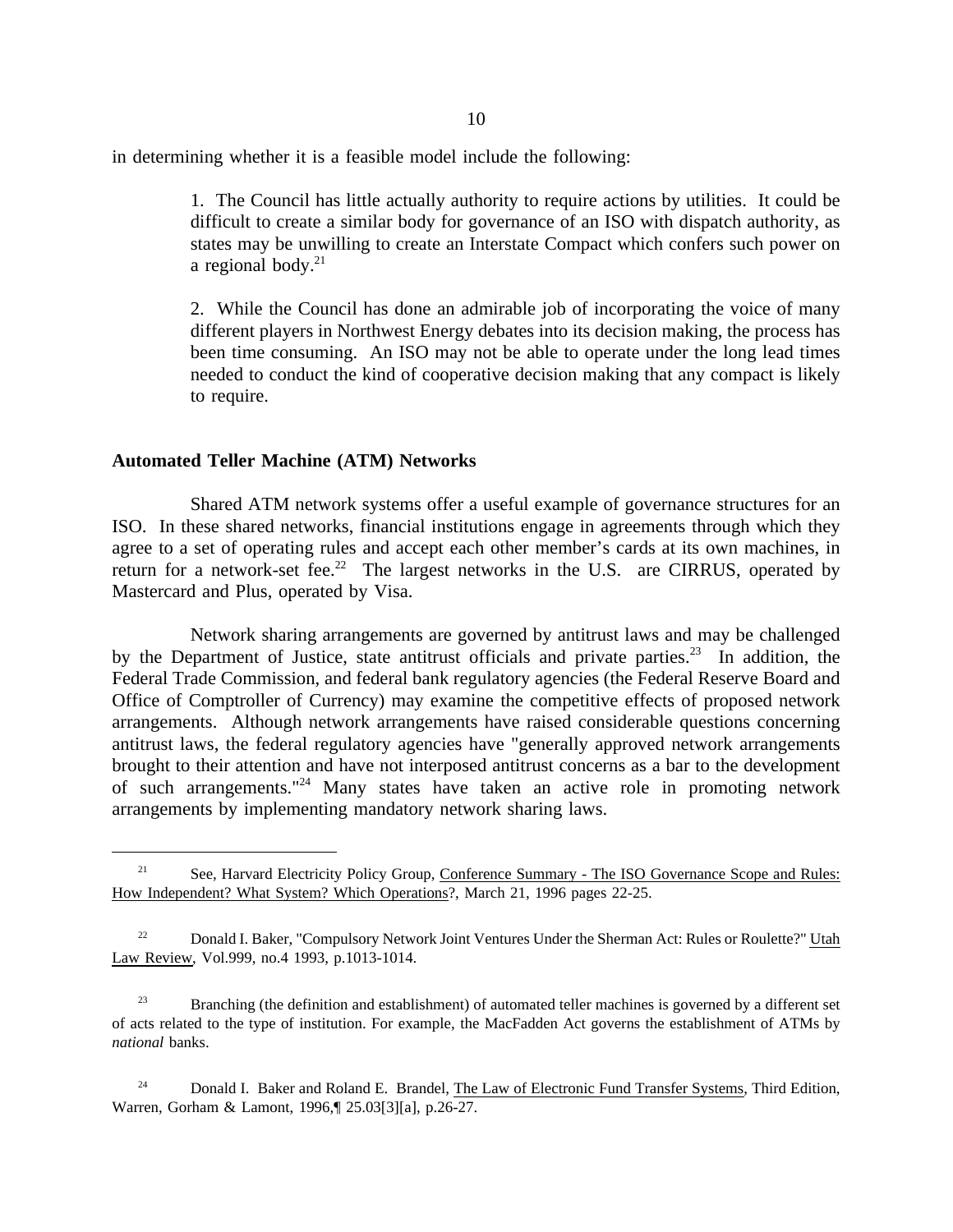ATM transactions), of a given financial institution may access the cards and drive ATMs of a number of financial institutions it services. Transactions within such a shared proprietary system do not require switching outside the network. For example, if Bank X and Bank Y use the same processor, their customers can use each other's machines. In the latter, non-proprietary system, the various processors members use are connected through a central computer switch, enabling ATMs driven by one processor to be accessed by card-issuing banks within the system that are driven by another processor for example, Bank X uses processor 1 and Bank Y uses processor 2, however the processors are connected through a central switch, allowing customers to conduct business at either bank. Transactions handled through a network switch are called "network" or "foreign" transactions.<sup>25</sup>

The PULSE network is an example of the a large non-proprietary network which has a well established governance structure. PULSE is a regional network based in Texas with over 1600 members and 8000 ATMs throughout the central southwest. PULSE's function is to link the processors of member banks through a central switch, provide a common logo and identify the machines at which PULSE cards are accepted. It does not issue cards, own or operate ATMs. Members are not prohibited from making bilateral links amongst themselves and bypassing the PULSE switch.<sup>26</sup>

Seven Texas-based holding companies created Financial Interchange Inc. (FII), a nonprofit membership corporation in  $1981.^{27}$  FII linked the then proprietary systems of these institutions through PULSE, the network it operates. The seven founding members each contributed \$75,000 (since repaid) to the initial organization of the network, established its initial Operating Rules, Bylaws and fee structure. PULSE's membership has expanded and now includes various types of financial institutions such as processors, banks, savings and loans and credit institutions. Thus, the governance structure incorporates a number of heterogenous and competing interests. The governance structure includes:

> Each member [financial institution] has one vote. PULSE is governed by a sixteen member Board of Directors. Seven directors are selected from the

<sup>&</sup>lt;sup>25</sup> Arbitration Between First Texas Savings Association and Financial Interchange, Inc.," 55 Antitrust  $\&$ Trade Reg. Rep. (BNA) No. 1380 August 25, 1988 (Kauper Arb.) at p. 341.

<sup>&</sup>lt;sup>26</sup> "Arbitration Between First Texas Savings Association and Financial Interchange, Inc.," 55 Antitrust  $\&$ Trade Reg. Rep. (BNA) No. 1380 August 25, 1988 (Kauper Arb.) at p. 340.

<sup>&</sup>lt;sup>27</sup> "Arbitration Between First Texas Savings Association and Financial Interchange, Inc.," 55 Antitrust & Trade Reg. Rep. (BNA) No. 1380 August 25, 1988 (Kauper Arb.) at p. 341. Allied Bankshares Inc. (recently acquired by Interstate), Cullen Frost Bankers, Inc., First City (now merged with Republic Bancorporation), Texas American Bancshares Inc., Texas Commerce Bancshares Inc. (subsequently acquired by Chemical and Southwest Bancshares, Inc. (later merged with MCorp).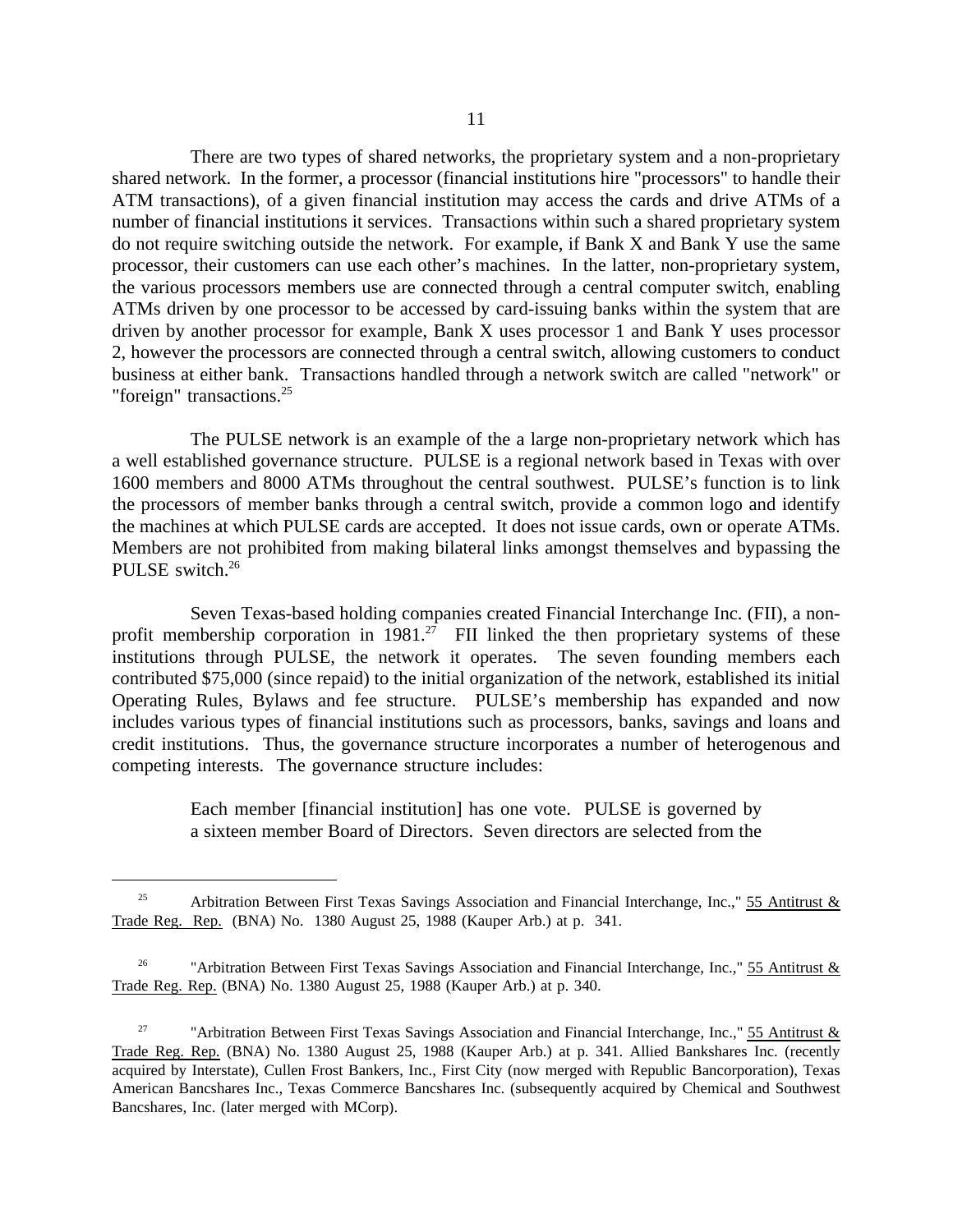founding members, while eight are selected by the membership. Of these eight, two are representatives of smaller banks or bank holding companies, two are representatives of savings and loans associations, one is a representative of credit unions, and three are selected at large. The President and Chief Executive of PULSE, a full time employee of PULSE, also serves on the Board. The Board normally meets every three months. It is charged with responsibility for the direction of PULSE. among other things, the Board must make decisions about fee changes.

An Executive Committee, appointed by the Board, meets in-between Board meetings to deal with the issues related to day-to-day operation of the PULSE network. It does not make decisions concerning fees. The Executive Committee includes the Chairman and Vice-Chairman of the Board, the Treasurer, the President and Board members from three other member institutions.....The majority of this Executive Committee is comprised of the founding members, although there is no rule requiring this to be the case.

PULSE's operations are conducted by full-time staff, head by a full-time President and Chief Executive Officer.......<sup>28</sup>

### **Financial Accounting Standards Board (FASB)**

The organization and governance of FASB provides an interesting model for an ISO. The FASB sets standards for financial accounting that govern a wide array of private institutions. The Securities and Exchange Commission (SEC) relies on FASB to deal with most of the details of standard setting, although the SEC has its own statutory authority and can overrule FASB on decisions affecting companies under SEC jurisdiction. Although the functions are different than those of an ISO, FASB has important features in the approach found in many discussions of the ISO concept. There is a largely self-regulated, private, non-profit organization that serves an important public purpose in supporting an open and efficient market. The institution must bridge sharply conflicting interests:

> ...a variety of groups are affected by and interested in financial accounting. They have different points of view and interests, even to the extent of having goals for the standard-setting process that are in direct or nearly direct opposition. Furthermore, they each have power and influence and

<sup>&</sup>lt;sup>28</sup> "Arbitration Between First Texas Savings Association and Financial Interchange, Inc.," 55 Antitrust & Trade Reg. Rep. (BNA) No. 1380 August 25, 1988 (Kauper Arb.) at p. 342.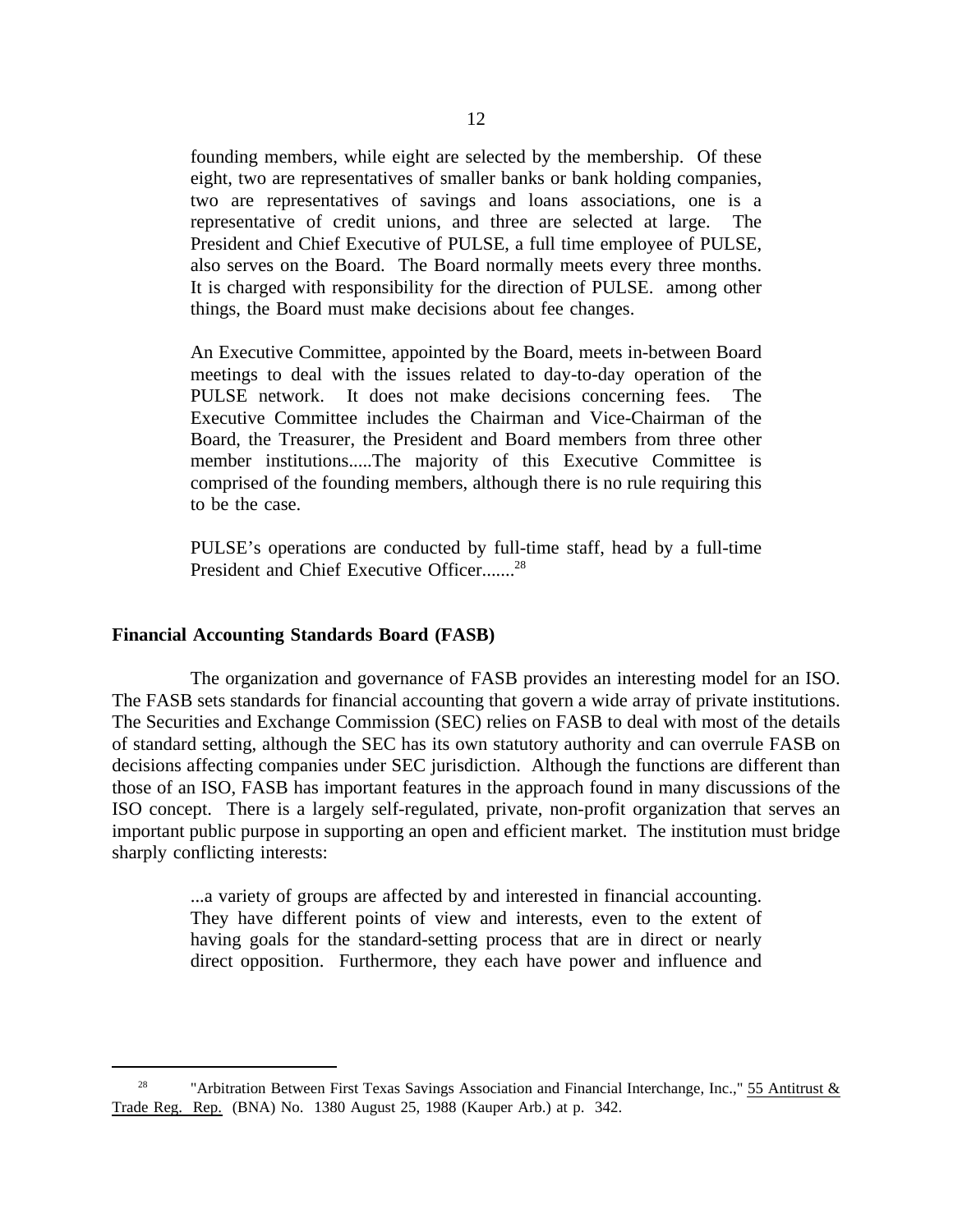attempt to affect the process in ways that protect or advance their interests.<sup>29</sup>

Part of the challenge for FASB was in developing governance mechanisms that would both represent and balance these conflicting interests. The result is an approach which is seen as unique, and may have lessons for the development of an ISO structure:

> It was literally unique in almost every respect, most notably in the fact that it was a rule-making body financed and operated entirely in the private sector but whose decisions would be backed ny federal law and a powerful federal regulatory agency. A "bold experiment in self-regulation," some called it, carefully conceived and soundly financed.<sup>30</sup>



<sup>29</sup> P. W. Miller, R. J. Redding, and P. R. Bahnson, The FASB: The People, The Process, and the Politics, Third Edition, Richard D. Irwin, Inc., 1994, p. 16.

<sup>30</sup> R. Van Riper, Setting Standards for Financial Reporting: FASB and the Struggle for Control of a Critical Process. Westport, Connecticut: Quorum Books, 1994, p. 13.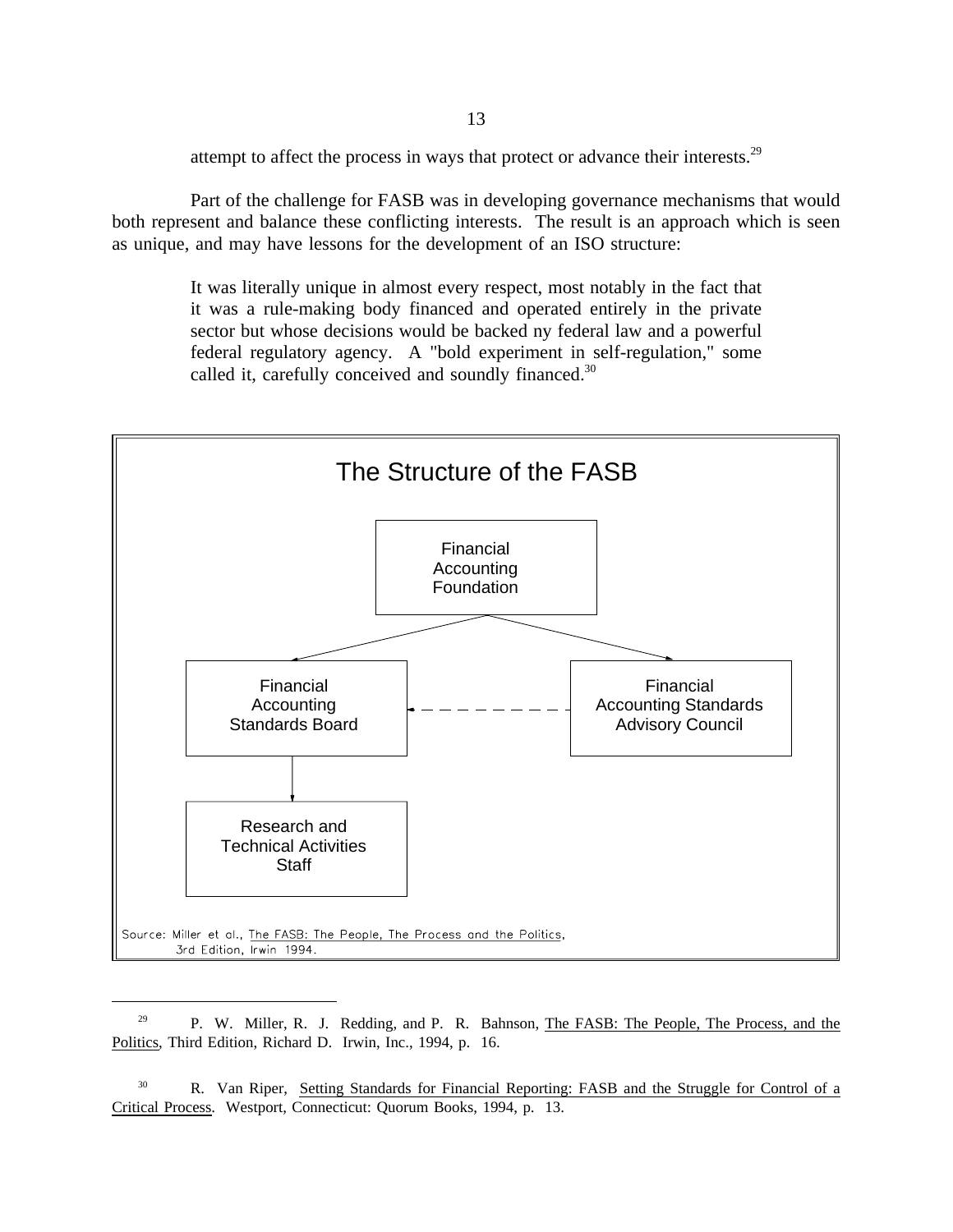The organization of FASB was designed with a series of legitimizing processes and internal buffers to protect both the integrity and realism of the process.

> The *Financial Accounting Foundation* (FAF) is the parent organization, and its trustees constitute the governing body. The foundation is recognized as a nonprofit organization under the Internal Revenue Code. The Foundation has an executive vice president and is administered by 16 trustees. The two primary tasks of the trustees are to raise funds for the operation of the organization and to appoint members of the FASB.<sup>31</sup> Under the Foundation's bylaws, the trustees are not to interfere in any way with the standards-setting work of the FASB. Of course, their power to appoint and reappoint members provides the opportunity for the trustees to have indirect influence over the process in the long run just as the president of the United States can influence future decisions of the Supreme Court through appointments of the justices.

> The *Financial Accounting Standards Advisory Council* (FASAC) is a group of approximately 30 influential persons. The number actually serving of FASAC varies from year to year; the bylaws merely call for at least 20 members to be appointed. The actual number serving has grown larger to obtain representation of more groups of interested parties. The purpose of the Council is to advise the FASB, particularly on financial accounting issues and on the priorities that should be placed on resolving them. FASAC also advises the FASB on the suitability of its tentative resolutions of the issues that it is addressing. The members of the Council are appointed by the trustees of the Foundation.<sup>32</sup>

The process for election and appointment builds in a series of protections that provide a mix of (i) deference to the individual interests and (ii) an ability to make decisions and change the rules. As shown in the figure, the sponsoring organizations span the interests in the industry

<sup>&</sup>lt;sup>31</sup> The trustees also raise funds for and appoint the members of the Government Accounting Standards Board (GASB), which develops standards to be used in preparing financial statements for state and local government entities. [footnote in original]

<sup>&</sup>lt;sup>32</sup> P. W. Miller, R. J. Redding, and P. R. Bahnson, The FASB: The People, The Process, and the Politics, Third Edition, Richard D. Irwin, Inc., 1994, p. 18.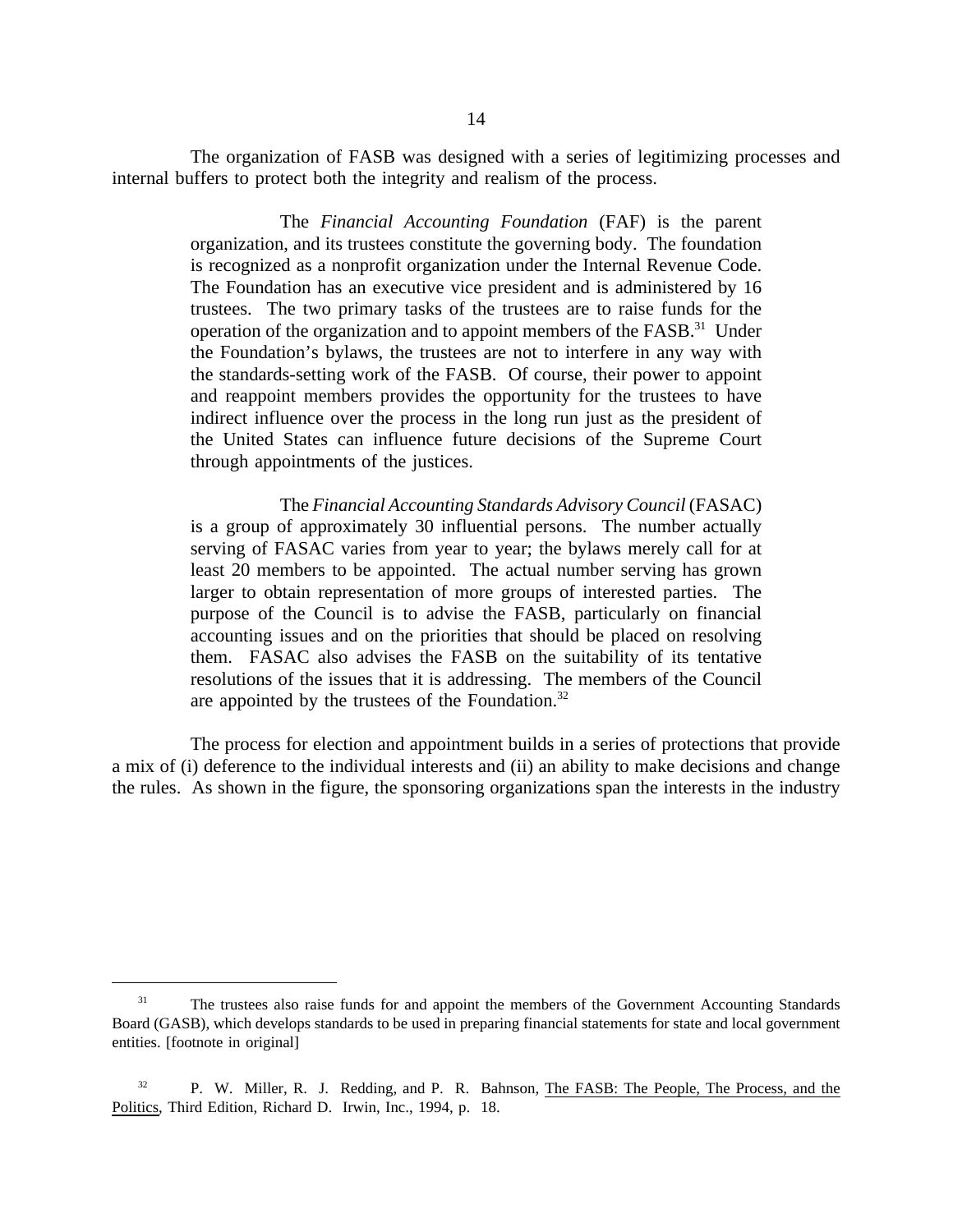and provide power to elect the trustees.<sup>33</sup> The trustees in turn have the power to appoint the Board members, but the trustees have no power to guide the individual decisions. There is a supermajority voting rule for new or changed standards issued by the Board. In general, the FASB sees the checks and balances as having been effective without creating gridlock.<sup>34</sup>

Foreshadowing the debate underway addressing alternative models as part of the restructuring of the electricity industry, FASB began with a major effort to define the "Conceptual Framework" for accounting standards. The effort arose out of a concern with the failings of a more *ad hoc* process and the need for a consistent model as the basis for accounting standards:

> When the FASB faces controversial issues, particularly in a public arena. it is understandable that its members would want to deal with the questions one at a time rather than as parts of a larger whole. If a oneat-a-time (or ad hoc) approach is adopted, compromises and resolutions tend to taken on customized forms to deal with the needs of specific constituents. Because different groups are affected differently by different issues, the standards setters can drift into this ad hoc approach under which each issue is resolved without regard to previously developed resolutions of others. For example, similar transactions may occur in two different industry settings and create what appears to be two separate problems, with the result that the standards setters would have to deal with the two different constituent groups. If the ad hoc approach were to be used, the standards setters could compromise and reach a different consensus solution for the seemingly different problems. The likelihood of inconsistency is even greater if several years intervene between two projects and new appointees

<sup>33</sup> The sponsoring organizations include:

<sup>\*</sup> American Institute of Certified Public Accountants (AICPA)

<sup>\*</sup> Securities Industry Association (SIA)

<sup>---</sup>investment bankers.

<sup>\*</sup> Association for Investment Management and Research (AIMR)

<sup>---</sup>investment advisers.

<sup>\*</sup> Financial Executives Institutes (FEI)

<sup>---</sup>corporate accounting officers at highest levels.

<sup>\*</sup> Institute of Management Accountants (IMA)

<sup>---</sup>corporate accountants at all levels.

<sup>\*</sup> American Accounting Association (AAA)

<sup>---</sup>accountants from various fields, but predominantly professors.

<sup>&</sup>lt;sup>34</sup> From the beginning through today, there have been dissents disputing the "independence" of the Board. See, The Accounting Establishment. A Staff Study Prepared by the Subcommittee on Reports, Accounting and Management of the Committee on Government Operations, US Senate, USGAO, 1977, p.1. R. Van Riper, Setting Standards for Financial Reporting: FASB and the Struggle for Control of a Critical Process. Westport, Connecticut: Quorum Books, 1994, pp. 193-4.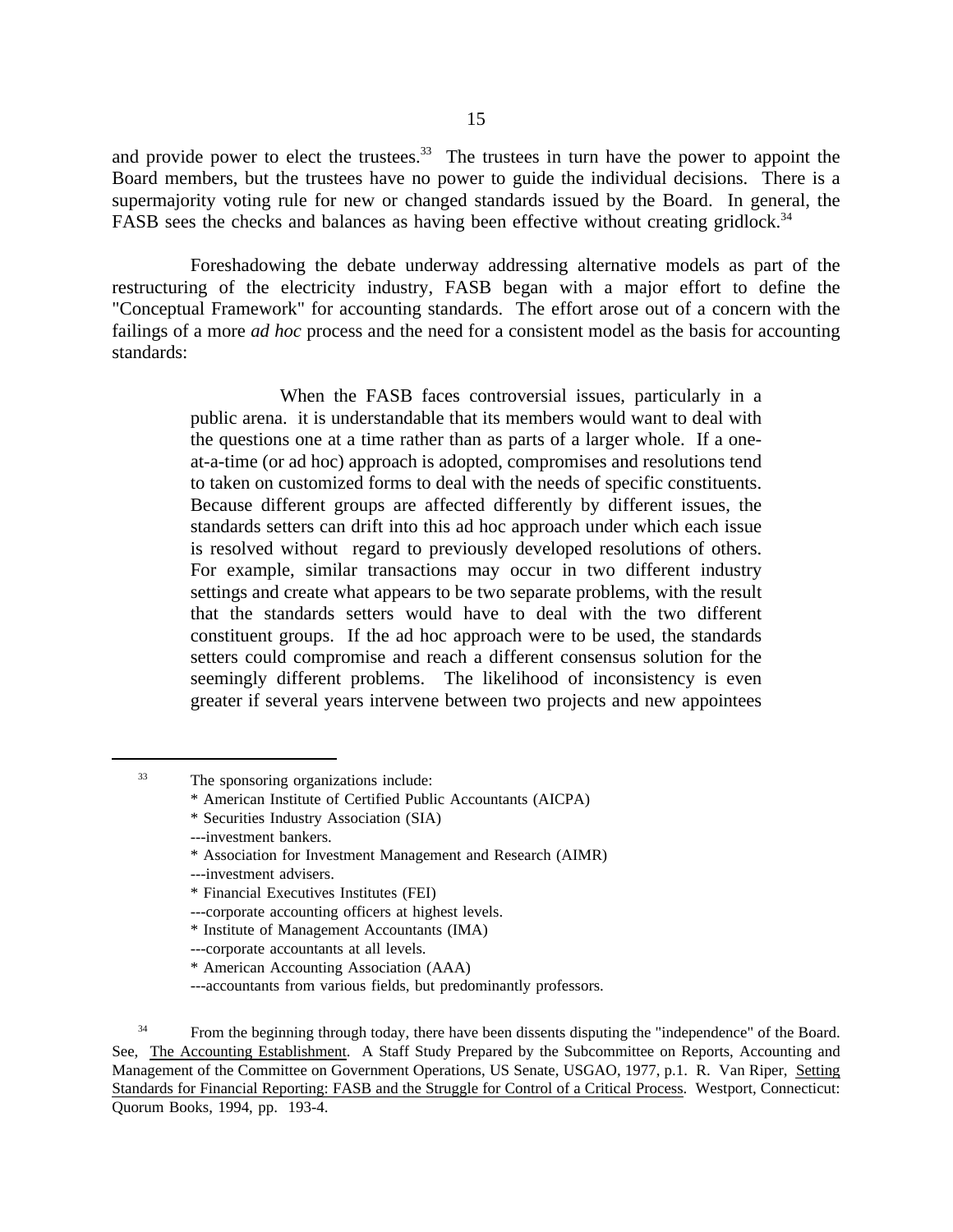

are serving on the authoritative body. These situations are generally undesirable because they may introduce inconsistencies and contradictions among standards that can rob the financial statements of comparability and other attributes of usefulness.

The ad hoc approach is also undesirable because it tends to create redundancy in discussions when the same basic issues are debated over and over again with the different constituents involved in different specific projects. $35$ 

The effort to create this "conceptual framework" produced mixed results. The process took much longer than anticipated (formally, 12 years) and the outcome failed to meet the

<sup>&</sup>lt;sup>35</sup> P. W. Miller, R. J. Redding, and P. R. Bahnson, The FASB: The People, The Process, and the Politics, Third Edition, Richard D. Irwin, Inc., 1994, p. 25.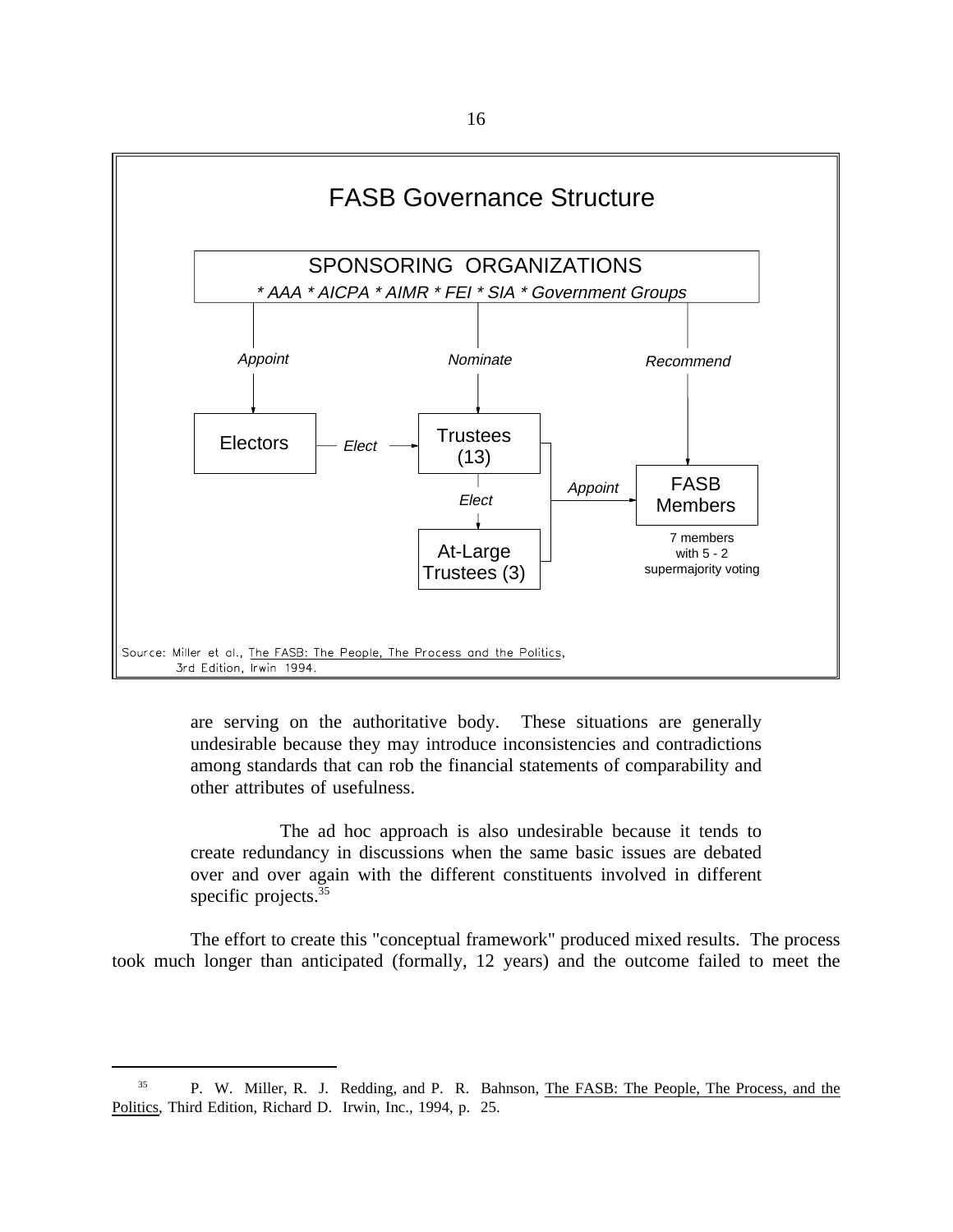expectations of many, perhaps because the expectations had been too high.<sup>36</sup> Importantly, several other countries (including the UK, Australia and Canada) watched the process and then emulated it to pursue their own definition of a conceptual framework. $37$ 

### **EXPERIENCE IN OTHER COUNTRIES**

Electricity restructuring outside the U.S. has yielded a variety of operating formats for transmission, most of which look something like an ISO. Their organization and governance structures are described, in brief, below.

### **Alberta, Canada**<sup>38</sup>

The Power Pool of Alberta (PPA) was launched at the beginning of this year, under the authority of the Province's Electric Utilities Act (EUA) of May, 1995. It provides for open transmission access and competition in wholesale generation. The pool functions as a spot market, with centralized buying and selling of electricity at hourly prices established by competition between suppliers and purchasers bidding into the pool. The pool is not comprehensive, in that existing generation continues to receive regulated cost-of-service payments covering fixed costs. Only eligible buyers can purchase power from the pool. These are called "entitled" distributors, and include TransAlta Utilities, Alberta Power, and the cities of Calgary, Edmonton, Lethbridge, and Red Deer, the Transmission Administrator, and any exporters seeking to sell power outside the province.

The EUA established GRID Co. of Alberta (Gridco) as its ISO. It operates as a joint venture between TransAlta Utilities, Alberta Power, and the cities of Edmonton and Calgary and will be regulated by the Alberta Energy and Utilities Board. Gridco was appointed as Alberta's "Transmission Administrator" by the Provincial government, as specified in the EUA. Gridco's responsibilities include receiving bids and offers, performing scheduling, determining financial settlements, and reporting pool prices. It also performs dispatch, ensures reliability and safety, and arranges for system support. Non-discriminatory access is guaranteed by law to anyone willing to pay a postage stamp transmission charge. Gridco's tariffs will eventually be unbundled to identify specific system support services and access considerations.

<sup>&</sup>lt;sup>36</sup> P. Gore, The FASB Conceptual Framework Project 1973-1985: An Analysis, Manchester University Press, 1992, pp. 57-58.

<sup>&</sup>lt;sup>37</sup> P. Gore, The FASB Conceptual Framework Project 1973-1985: An Analysis, Manchester University Press, 1992, pp. 124-130.

<sup>38</sup> Information on Alberta is drawn from Bill 34 of the 3rd session of its 23rd legislature and from "Alberta Leads North America in Creating Competitive Power Pools," Energy Report, January 15, 1996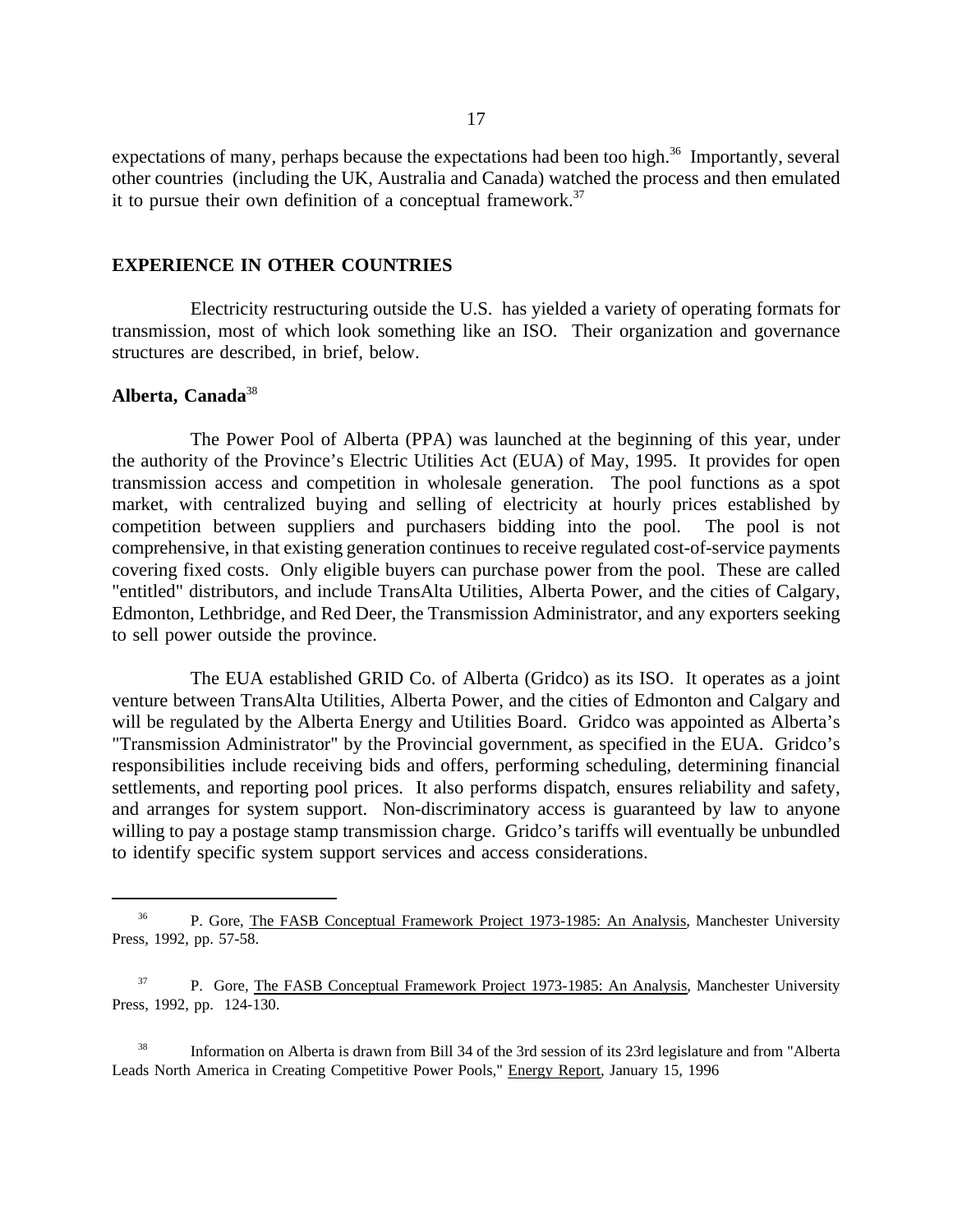The EUA also provides for an "Electric Transmission Council", which "advises and makes recommendations to owners of transmission facilities and the Transmission Administrator." This Council includes representatives from all of the members of the Power Pool Council, including utilities, city governments, the Industrial Power Consumers Association of Alberta, the Independent Power Producers Society of Alberta, the Alberta Association of Municipal Districts and Counties, the Alberta Irrigation Projects Association, Public Institutional Consumers of Alberta, and other parties appointed by the Council.

#### **Victoria, Australia**

In 1995, the State of Victoria, Australia, introduced a comprehensive market-based pricing system. The wholesale electricity market has two components: the competitive energy market (the Pool) - a spot market for electricity - and sales by contracts between electricity buyers and sellers outside the Pool.<sup>39</sup> Although some generation has been privatized, the electricity network remains under government ownership.

A not-for profit, government-owned corporation, the Victorian Power Exchange (VPX) operates and administers the market for spot trading of electricity; controls generation dispatch and matches available generation and demand; controls the security of the main power system; operates the electricity transmission system; and plans and directs the augmentation of the extra high voltage transmission system. PowerNet is the high voltage transmission grid owner. It is responsible for maintaining the HV network and building new lines. It collects grid usage and connection fees from generators, distributors and retailers. PowerNet is also a government owned corporation that has a regulated return on its assets. PowerNet and VPX are statutory agencies overseen by the state's Office of the Regulator-General. This office was created by the Victorian Parliament in 1994 as an independent watchdog on customer service and performance standards of the electricity industry.40

<sup>&</sup>lt;sup>39</sup> The Australian government plans to have a national electricity market in place by 1999. It has created the National Grid Management Council (NGMC) to oversee the establishment of inter-state electricity trading. In particular, the NGMC would arrange the global system planning of regional grids. For information on proposed governance arrangements of this structure see Governance Arrangements for Global System Planning, Draft 1, National Grid Management Council. May 12, 1995.

New release from the Offices of the Treasurer and Energy Minister (Victoria), "Government Welcomes Regulator-General's Report," October 3, 1995.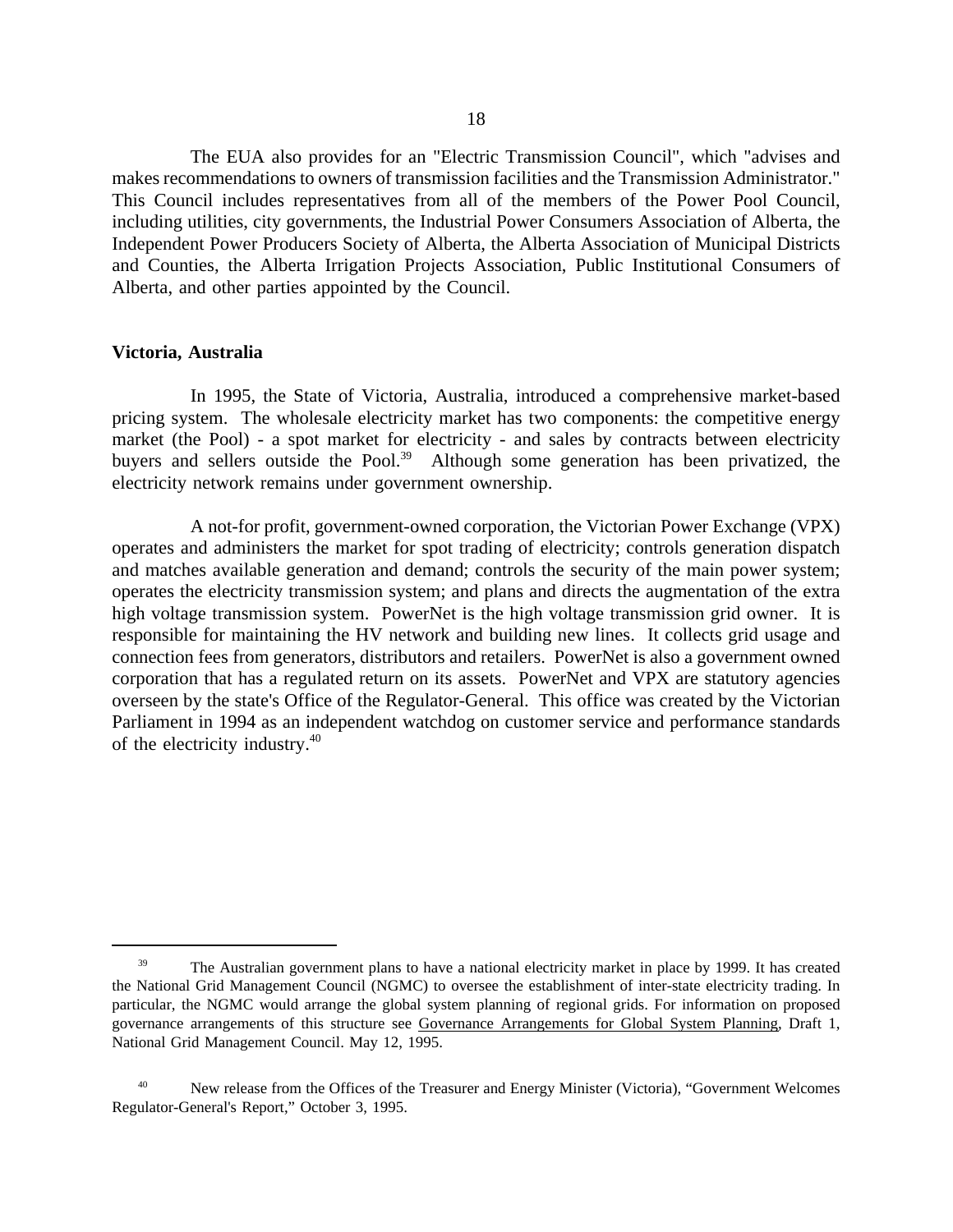### Norway and Sweden<sup>41</sup>

The Norwegian Electricity Act of 1991 introduced competitive generation and left the transmission and distribution of electricity as a natural monopoly. The Act reformed the existing pool system and created a separate company, Statnett Marked AS, to coordinate the hourly spot market and weekly contracts for power. The Act also created the Norwegian Water Resources and Energy Administration (NVE) to regulate the transmission and distribution companies, as well as oversee the competitive generation market.<sup>42</sup> As it is expected that a competitive supply market will take root, there is little regulatory oversight of the generation market. NVE's main responsibilities regarding generation is to ensure that the main and local grid systems provide open access to suppliers and that companies which own networks and supply do not use tariffs to cross-subsidize.

In compliance with the Act, the NVE established guidelines transmission tariffs, implementing the cost-of-service approach. Due to the large number of companies it oversees (over 200), NVE does not systematically review companies' compliance with the guidelines. Instead, it checks the compliance of companies in response to complaints and keeps an eye on companies' returns. Excess profits are required to be returned to customers, therefore, some companies under-report their returns (20 in 1995). NVE handles complaints concerning tariff charges to system users. Regulated companies can appeal NVE's decisions to the Royal Ministry of Petroleum and Energy. Companies can also appeal NVE's decisions in court.

On the first of January this year major electricity restructuring reforms took effect in Sweden. The most significant component of the change was the opening of the a common Norwegian-Swedish electricity exchange. The Statnett Marked AS now coordinates the hourly spot market and weekly contracts for power for market participants from both countries. Swedish buyers and sellers of electricity work with their government agency, Svenska Kraftnät, to coordinate exchanges. Eventually the governments would like to establish common ownership of the exchange, provided that the exchange becomes the only market Swedish exchanges.<sup>43</sup> The federal government remains the principle owner of transmission facilities in each country.

The section draws from information in Jan Moen, "Regulation and Competition Without Privatization Experiences from the Norwegian Electric Supply Industry," Norwegian Water Resources and Energy Administration, Draft, August 1995.

<sup>&</sup>lt;sup>42</sup> The generation and supply market is also overseen by the Norwegian Competition Authority.

<sup>&</sup>lt;sup>43</sup> J. Moen, "A Common Electricity Market Norway and Sweden, Prerequisites, Development and Results So Far", Draft, May 19, 1996, page 3.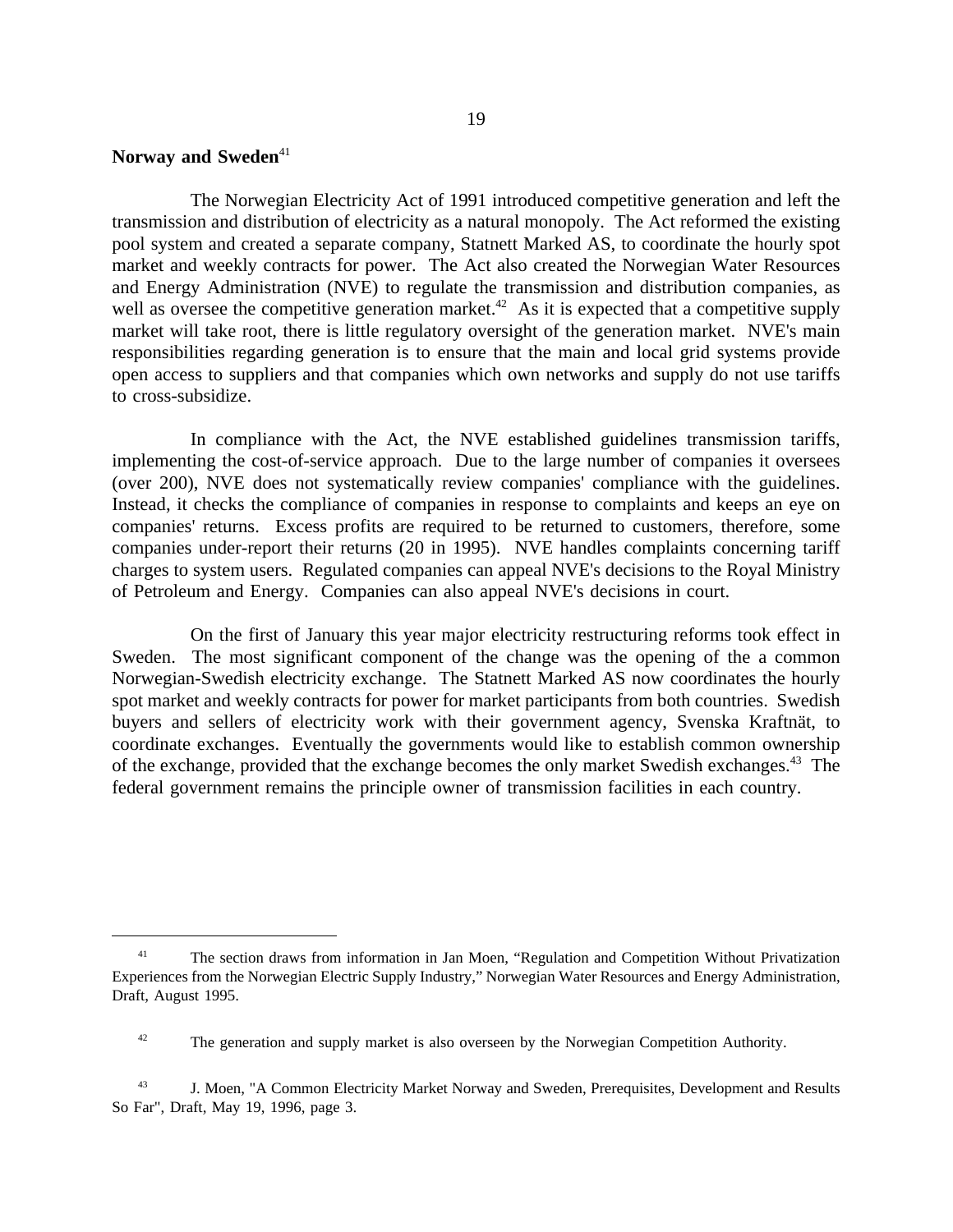### **Chile and Argentina**<sup>44</sup>

In Chile, three private "Transco's" own the regional and high voltage grids. The Transco's and Disco's fulfill concession contracts to the government and can be penalized if the do not fulfill the open access requirements of those contracts. All Genco's must agree to be centrally dispatched by a regional power pool (owned by regional Gencos) which is, in turn, governed by the Economic Load Dispatch Center (Centro de Despacho Económico de Carga or, CDEC). The settlement of energy and power purchasers are made between generators. The CDEC is responsible for the operations of the interconnected system; the valuation of energy and power transfers between generating entities; the charges for the shared use of the transmission system (but transmission prices are determined by Transcos); and the maintenance of generating equipment. CDEC's ownership is equally shared by Gencos with more than 2% installed system capacity. A regulatory body, the National Energy Commission (CNE) provides arbitration in case of disputes between CDEC member, and coordinates indicative planning functions.

The wholesale electricity market in Argentina is coordinated through a pool called Compaña Administradora del Mercado Mayoritsa de Electricidad S.A. (CAMESSA). CAMESSA manages the dispatch, reliability and pooling functions. It acts as a clearing house for the settlement of energy and power purchases. CAMESSA's ownership is equally shared by Gencos, Transcos, Discos, large users and the Secretariat of Energy. CAMESSA may participate in transmission planning, but not ownership. Transcos own existing transmission facilities. As in Chile, a regulatory body, the Ente Nacional Regulador Del Electricidad (ENRE), arbitrates the any disputes between market players.

### **United Kingdom**

The UK operates a central dispatch power pool that is administered by the National Grid Company (NGC) which also operates the settlement system (which determines which plants receive payments for having been constrained on or constrained off). The pool responsibilities are limited to short-term operations. The NGC performs the settlement function under contract with the Pool Executive, a body which consists of representatives of generators, statutory supply companies (similar to distribution companies), IPPs and brokers. The NGC itself is owned by the statutory supply companies, but their control over the actions of the NGC is limited. The NGC's other main function is to maintain and expand the transmission grid, but this responsibility is separate from the narrow duties as the ISO for the electricity market.

<sup>44</sup> Information on Chile was drawn from two sources: "Transmission Open Access in Chile" by Hugh Rudnick, an Invited Paper for the Fourth Plenary Session of the Harvard Electricity Policy Group, Cambridge, Massachusetts, October 27-28, 1994 and "Evaluation of Alternatives for Power System Coordination and Pooling in a Competitive Environment" by Hugh Rudnick, Ruy Varela and William Hogan, Presented at the 1996 IEEE Power Engineering Society Winter Meeting in Baltimore, MD, January 21-25, 1996.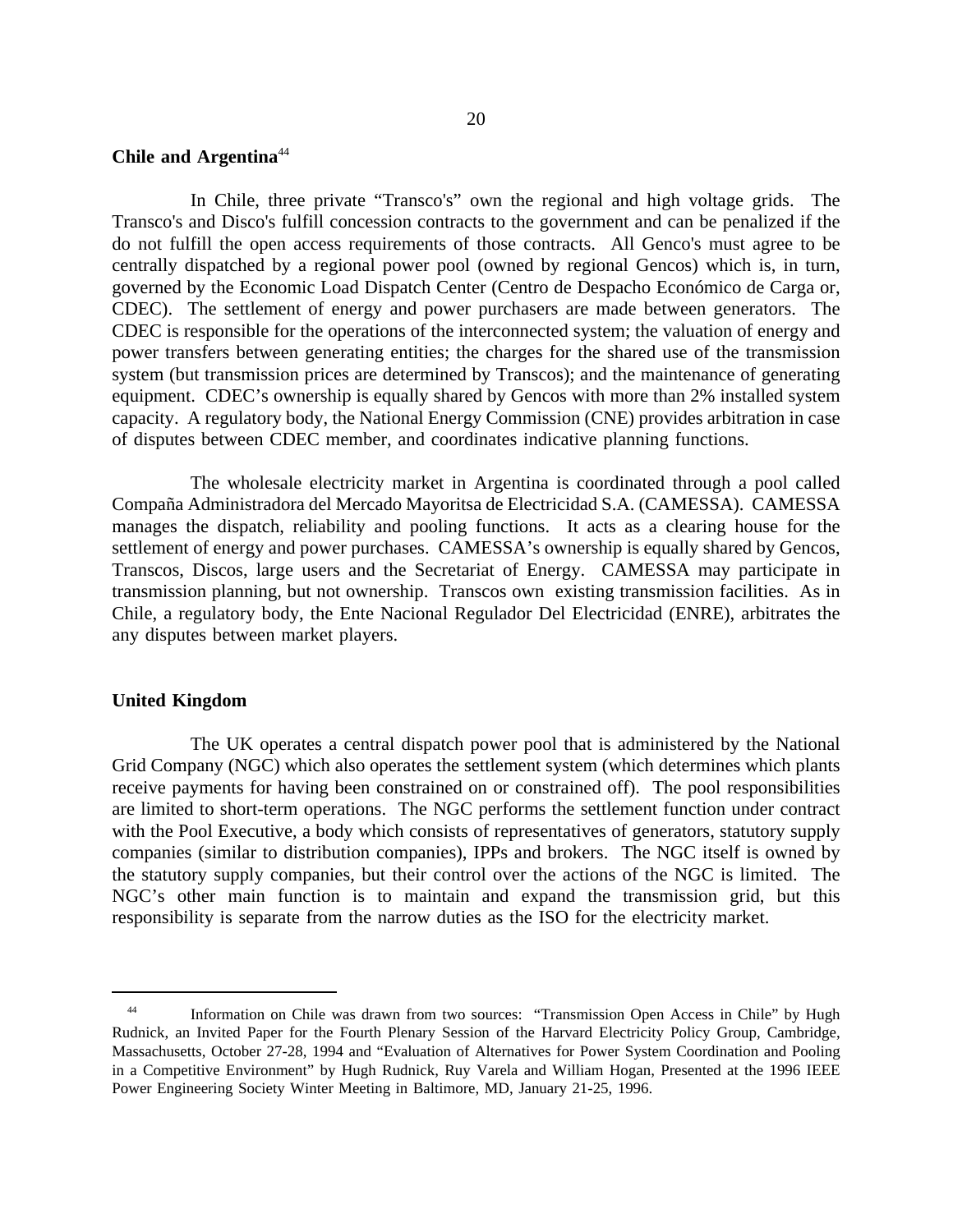The organization and governance structure of the pool severely limit the ability to make changes as experience develops with the market.

> "The Pool is not a company; it is an agreement between members -- generators and suppliers -- to create an unincorporated association (which cannot be sued), organized basically as a cooperative undertaking to trade electricity and to employ NGC subsidiaries and other companies as agents to perform various functions on its behalf. The Agreement also defines constitutional arrangements for itself. The members' key control over the operation of the Agreement is their voting power at the annual general meeting and at extraordinary general meetings, which are the decision making basics for the Agreement.<sup>45</sup> (The structure of voting rights was designed to prevent coalitions of either generators or RECs from dominating development of the Pool; this builds in inertia to decision making.) The day to day operation of the Agreement is supervised by the Pool Executive Committee which includes representatives of both generators and suppliers, and there are some twenty standing and ad-hoc sub-committees for (among other things) finance, resolving basic data disputes that affect payments, metering, developing the Pool Rules and systems, and an "Odds and Ends Working Group." To enable the Pool Executive Committee to function, the office of Pool Chief Executive has been created and the first appointee is Mrs. Thompson.

> "The Pool can be likened to a golf club, where subject to paying dues anyone can be a member; different members have different interests and make use of the club to differing degrees; the Pool Chief Executive is the club secretary; and the NGC is the groundsman. Indeed, fundamental to understanding the Pool it is necessary to appreciate that NGC does not run or control the Pool -- rather two of NGC's "separate businesses" provide administrative services to the Pool as agent of the Pool members."46

<sup>45</sup> At the annual general meeting the members

<sup>-</sup> appoint the Pool Auditor, currently Coopers and Lybrand

<sup>-</sup> appoint the Settlement System administrator which is currently Energy Settlements and Information Services Ltd, a subsidiary of NGC. The Settlement System Administrator calculates the Pool Purchase and Selling prices and the payments. In 1992/93 6.3 bn pounds changed hands through the pool and it cost 26m pounds to develop and administer.

<sup>-</sup> appoint the Pool Funds Administrator, which is currently Energy Pool Funds Administration Ltd, a subsidiary of the NGC

<sup>-</sup> appoint the Pool Banker, which is currently Barclays Bank Plc

<sup>-</sup> may change the Agreement. [footnote in original]

Alex Henney, A Study of the Privatisation of the Electricity Supply Industry in England and Wales, London, EEI Ltd, 1994, p.118.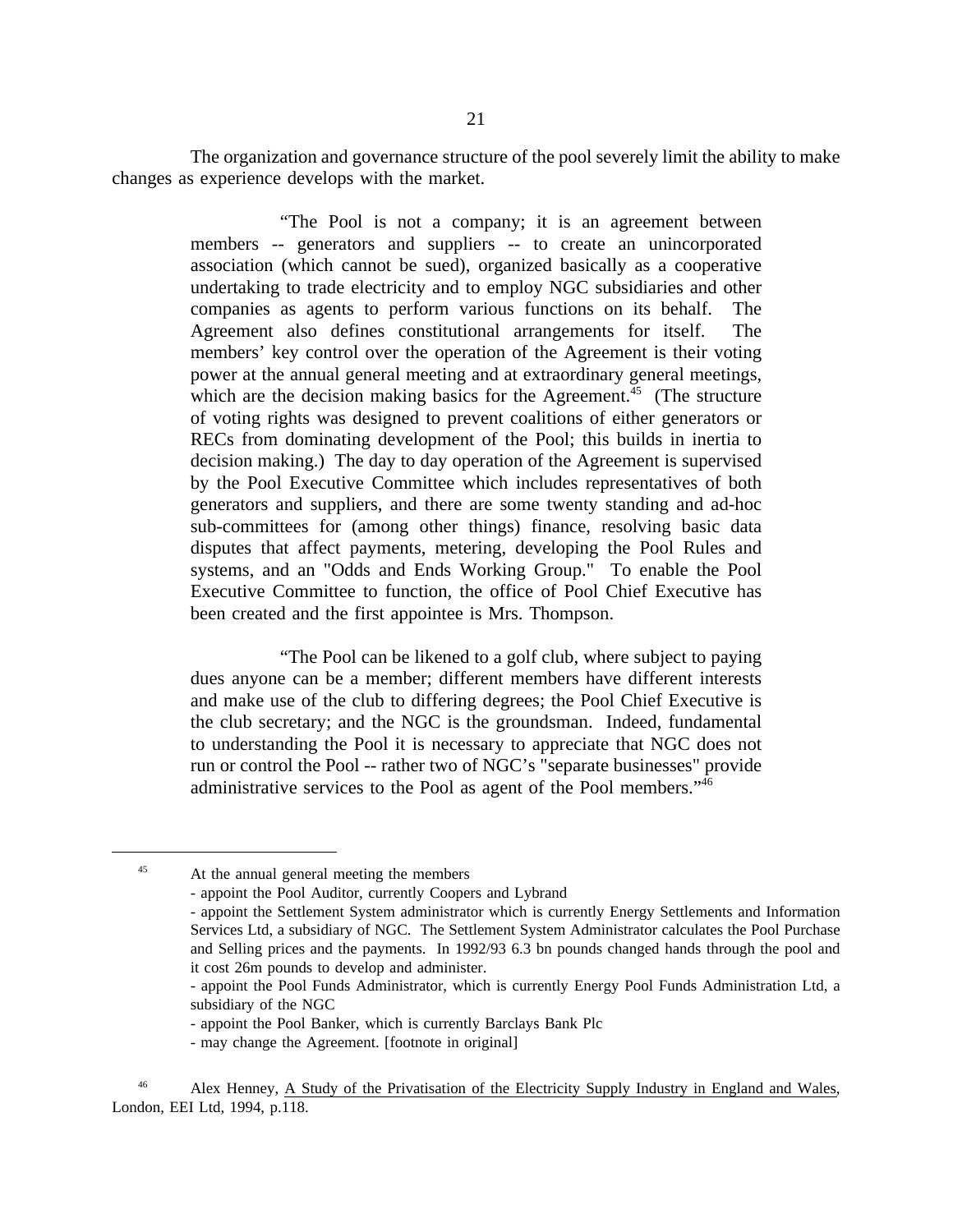As mentioned above, the voting structure for the general meetings and the executive is organized to maintain a balance between interest groups. Every member is allowed at least one vote at general meetings. Generators and suppliers receive one weighted vote for every gigawatt hour generated or distributed within a given time period. The distribution of the total number of weighted votes is adjusted to reflect the overall proportion between generators and suppliers. This is done to maintain a balance of representation between the generators and suppliers. No single generator or single supplier can have more than 44% of the votes within its particular class. Votes at general meetings are decided n one of two ways: 1)by a simply majority of membership votes on a show of hands; and 2)by a simple majority of weighted votes on a poll.<sup>47</sup>

The Executive Committee is responsible for running the day to day operations of the Pool. Its members are appointed by suppliers and generators belonging to the Pool. Each group elects five members. Generators select their representative using the weighting scheme described above. RECs are divided into four geographic regions, with each receiving one representative. The remaining seat is filled by a representative chosen by independent suppliers. Decisions are made based on a simple majority. The Pool Chairman is elected at the annual meeting of Pool Members and is nominated by Executive Committee Members (nomination alternates year to year between the Members appointed by suppliers and members appointed by generators).<sup>48</sup>

#### **LEGAL STRUCTURES FOR ISOs**

The ISO's legal structure would be an essential element in determining the appropriate governance structure. An ISO could be structured in many ways including: not-for-profit, private for-profit, regional public governance, or federal administration.

**Not for Profit**: Establishing an ISO as a not-for-profit is a suggestion that has been part of a number of ISO proposals (e.g., PJM and WEPEX proposals, below). It is thought that a not-forprofit format will insulate the ISO from competitive pressures. The non-profit format is only as insulated from competitive pressures as are its board members. The fact that the ISO is a nonprofit will not automatically protect electricity markets from unfair competition. If the non-profit is run by large entities it could well be used to ensure the market power of those interests. On the other hand, as indicated in Hansmann's research cited below, including representatives of too many different interests could cripple the decision making processes of the ISO. The Financial Accounting Standards Board (FASB) is an example of a voluntary and non-profit governance model.

14.

<sup>&</sup>lt;sup>47</sup> The Electricity Pool of England and Wales, Pool Settlement Agreement, Section 10.6,p.65-66.

<sup>&</sup>lt;sup>48</sup> The Electricity Pool of England and Wales, Pool Settlement Agreement, Sections 11-15 and Schedule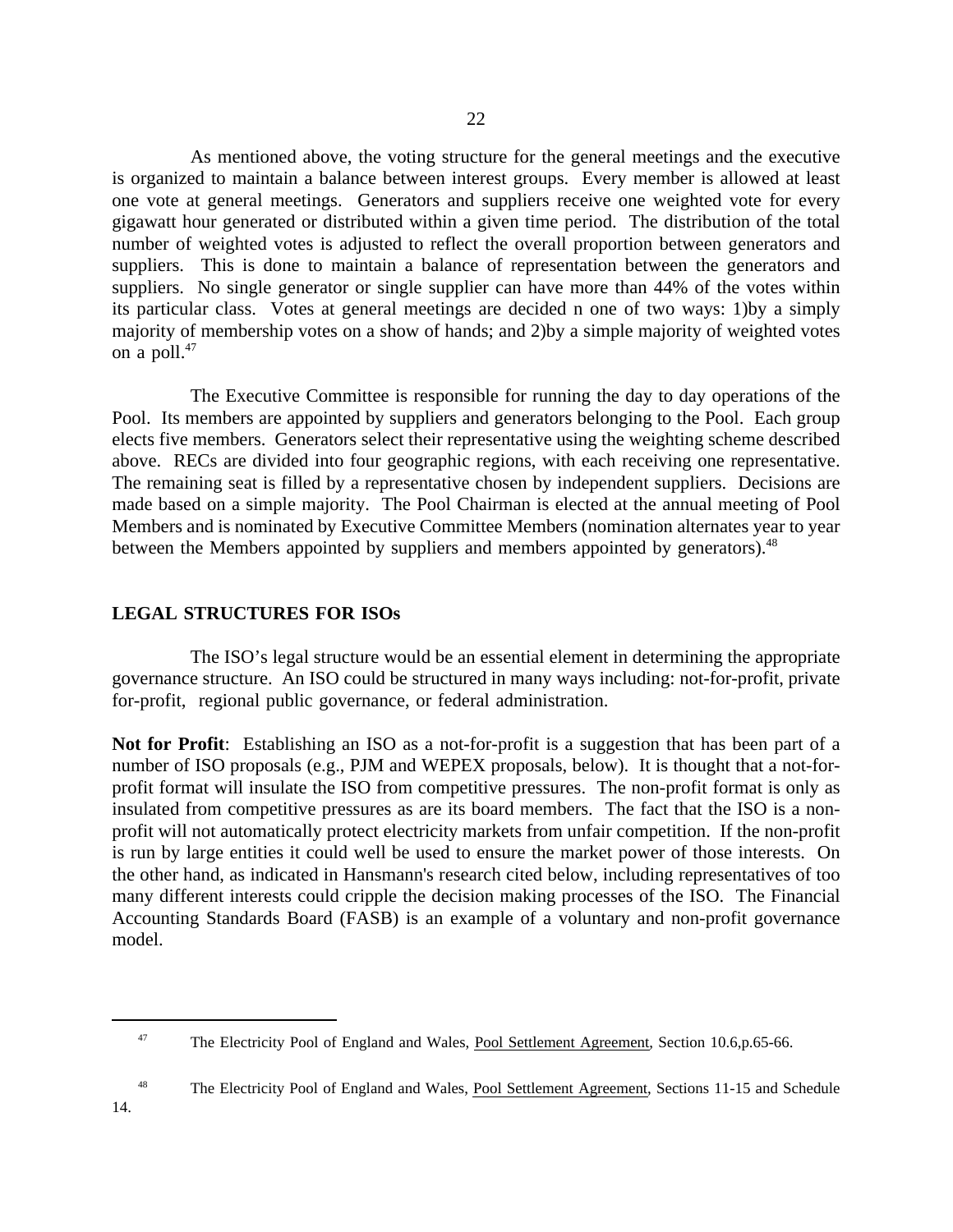**For-Profit**: A for-profit ISO could take several primary forms. It could be run by a board of directors who represent transmission owners and work to maximize the returns to their transmission investments. Alternately, it could be the single transmission owner. In either of these cases returns to transmission assets would have to be regulated as a natural monopoly, perhaps on a traditional cost of service basis. As an entity which is essentially hired (by transmission owners) to run a transmission system, this sort of ISO would be subject to intermittent competition and its market position might be contestable. To this extent, it would be unlikely to be able to extract monopoly rents.

**Regional Public Governance**: A regional public governance system may be appropriate for an ISO whose control area extends across several states. This might involve state governments a role in the oversight of functions which affect their well-being (electricity delivery) while still allowing for the federal oversight of transmission systems which FERC been given.<sup>49</sup> If this structure were used, it would mostly likely need to be supported by an interstate compact.

**Federal Administration**: Another way to organize the ISO would be to establish a federal administrator, appointed by Congress, the Department of Energy, or the President, responsible for operating regional transmission systems. This approach could encompass both operational and system expansion responsibilities.

### **ISO PROPOSALS**

Proposals for ISOs have appeared in various parts of the country, and with different states of maturity. Some, such as the recent suggestion by a consortium of Midwest utilities (AEP, CINergy, Centerior Energy, Detroit Edison, Northern Indiana Public Service, and Wisconsin Electric) have enunciated principles but are at an early stage of developing the details of either operations or governance. Others have varying degrees of detail on the responsibilities of the ISO or the structure for governance.

<sup>&</sup>lt;sup>49</sup> The Federal Power Act granted FERC exclusive authority over the regulation of wholesale rates. 16 U.S.C. §§ 791a et seq. (1988 & Supp. IV 1992)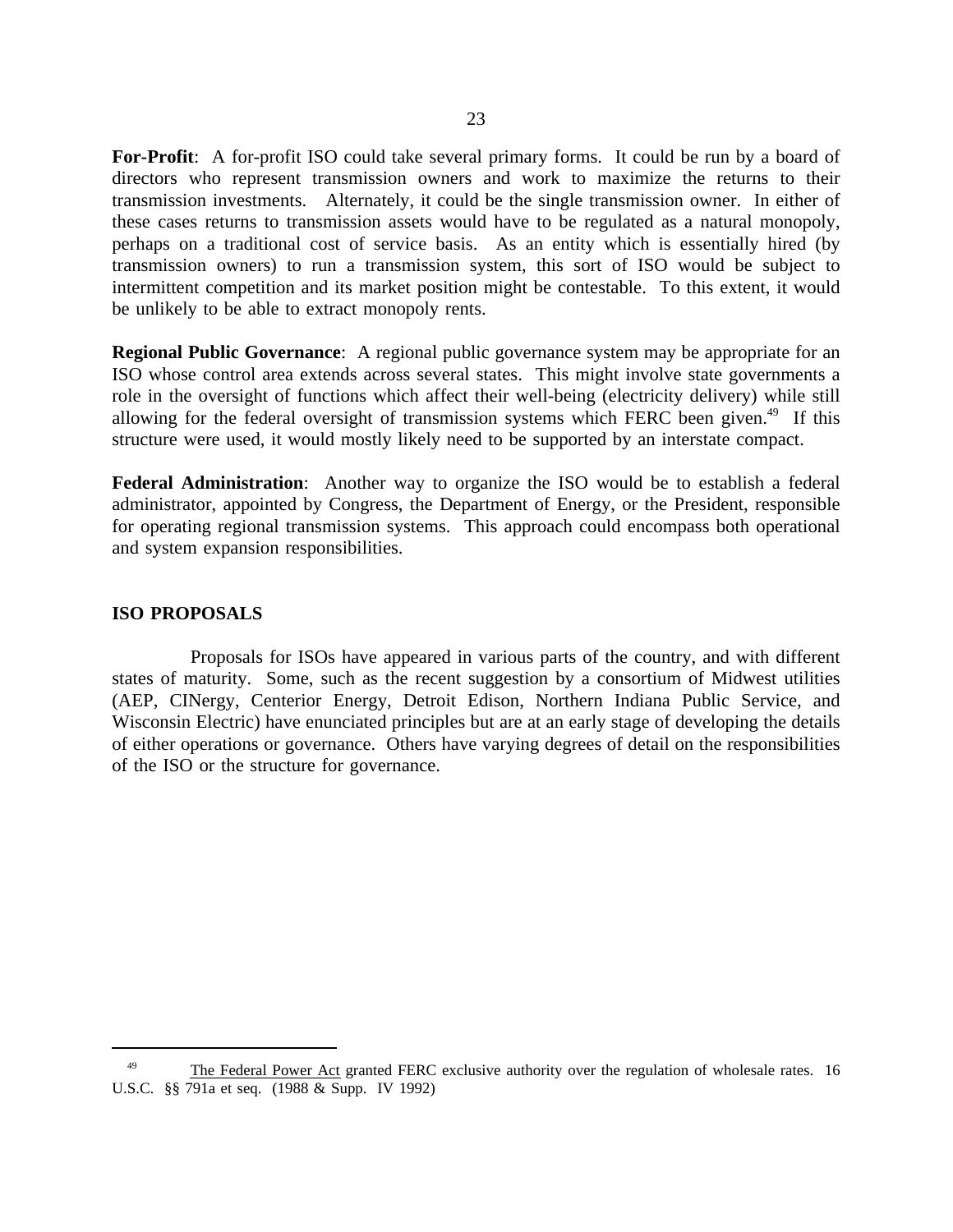### **California Proposal**<sup>50</sup>

In December of last year, the California Public Utilities Commission issued an order which called for the creation of an ISO.<sup>51</sup> The CPUC set forth operating principles for the ISO, which include the provision that the ISO should have no financial interest in the source of generation. The ISO's independence from the source of electricity generation is critical to ensuring nondiscriminatory access to the transmission system. The CPUC proposal did not set forth a preferred governance mechanism, and this was the subject of discussion as part of the development of implementing rules for the CPUC order.

A formal structure for discussions, the Western Power Exchange (WEPEX), provided a forum for parties interested to work on the implementation of the CPUC's objectives. California's three utilities, Pacific Gas & Electric, Southern California Edison and San Diego Gas & Electric, utilized the WEPEX process in designing their ISO and Power Exchange Proposal. Although a WEPEX-wide consensus was not reached, the three utilities filed a joint application with FERC transfer operational control (but not ownership) of certain transmission facilities to an ISO and to sell energy at market-based rates using a Power Exchange (PX) drafted facilities to the  $ISO$ <sup>52</sup>

The PX will function as a clearing house for the generation spot market. It will be a non-profit entity separate from and independent from the ISO. The ISO, a non-profit corporation, will control and operate the state's transmission system, which includes scheduling the delivery of electric power supplies, ensuring that actual demand is met with sufficient power supplies, and seeing that all standards for transmission service are satisfied, as well as communicating any problems in delivering power supply to the appropriate parties. The PX will provide the ISO least-cost preferred hourly schedules of generation and loads on a day ahead basis.

<sup>&</sup>lt;sup>50</sup> Joint Application of Pacific Gas and Electric Company. San Diego Gas & Electric Company, and Southern California Edison For Authorization to Convey Operational Control of Designated Jurisdictional Facilities to an Independent System Operator Before to FERC, Docket No. EC96-\_-000*,* April 29, 1996 and Joint Application of Pacific Gas and Electric Company. San Diego Gas & Electric Company, and Southern California Edison For Authorization to Convey Operational Control of Designated Jurisdictional Facilities to an Independent System Operator Before the FERC For Authority to Sell Electric Energy at Market-Based Rates Using A Power Exchange, Docket No. ER96-1663-000*,* April 29, 1996.

<sup>51</sup> California Public Utilities Commission, Order Instituting Rulemaking of the Commission's Proposed Policies Governing Restructuring California's Electric Services Industry and Reforming Regulation, Docket No. R.94- 04-31, and Order Instituting Investigation on the Commission's Proposed Policies Governing Restructuring California's Electric Services Industry and Reforming Regulation Docket No. I.94-04-032, Dec. 20, 1995.

<sup>&</sup>lt;sup>52</sup> Joint Application of Pacific Gas and Electric Company. San Diego Gas & Electric Company, and Southern California Edison For Authorization to Convey Operational Control of Designated Jurisdictional Facilities to an Independent System Operator Before the FERC For Authority to Sell Electric Energy at Market-Based Rates Using A Power Exchange, Docket No. ER96-1663-000*,* April 29, 1996.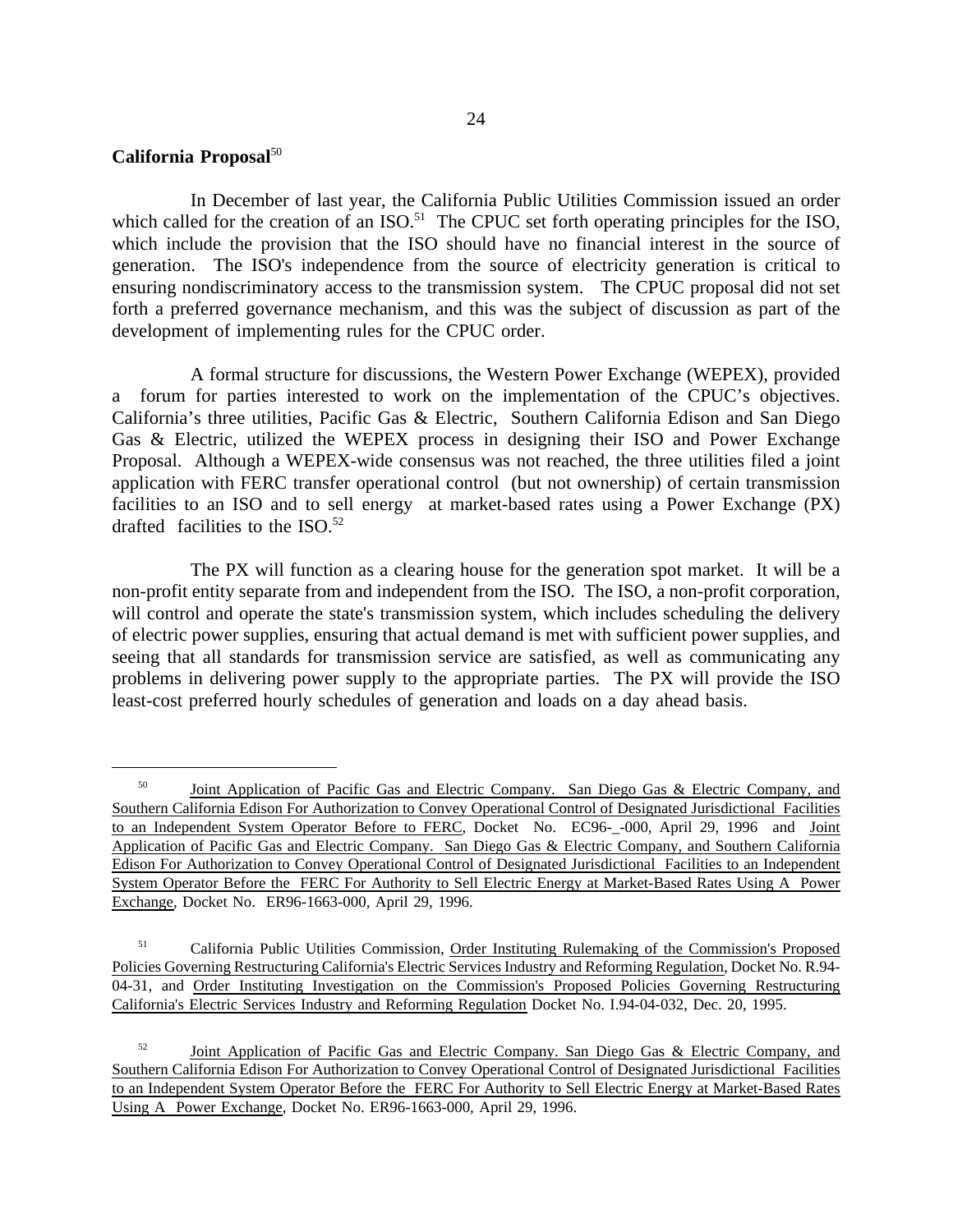

The ISO will have a Governing Board, similar to a board of directors, a CEO, audit, arbitration, and advisory committees. The arbitration committee offers alternative dispute resolution. Market participants may appeal the Committee's decision to the CPUC.

The Governing Board will be responsible for establishing and enforcing ISO policies and procedures. The Board will also determine whether and when the ISO will apply to FERC for changes and conditions of the transmission tariff, changes in the ISO organizational structure and changes in standard contracts with market participants. It will hire and fire the CEO, and oversee the corporation's budget. It will not participate in day-to-day operations of the corporation. The CEO will be ultimately responsible for day-today management of ISO functions and for providing operating instructions under emergency conditions. The CEO will be responsible for implementation of the ISO's system operating functions such as real-time operational decisions and minor changes to procedure.

The Governing Board will composed of both elected and appointed directors. The directors will be selected by five "classes" of participants: IOU Transmission Owners, Government/Municipal and Seller, End-Users and Non-Stakeholders/Public. The latter four classes elect their directors for three year terms, while the non-stakeholder/public director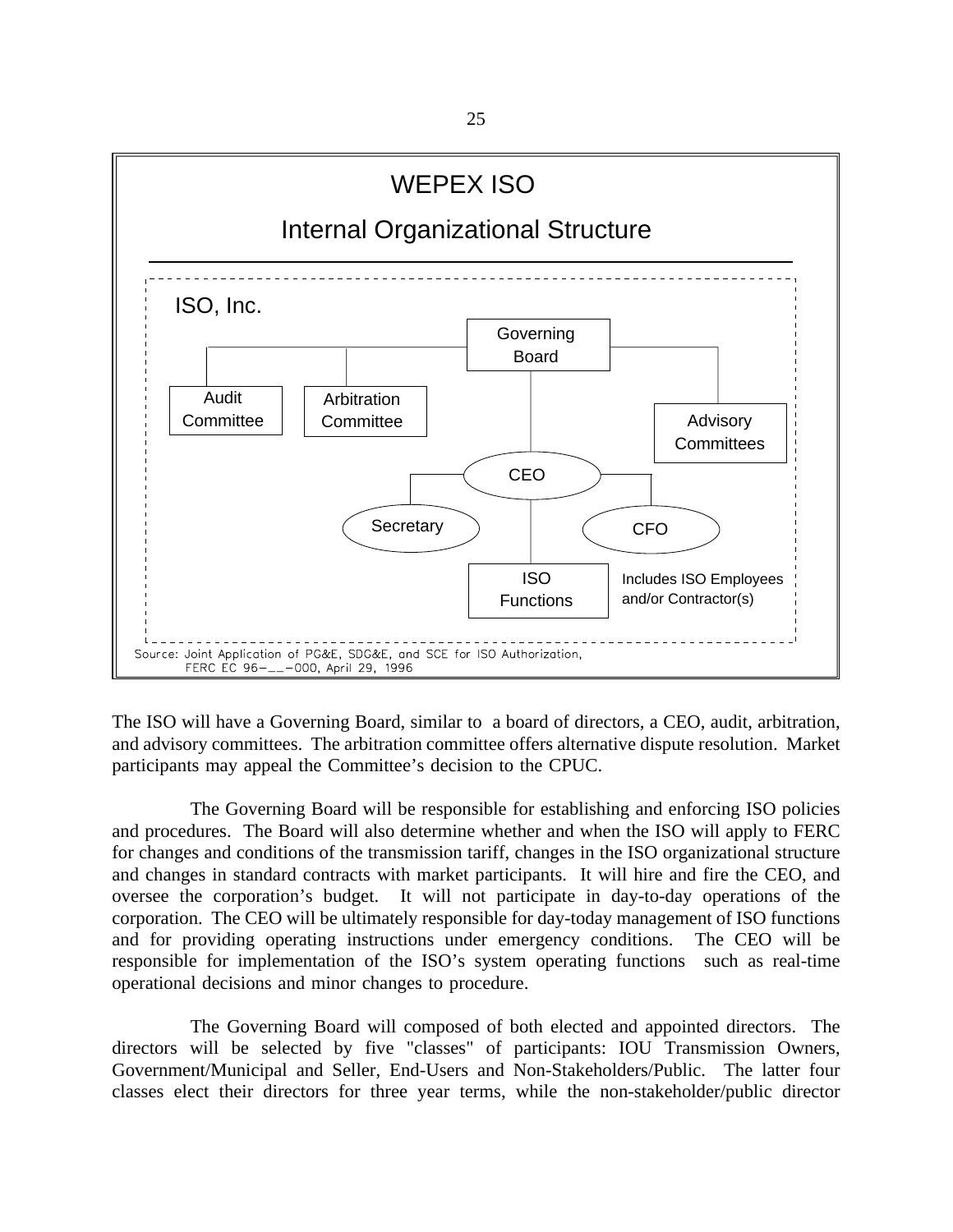

positions will be filled by professionals appointed to serve two year terms. Once elected to the Board, members will vote individually, not as a "class". Each vote carries equal weight. The table below shows the number of directors each class may elect and the number of votes needed for decisions under the WEPEX proposal.

| <b>Class</b>                   | <b>Initial</b><br>Number of<br><b>Directors</b> | Maximum<br>Number of<br><b>Directors</b> |
|--------------------------------|-------------------------------------------------|------------------------------------------|
| <b>IOU Transmission Owners</b> | 3                                               | 4                                        |
| Govt/Municipal                 | 3                                               | 4                                        |
| Sellers                        | 3                                               | 3                                        |
| End-User                       | 4                                               | 4                                        |
| Non-Stakeholders/Public        | 2                                               | 3                                        |
| Total                          | 15                                              | 18                                       |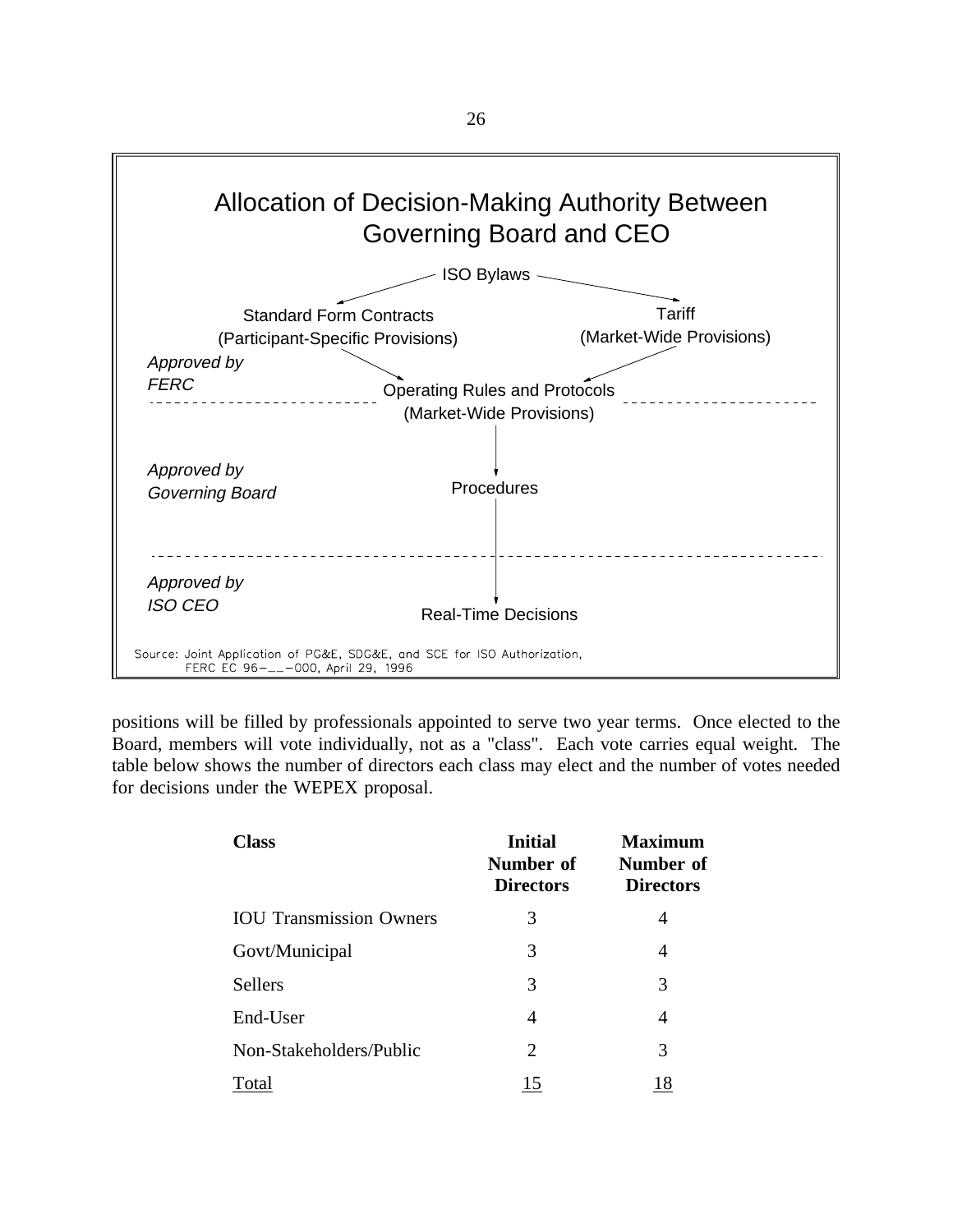| Votes Needed to Adopt<br><b>Most Measures</b> | 10 |  |
|-----------------------------------------------|----|--|
| Votes Needed to Veto Most<br><b>Measures</b>  | h  |  |

In order to adopt measures, two-thirds majority vote is needed. To veto most measures, one-third plus one vote is needed. $53$ 

### **Proposed Changes to NEPOOL - NEPOOL Plus**

NEPOOL is in the process of reformulating its membership and voting arrangements. The organization sees itself as an alternative to the creation of an ISO. Thus far it has suggested several transitional measures that allow for the partial participation of non-utility entities. These measures would extend participation to power marketers and brokers, regulators, interest group representatives, non-member utilities and IPPs. However, the non-utility representatives will have a seat but not a vote on the Executive, Operations or Policy Planning Committees. NEPOOL is considering new structures to allow for full participation of these parties.<sup>54</sup>

### **Competitive Power Coalition (CPC)**<sup>55</sup>

CPC's proposal would transform NEPOOL into an ISO. The ISO would have responsibility for network coordination. It would lease transmission facilities from current owners (investor-owned utilities), contract for the right to call upon resources for ancillary services and contract for maintenance facilities. The ISO would ensure that energy nominated by suppliers and buyers will be delivered. It would not attempt to ensure economic dispatch of energy through a centralized dispatch of generating systems.

<sup>53</sup> "Very significant actions, such as removal of directors or dissolution, will require an 80% majority vote." Joint Application of Pacific Gas and Electric Company. San Diego Gas & Electric Company, and Southern California Edison For Authorization to Convey Operational Control of Designated Jurisdictional Facilities to an Independent System Operator Before the FERC For Authority to Sell Electric Energy at Market-Based Rates Using A Power Exchange, Docket No. ER96-1663-000*,* April 29, 1996, page 28.

<sup>54</sup> NEPOOL, Amendment to NEPOOL Agreement, Docket ER95-1782-000, Federal Energy Regulatory Commission, September 14, 1995.

<sup>&</sup>lt;sup>55</sup> The Competitive Power Coalition is a New-England-wide organization of independent power producers, cogenerators, and power marketers. CPC has advocated the benefits of competitive and environmentally-responsible independent power industry.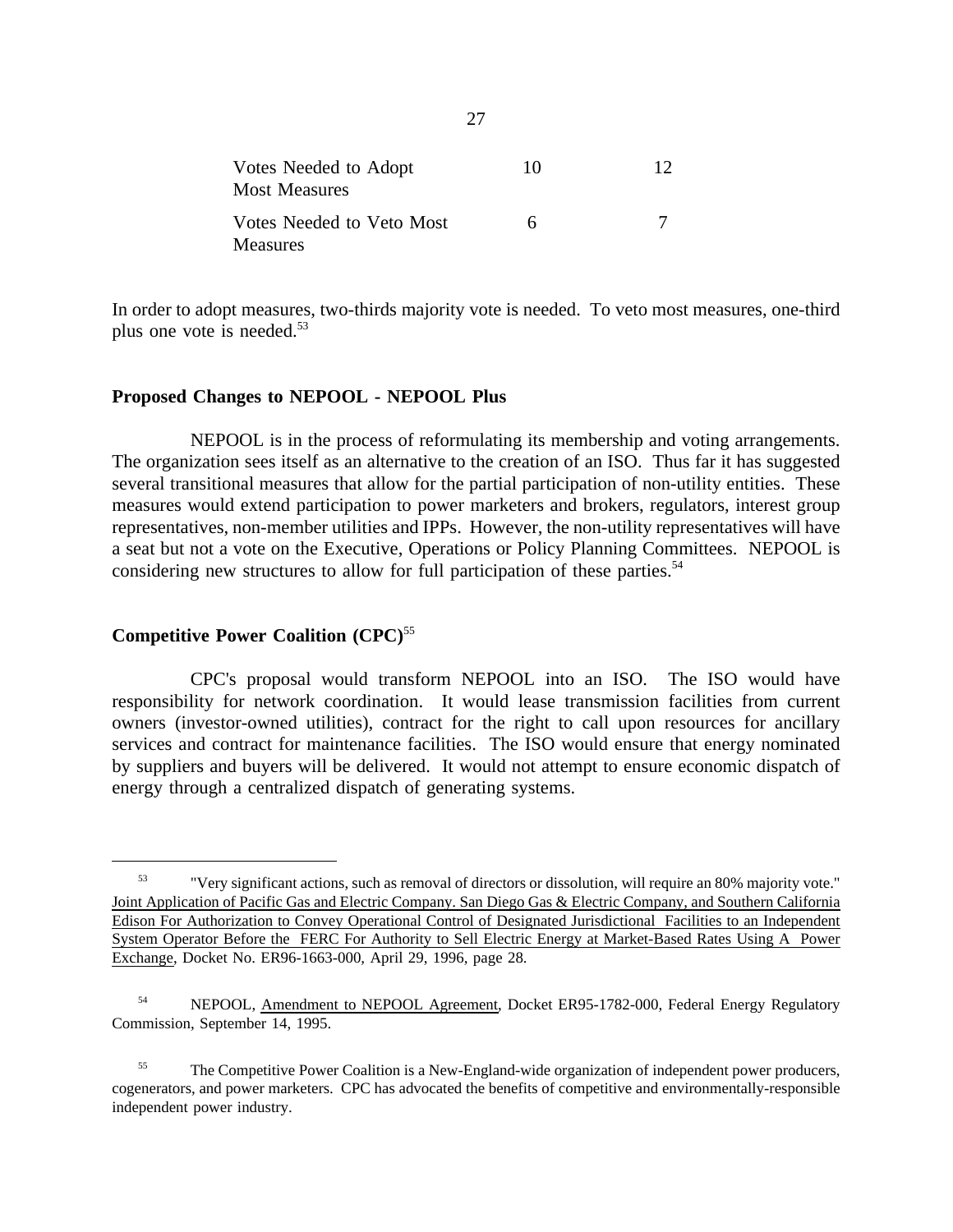According to the CPC, the ISO must be independent and have no commercial interests in the electricity market. "Market participants will have no authority over the ISO and therefore, there simply will be no need for cumbersome voting and governance rules like those currently used by NEPOOL."<sup>56</sup> CPC offers no recommendations for an alternative governance structure.

### **James Caldwell (for Conservation Law Foundation)**

Caldwell's proposal creates an ISO governance board which encompasses New England and New York and uses operations centers which already coordinate the two areas. Unlike other proposals, the Board is made up of political appointees rather than market participants. Through an interstate compact a new regional body called the New England Power Planning Council would be created. The Council would have a Board of Governors consisting of one appointee by each governor in the compact. The Chair's position would be rotated among the states and is the only full-time Board position. There would be twelve full-time employees. The Council would have four committees:

1. Market Operations Committee

Would consist of market participants (transmission owners, brokers, aggregators,etc) and have 2-3 employees skilled in anti-trust. Its role would be to ensure self-regulation in this area, recommend changes to operating procedure, and set tariffs. This role is advisory with the only enforcement through dispute resolution, consensus or FERC appeal.

2. Dispute Resolution Committee

One full-time staff member to serve as logistics coordinator and ombudsman for dispute resolution. Contract out for the resolution process itself. Could recommend changes for ISO procedure and tariffs to the Market Operations Committee.

3. Planning Committee

Would consist of six professional staff with the responsibility for developing and maintaining a regional plan (siting of facilities). Information would be public and opportunities would be available for intervenors to contribute to the Committee's operating procedures.

4. Compensation Committee

Would be chaired by the Council Chair. Other members would include the Board of Governors and a representative of the Market Operations Committee. This Committee would set the terms for hiring/firing the ISO and design incentive mechanisms for compensation of the ISO,

<sup>&</sup>lt;sup>56</sup> Competitive Power Coalition of New England, Inc., "A Blueprint for a Competitive Electricity Supply System in New England," January 5, 1996.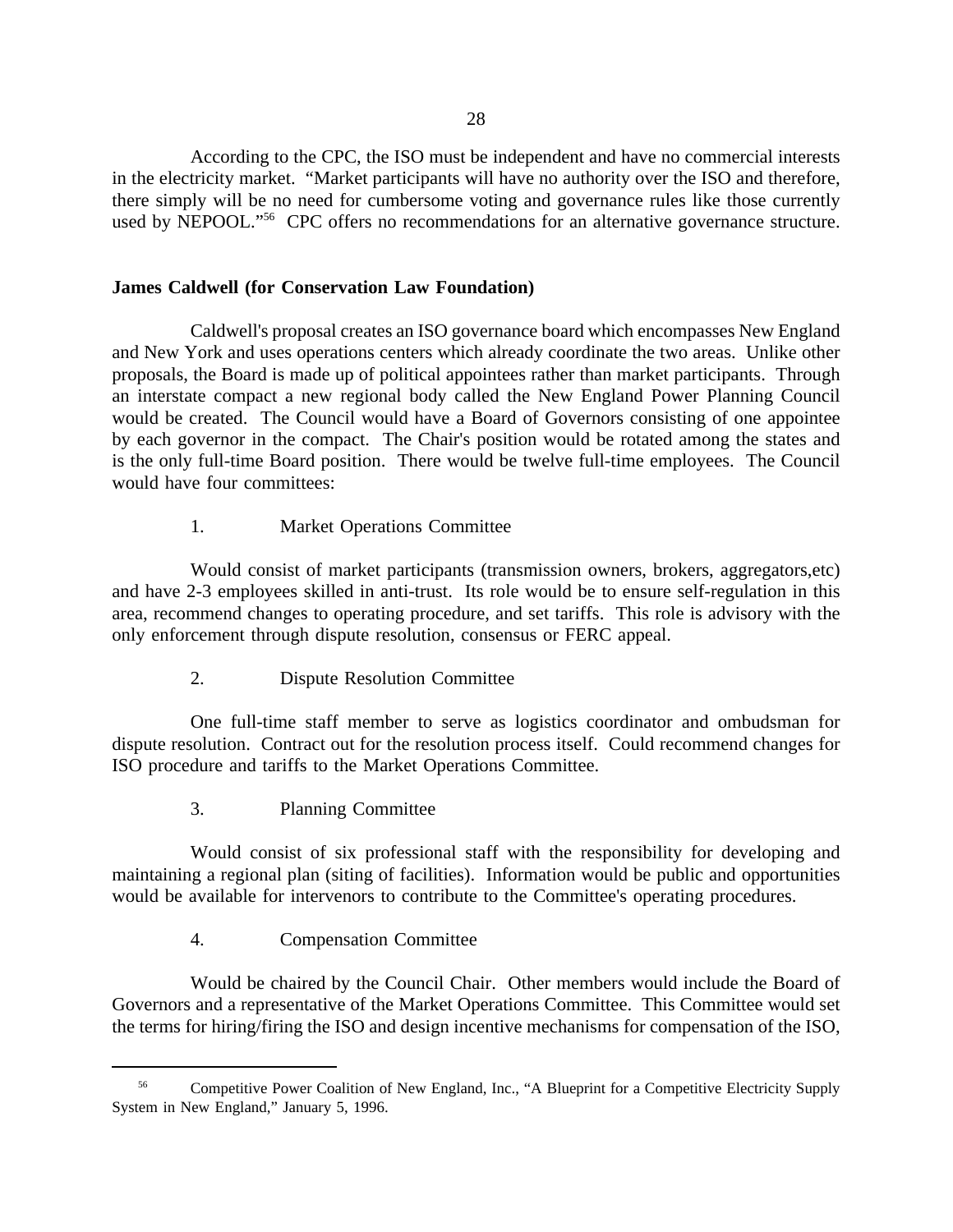subject to FERC approval of tariff terms.  $57$ 

### **Pennsylvania, New Jersey, Maryland Power Pool (PJM)**

The initial reorganization of the PJM power pool centers on the development of the three agreements governing transmission planning, reserve sharing and market operations. These agreements define the rules and criteria for the various operations of the power pool. The responsibility of the ISO is to implement these agreements. As envisioned, the agreements would specify the specific tasks of the ISO under a performance contract. The process for changing the agreements would be a part of the initial rules submitted for FERC approval.



PJM will eliminate the "pool membership" component and then become an ISO. The ISO will administer the bulk power system and transmission tariffs, implement the pool energy market and administer the pool-wide planning process. PJM will replace the existing system of

<sup>57</sup> J. Caldwell "Governance of the New England Wholesale Market", 1995.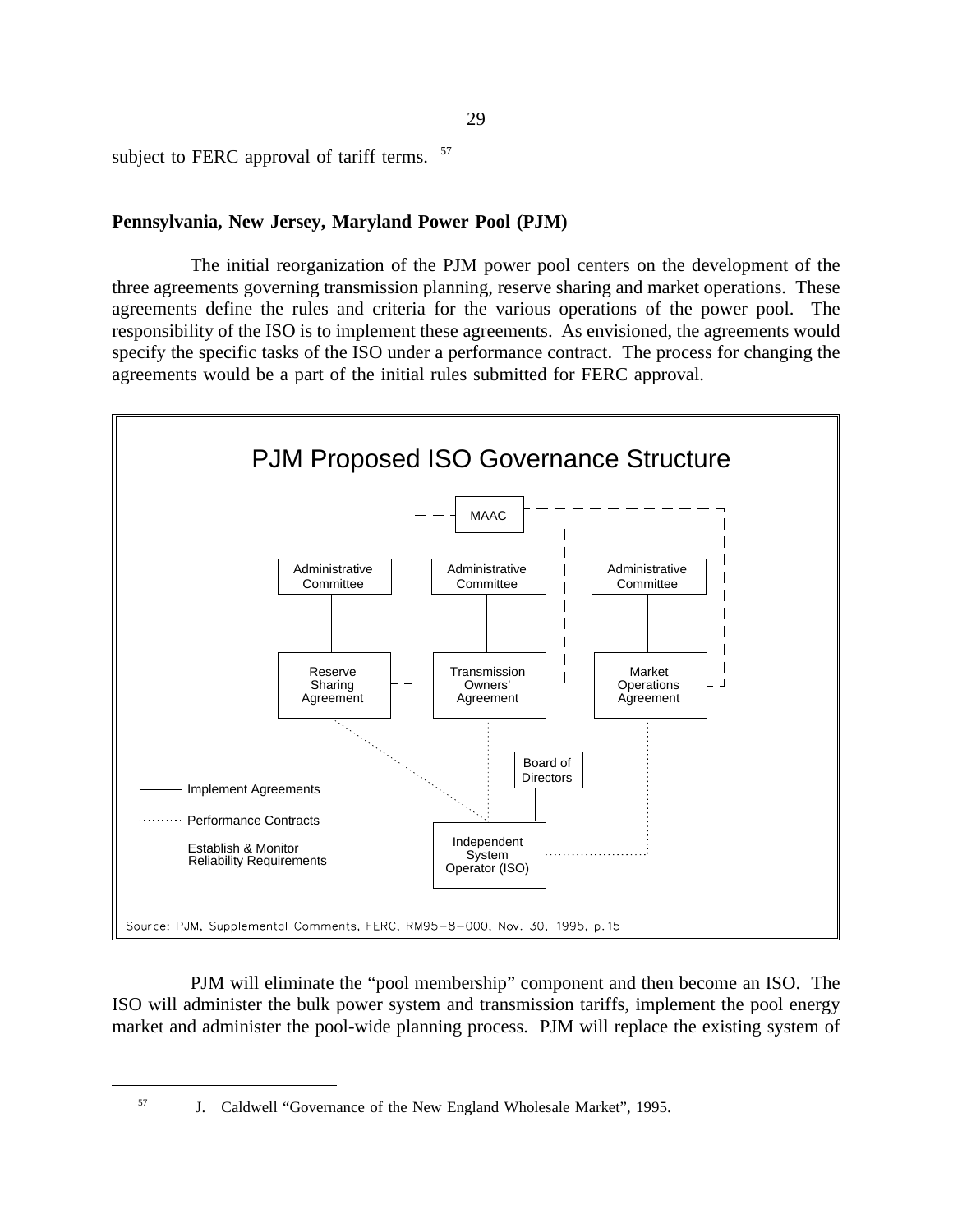cost-based dispatch with an expanded hourly bid price pool in which all sellers can bid into the pool.58

The ISO will not be a market participant and will have no economic interest in the operation of the market. It will be a not-for-profit organization. Performance contracts will be established between the ISO and the various participants. The ISO will be overseen by a Board of Directors, which will do the following:

- Select ISO officers, monitor their performance and set compensation
- Approve human resource policies
- Assess performance of the ISO
- Approve operating plans and budgets
- Establish control and operating procedures

The Board will have seven members: one will be the CEO, and the other six will be independent. During the transition, the Board will have three members from the existing PJM member companies and three independent members. After three years, the former will be phased out and replaced by these additional independent members.

### **Pacific Northwest Utility Coordinating Council**

The Pacific Northwest Utility Coordinating Council (PNUCC) is a not-for-profit advocacy group that represents the wholesale customers of Bonneville Power Administration. With a history of providing a platform for regional discussions of electricity policy, it has become a forum for the region's restructuring discussions. Through this process, PNUCC's members have developed and evaluated four detailed proposals for governing the Northwest's power grid. Their analysis is the most thorough of all existing written materials on the subject.<sup>59</sup>

The formats examined include:

<sup>58</sup> PJM, "Supplemental Comments of the Supporting PJM Companies for Technical Conference on Comparability for Power Pools," Federal Energy Regulatory Commission, Notice of Proposed Rulemaking Regarding Promoting Wholesale Competition Through Open Access Non-Discriminatory Transmission Services by Public Utilities, Supplemental Notice of Proposed Rulemaking Regarding Recovery of Stranded Costs by Public Utilities and Transmitting Utilities, Docket No. RM 95-8-000 and Docket RM94-7-001, November 30, 1996.

<sup>59</sup> Pacific Northwest Utility Conference Committee, "Evaluation & Description of Alternative Organizational Structures," report of on Northwest Transmission Restructuring, March 5, 1996 draft.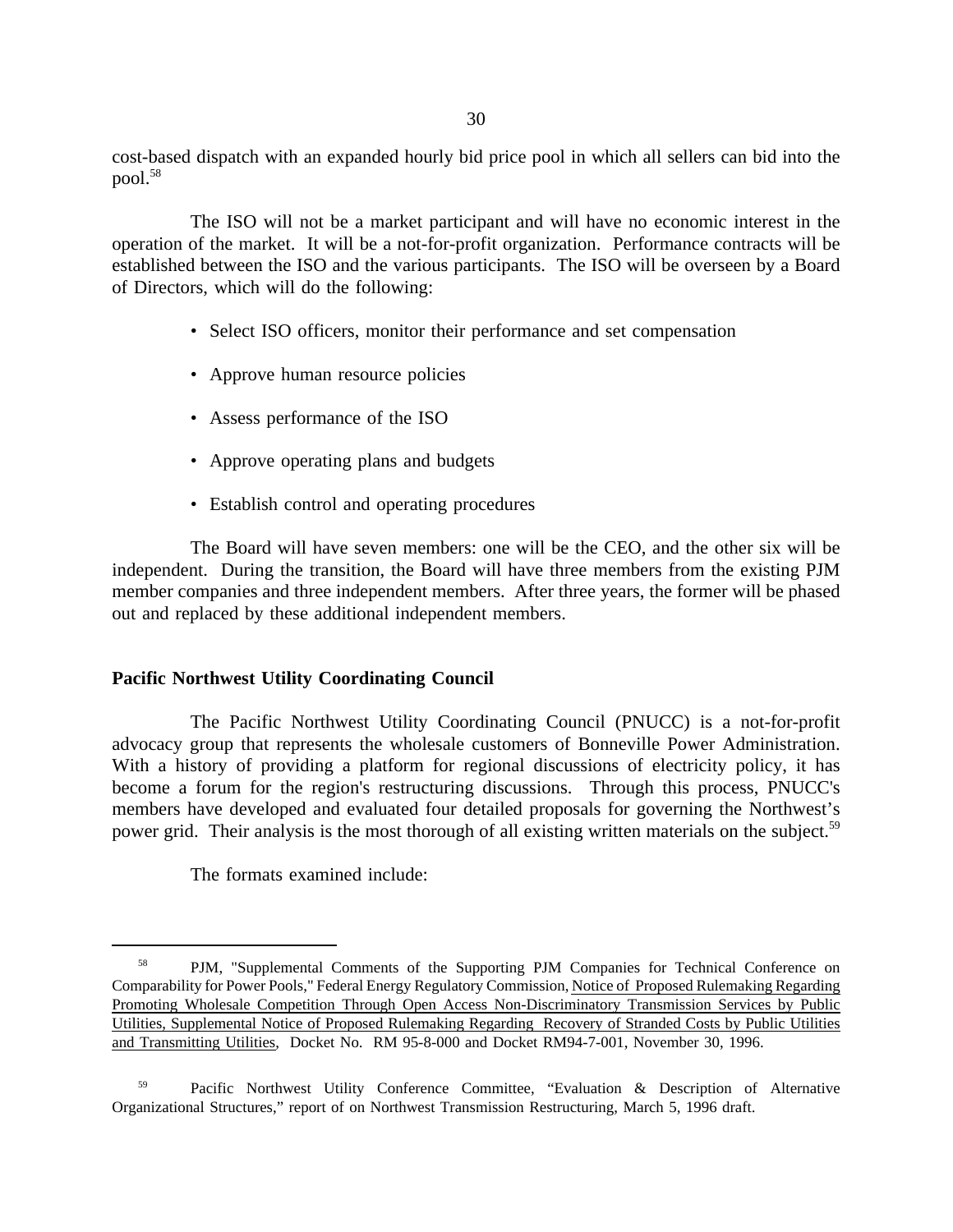Under the TCA format, Transmission owners would retain ownership and control of their facilities, but would negotiate a coordination contract that would attempt to operate and price transmission services in a way that is as close as possible to that which would be provided by a one-owner model.

# 2. Independent Grid Operator without Ownership (IGO-Limited)

Under this structure, a new organization would be formed that would operate the transmission system. Ownership would remain in the hands of current holders, but the IGO-L would be organized to ensure independence from power marketing efforts. The IGO-L would plan transmission improvements, but would not be permitted to construct or own transmission facilities. Thus, system owners would have to mutually (through the IGO structure) agree upon maintenance and expansion needs and take actions as the group sees fit.

# 3. Independent Grid Operator with Ownership (IGO-O)

This would be similar to IGO-L, in that the IGO would be operated independently of power marketing and that most existing transmission lines would remain with current owners, but the IGO would retain the option of building and owning additional facilities.

4. Single Transmission System Ownership (TRANSCO)

The TRANSCO would have all current transmission owners divest themselves of their transmission assets, selling them to a single system operator. This new transmission entity would have ultimate responsibility for managing and operating the transmission system as a separate business.

In the paper, "Draft Phase I Report on Northwest Transmission Restructuring," PNUCC has analyzed the costs and benefits of the formats, outlined the possible governance structures for each, identified regulatory implications of the different responsibilities, and looked at other salient characteristics of the options.

# Panel Members at FERC Technical Conference on ISOs<sup>60</sup>

In January of this year, FERC hosted a technical conference on issues addressing ISOs and power pools. Although the ISO proposals suggested at the conference are to numerous to review in this paper, governance issues raised by three participants are reviewed below.

<sup>&</sup>lt;sup>60</sup> FERC Technical Conference on ISOs, January 24, 1996.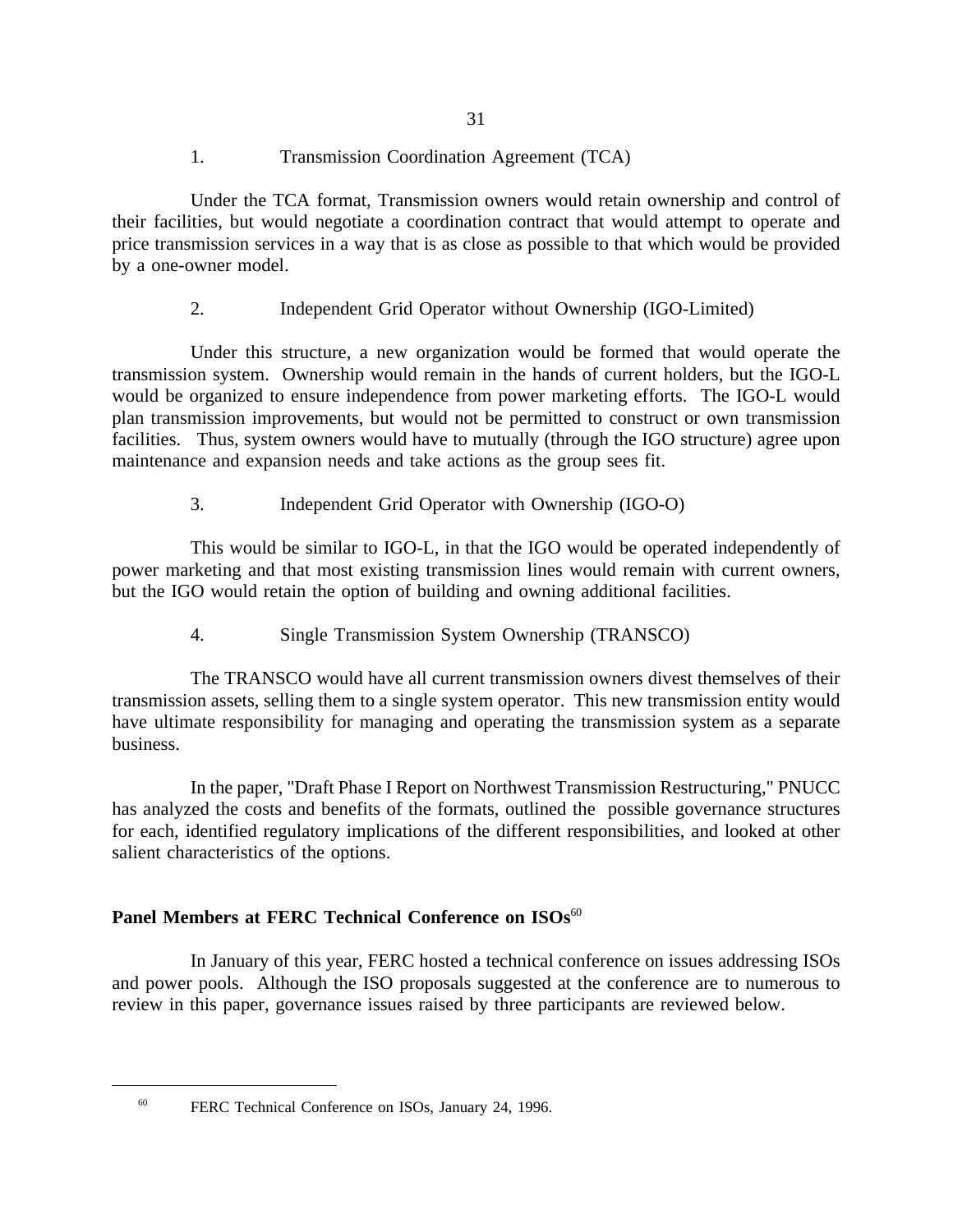### *Paul Joskow, MIT*

Joskow proposes that power pools are the ideal platforms for he development of an ISO. Indeed, he maintains:

> "....the pool's management and personnel constitute the organization that we now refer to as an independent system operator (ISO). Precisely how independent the network operator is in practice, and how its behavior can be affected by the members of the pool, depends of course on the provisions of the charter establishing the pool and the ways in which collective decisions are made (e.g. the allocation of voting rights and rules), how these decisions are conveyed to the pool's management and ultimately enforced."<sup>61</sup>

He proposes the "club model" as the institutional framework for the ISO/pool. The pool would be a non-profit joint venture or voluntary association. The pool would not own any part of the grid or any generation facilities; would not be capitalized; would operate only as an exchange, not a buyer and seller of energy; and would have rules mandating that its revenues balance its operating costs.

The pool would have a board of directors with equal representation for all of the players. The board of directors would solicit tenders from private management companies for five year contracts. The contract would be incentive-based, with senior management compensation partially tied to performance criteria.

### *Alan Richardson, American Public Power Association*

In his testimony before FERC, Richardson suggested that the ISO be a not-for-profit publicly owned entity, and be the owner of the transmission grid. In addition, he suggested that the formation of the ISO be "based on institutional concepts that attract the maximum number of voluntary participants".62

<sup>61</sup> P. Joskow, "Comments of Paul L. Joskow," Technical Conference Concerning Independent System Operators and the Reform of Power Pools Under the Federal Power Act, Federal Energy Regulatory Commission, January 24, 1996. p. 5.

<sup>&</sup>lt;sup>62</sup> A. Richardson, "Comments, Technical Conference Concerning Independent System Operators and Reform of Power Pools Under the Federal Power Act," Federal Energy Regulatory Commission, January 24, 1996, p. 7.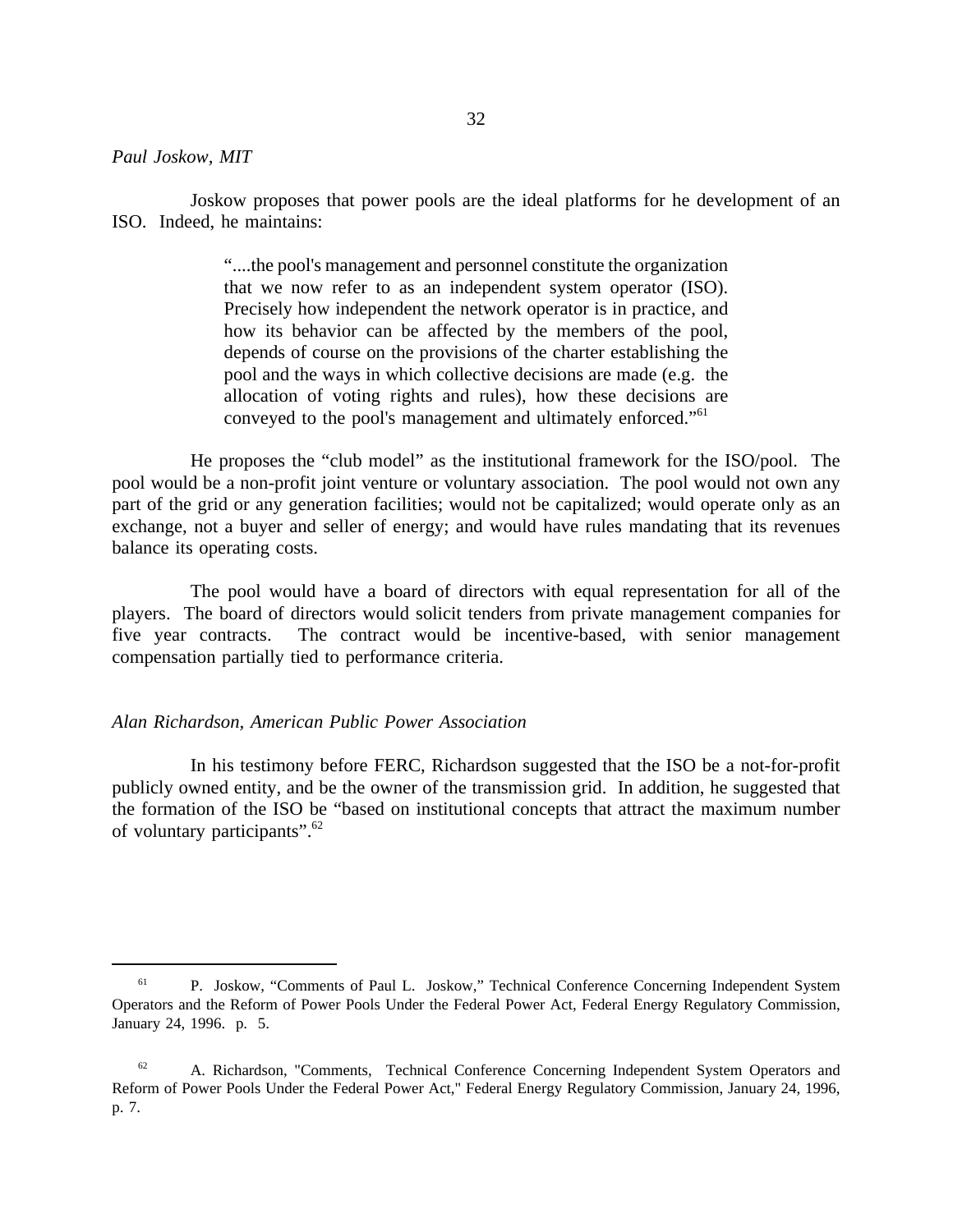*Roy Thilly, General Manager, The Wisconsin Power Inc. System (WPPI)*

Thilly proposed the following: ISOs be established on a regional basis; if utilities retain ownership of transmission, they must be fully separated from operation and control; and ideally, the ISO should be organized so that it can own and build facilities. $63$ 

### **Federal Energy Regulatory Commission**

In its Mega-NOPR FERC recommended that Regional Transmission Groups (RTGs) be formed to assist in the development of the wholesale market. RTGs are defined as " a voluntary organization of transmission owners, transmission users and other entities approved by the Commission to efficiently coordinate transmission planning (and expansion), operation and use on a regional (and interregional basis). $<sup>64</sup>$  RTGs are extensions of regional planning councils</sup> which maintain reliability standards for regional grids. The RTG proposal does not change the ownership of the transmission grid, rather, it allows non-owners to participate in the planning and coordinating of the system. They would not perform the same functions as an ISO. Although a few RTGs have been set up in the Midwest, in general, the idea has been overtaken by new developments such as the ISO. In its final rule of April 24, 1996 concerning open access and stranded costs, FERC recognized that utilities across the country have, or will be, submitting proposals to form  $ISOs.65$  Appendix I contains an excerpt from the decision which lays out FERC's guidelines for ISOs.

### **Evaluating ISO Governance Structures**

The roles and responsibilities attributed to an ISO narrow the field of feasible options for any particular ISO governance structure. For example, if an ISO is to be a regulated private, for-profit single-owner transmission system, it would not make sense to call for multi-party governance structure. Or, the ISO might not own any part of the transmission system, leaving that responsibility with current (integrated utility) owners and asking the ISO only to operate

<sup>&</sup>lt;sup>63</sup> R. Thilly, "Comments, Technical Conference Concerning Independent System Operators and Reform of Power Pools Under the Federal Power Act," Federal Energy Regulatory Commission, January 24, 1996, p. 3.

Federal Energy Regulatory Commission, Promoting Wholesale Competition Through Open Access Non-Discriminatory Transmission Services by Public Utilities and Recovery of Stranded Costs by Public Utilities and Transmitting Utilities, Notice of Proposed Rulemaking and Supplemental Notice of Proposed Rulemaking, (Docket No. RM 95-8-000 and RM94-7-001), Mar. 29,1995, at Appendix C.

<sup>&</sup>lt;sup>65</sup> Federal Energy Regulatory Commission, Promoting Wholesale Competition Through Open Access Non-discriminatory Transmission Services by Public Utilities & Recovery of Stranded Costs by Public Utilities and Transmitting Utilities, Docket No. RM95-8-000 and Docket No. RM94-7-001, Order No. 888, Washington, DC, April 24, 1996.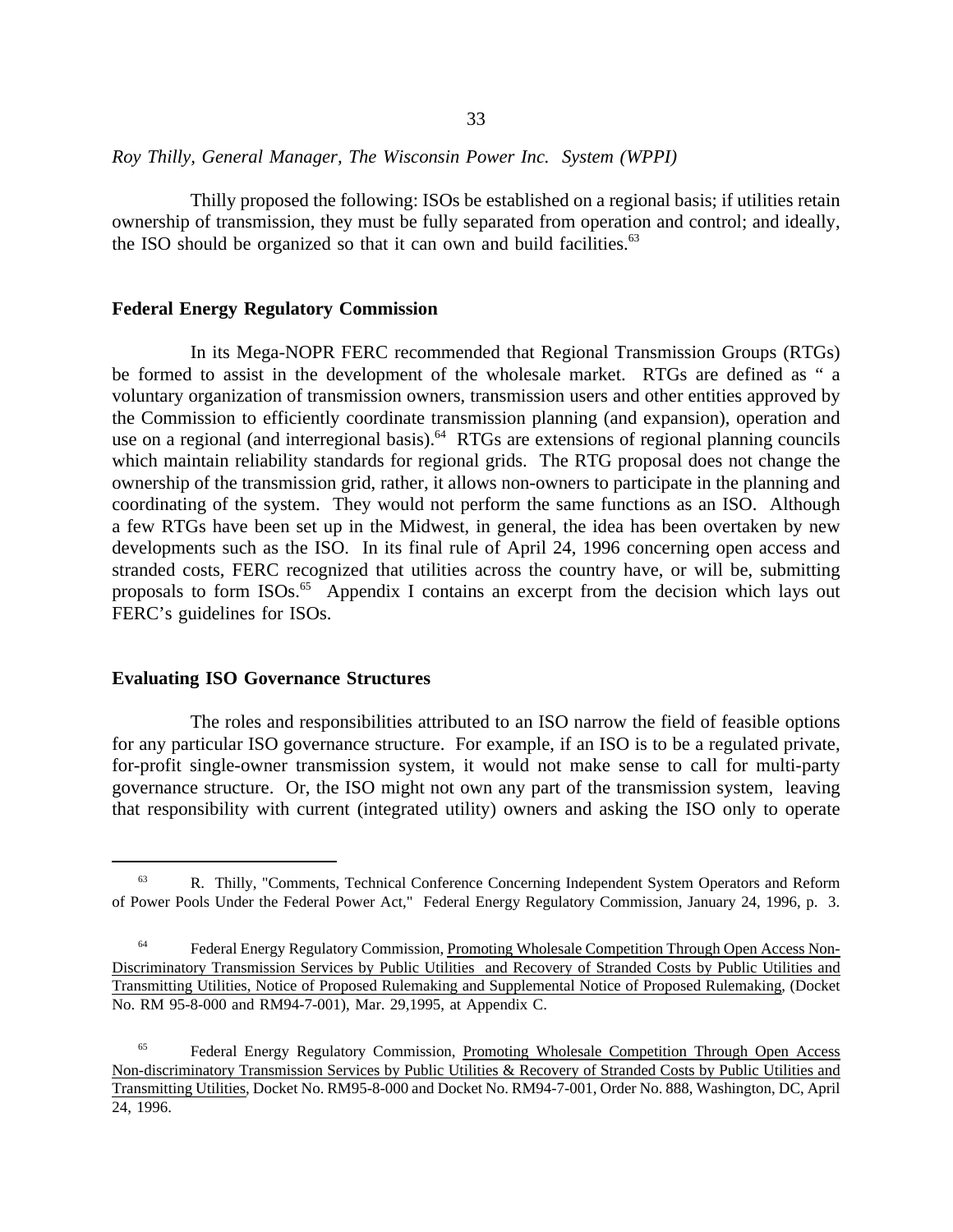those systems (as with California's proposal, described above). Alternatively, the ISO could lease transmission facilities from utility owners. As another option, the ISO could build and own only new transmission facilities.<sup>66</sup> Finally, utilities could be required to divest transmission assets and have a public or private entity own them outright (as suggested by Alan Richardson of the American Public Power Association). These different ownership responsibilities have different governance implications.

The ISO's relationship to electricity markets is another example of a role which would affect an ISO's governance structure. The extent to which these should work cooperatively is open to debate. Some have argued that the only way to make an ISO serve competition would be to completely remove it from electricity markets - its responsibilities would be limited to responding to the demands of those who submit firm bilateral contracts and to maintaining system reliability. Others have argued that the only way (due to the physical laws that govern electricity movement) to create efficient electricity markets is to have an ISO match bids from buyers and sellers, determine and impose congestion costs, and dispatch generators accordingly. Bridging these two proposals are those who suggest that a spot market for power be established by a power exchange (PX) that maintains links to the ISO (as in California). The geographic size of an ISO's control area and the ISO's transmission planning responsibilities also could affect ideal governance options. Ultimately, the roles assigned to an ISO must be considered in the formulation of its governance structure.

<sup>66</sup> This suggestion was presented in the Pacific Northwest Utility Conference Committee's "Evaluation & Description of Alternative Organizational Structures" report of their study on Northwest Transmission Restructuring, March 5, 1996 draft. Their IGO-O (O=ownership) model embodied this idea.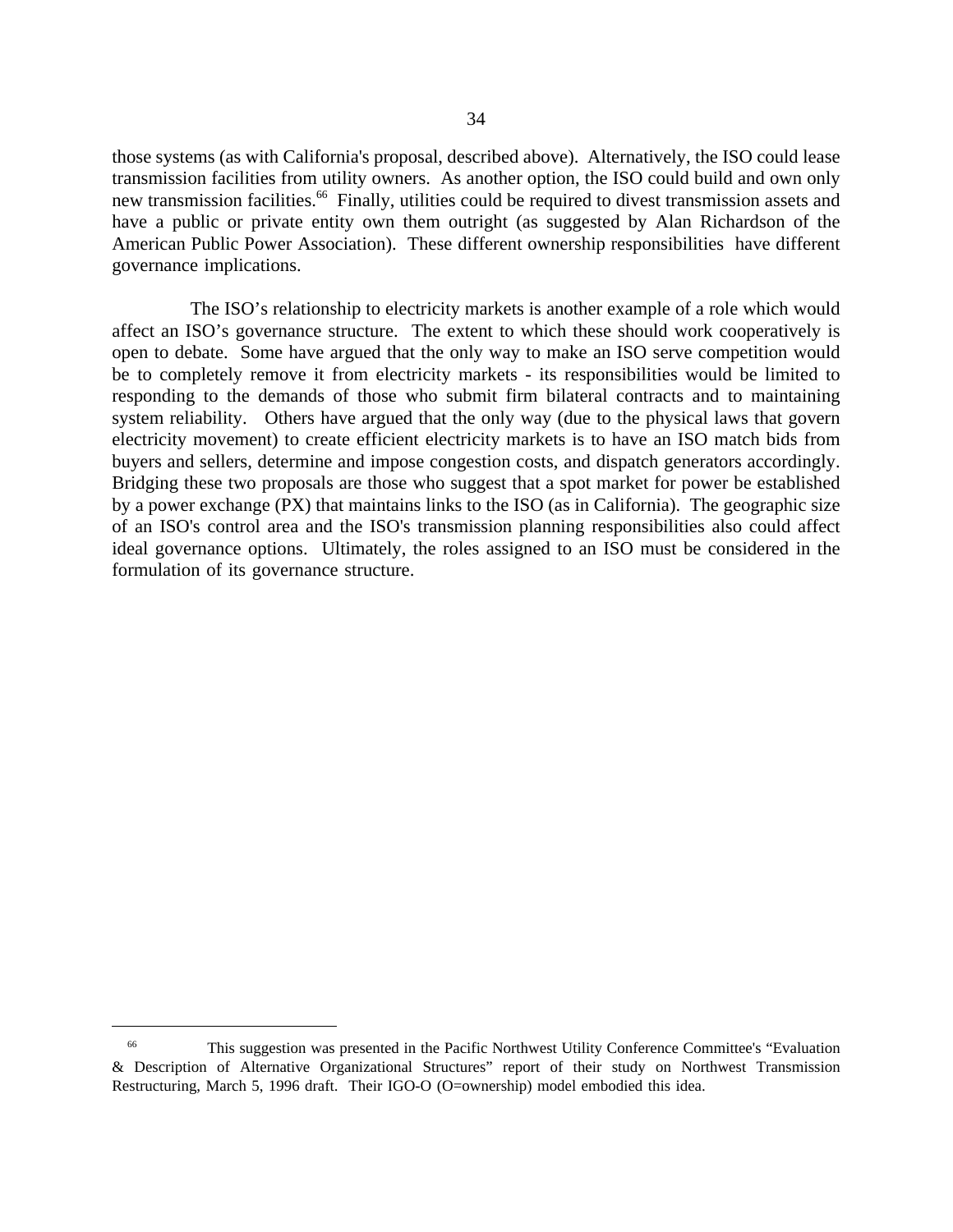### **APPENDIX I FERC's Proposed Principles for Independent System Operators**

FERC Order 888<sup>67</sup> April 24, 1996 (extract from pp. 279-286) Docket Nos. RM95-8-000 and RM94-7-001

The Commission recognizes that some utilities are exploring the concept of an Independent System Operator and that the tight power pools are considering restructuring proposals that involve an ISO. While the Commission is not requiring any utility to form an ISO at this time, we wish to encourage the formation of properly-structured ISOs. To this end, we believe it is important to give the industry some guidance on ISOs at this time. Accordingly, we here set out certain principles that will be used in assessing ISO proposals that may be submitted to the Commission in the future.

These principles are applicable only to ISOs that would be control area operators, including any ISO established in the restructuring of power pools. We recognize that some utilities are exploring concepts that do not involve full operational control of the grid. Without in any way prejudging the merits of such arrangements, the following principles do not apply to independent administrators or coordinators that lack operational control. We do not have enough information at this time to offer guidance about such entities, but recognize that they could perform a useful role in a restructured industry.

Because an ISO will be a public utility subject to our jurisdiction, $68$  the ISO's operating standards and procedures must be approved by the Commission. In addition, a properly constituted ISO is a means by which public utilities can comply with the Commission's non-discriminatory transmission tariff requirements. The principles for ISOs are:

1. The ISO's governance should be structured in a fair and non-discriminatory manner.

The primary purpose of an ISO is to ensure fair and non-discriminatory

<sup>&</sup>lt;sup>67</sup> Federal Energy Regulatory Commission, Promoting Wholesale Competition Through Open Access Non-discriminatory Transmission Services by Public Utilities & Recovery of Stranded Costs by Public Utilities and Transmitting Utilities, Docket No. RM95-8-000 and Docket No. RM94-7-001, Order No. 888, Washington, DC, April 24, 1996.

<sup>&</sup>lt;sup>68</sup> (footnote 425 in original) A public utility is any person that owns or operates facilities used for the transmission of electric energy in interstate commerce or the sale of electric energy at wholesale in interstate commerce. An ISO will operate facilities used for the transmission of electric energy in interstate commerce and thus will be subject to the Open Access and OASIS rules.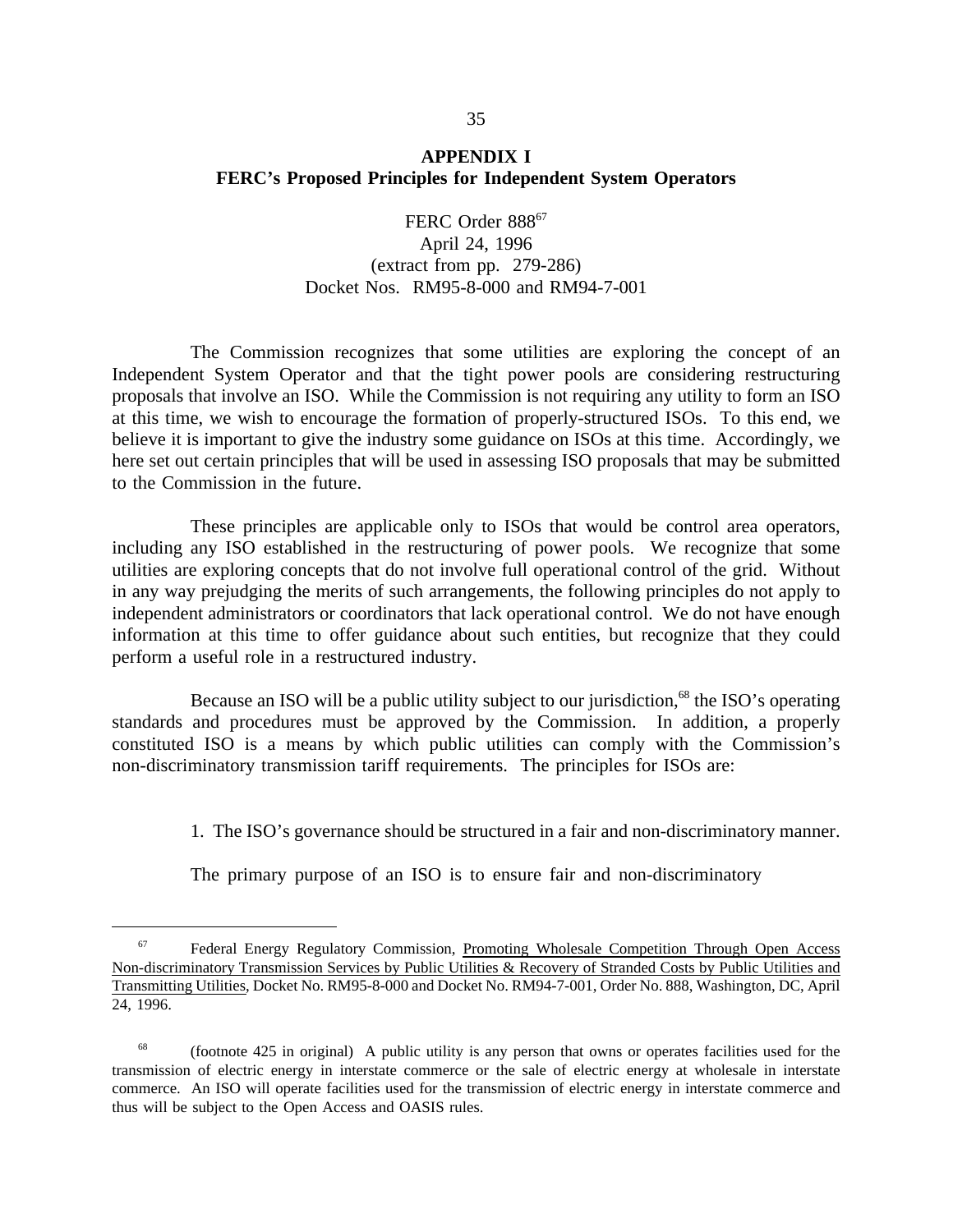access to transmission services and ancillary services for all users of the system. As such, an ISO should be independent of any individual market participant or any one class of participants (e.g., transmission owners or end-users). A governance structure that includes fair representation of all types of users of the system would help ensure that the ISO formulates policies, operates the system, and resolves disputes in a fair and non-discriminatory manner. The ISO's rules of governance, however, should prevent control, and appearance of control, of decision-making by any class of participants.

2. An ISO and its employees should have no financial interest in the economic performance of any power market participant. An ISO should adopt and enforce strict conflict of interest standards.

To be truly independent, an ISO cannot be owned by any market participant. We recognize that transmission owners need to be able to hold the ISO accountable in its fiduciary role, but should not be able to dictate day-to-day operational matters. Employees of the ISO should also be financially independent of market participants. We recognize, however, that a short transition period (we believe 6 months would be adequate) will be needed for employees of a newly formed ISO to sever all ties with former transmission owners and to make appropriate arrangements for pension plans, health programs and so on. In addition, an ISO should not undertake any contractual arrangement with generation or transmission owners or transmission users that is not at arm's length. In order to ensure independence, a strict conflict of interest standard should be adopted and enforced.

3. An ISO should provide open access to the transmission system and all services under its control at non-pancaked rates pursuant to a single, unbundled, grid-wide tariff that applies to all eligible users in a non-discriminatory manner.

An ISO should be responsible for ensuring that all users have non-discriminatory access to the transmission system and all services under ISO control. The portion of the transmission grid operated by a single ISO should be as large as possible, consistent with the agreement of market participants, and the ISO should schedule all transmission on the portion of the grid it controls. An ISO should have clear tariffs for services that neither favor nor disfavor any user or class of users.

4. An ISO should have the primary responsibility in ensuring short-term reliability of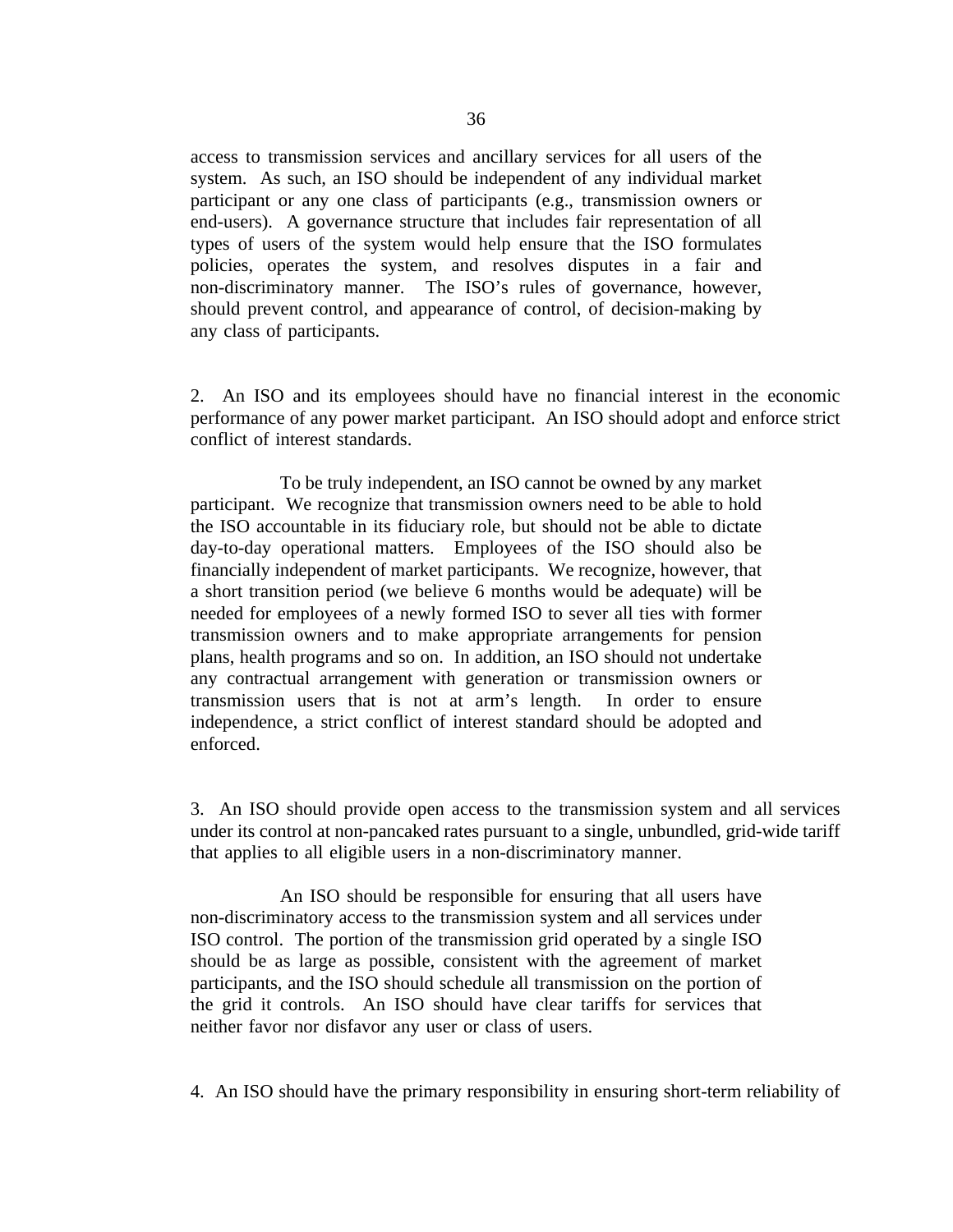grid operations. Its role in this responsibility should be well-defined and comply with applicable standards set by NERC and the regional reliability council.

Reliability and security of the transmission system are critical functions for a system operator. As part of this responsibility an ISO should oversee all maintenance of the transmission facilities under its control, including any day-to-day maintenance contracted to be performed by others. An ISO may also have a role with respect to reliability planning. In any case, the ISO should be responsible for ensuring that services (for all users, including new users) can be provided reliably, and for developing and implementing policies related to curtailment to ensure the on-going reliability and security of the system.

5. An ISO should have control over the operation of interconnected transmission facilities within its region.

An ISO is an operator of a designated set of transmission facilities.

6. An ISO should identify constraints on the system and be able to take operational actions to relieve those constraints within the trading rules established by the governing body. These rules should promote efficient trading.

A key function of an ISO will be to accommodate transactions made in a free and competitive market while remaining at arm's length from those transactions. The ISO may need to exercise some level of operational control over generation facilities in order to regulate and balance the power system, especially when transmission constraints limit trading over interfaces in some circumstances. It is important that the ISO's operational control be exercised in accordance with the trading rules established by the governing body. The trading rules should promote efficiency in the marketplace. In addition, we would expect that an ISO would provide, or cause to be provided, the ancillary services described in this Rule.

7. The ISO should have appropriate incentives for efficient management and administration and should procure the services needed for such management and administration in an open competitive market.

Management and administration of the ISO should be carried out in an efficient manner. In addition to personnel and administrative functions, an ISO could perform certain operational functions, such as: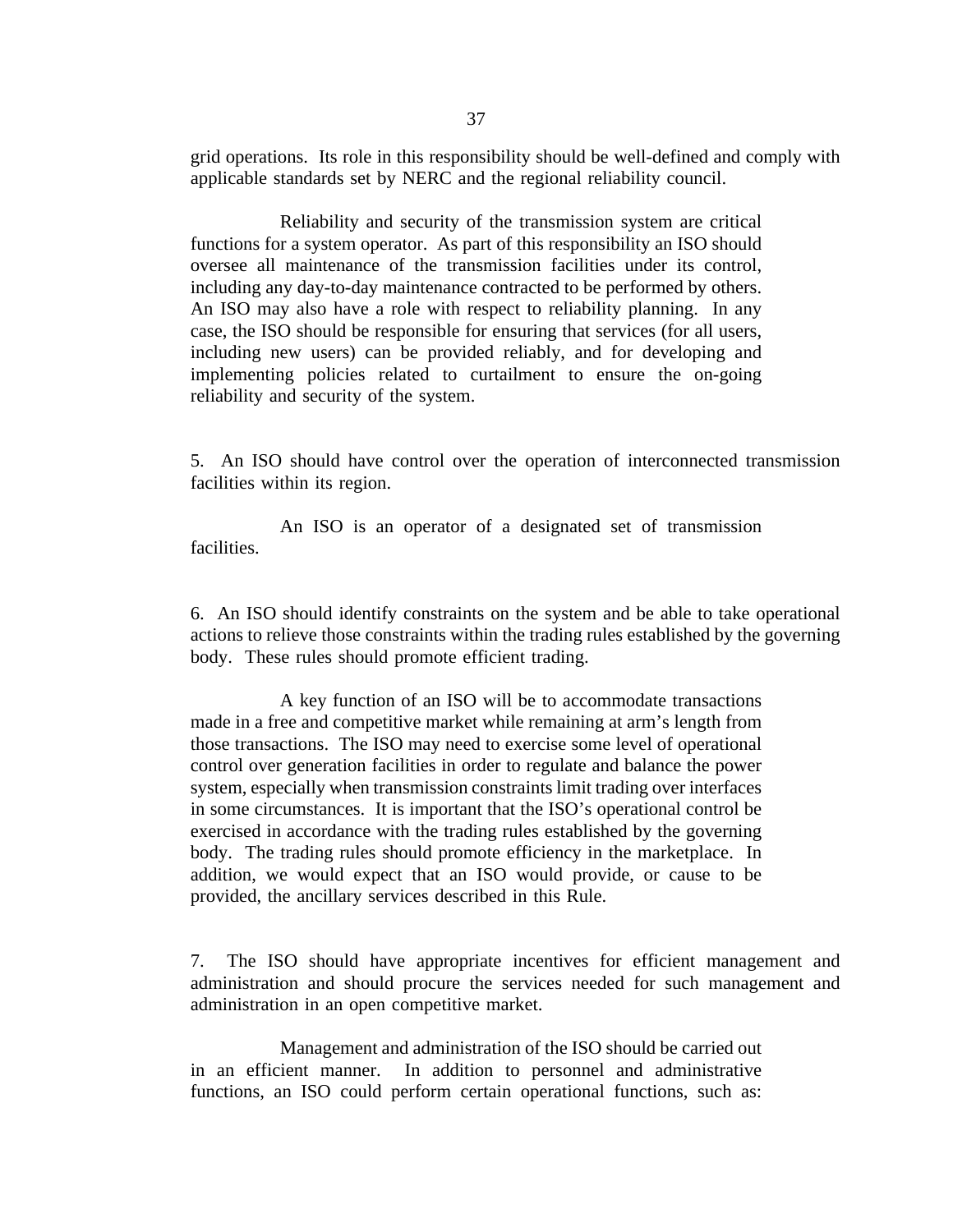determination of appropriate system expansions, transmission maintenance, administering transmission contracts, operation of a settlements system, and operation of an energy auction. The ISO should use competitive procurement, to the extent possible, for all services provided by the ISO that are needed to operate the system. All procedures and protocols should be publicly available.

8. An ISO's transmission and ancillary services pricing policies should promote the efficient use of and investment in generation, transmission, and consumption. An ISO or an RTG of which the ISO is a member should conduct such studies as may be necessary to identify operational problems or appropriate expansions.

Appropriate price signals are essential to achieve efficient investment in generation and transmission and consumption of energy. The pricing policies pursued by the ISO should reflect a number of attributes, including affording non-discriminatory access to services, ensuring cost recovery for transmission owners and those providing ancillary services, ensuring reliability and stability of the system and providing efficient price signals of the costs of using the transmission grid. In particular, the Commission would consider transmission pricing proposals for addressing network congestion that are consistent with our Transmission Pricing Policy Statement. In addition, an ISO should conduct such studies and coordinate with market participants including RTGs, as may be necessary to identify transmission constraints on its system, loop flow impacts between its system and neighboring systems, and other factors that might affect system operation or expansion.

9. An ISO should make transmission system information publicly available on a timely basis via an electronic information network consistent with the Commission's requirements.

A free-flow of information between the ISO and market participants is required for an ISO to perform its functions and for market participants to efficiently participate in the market. At a minimum, information on system operation, conditions, available capacity and constraints, and all contracts or other service arrangements of the ISO should be made publicly available. This information should be made available on an OASIS operated by the ISO.

10. An ISO should develop mechanisms to coordinate with neighboring control areas.